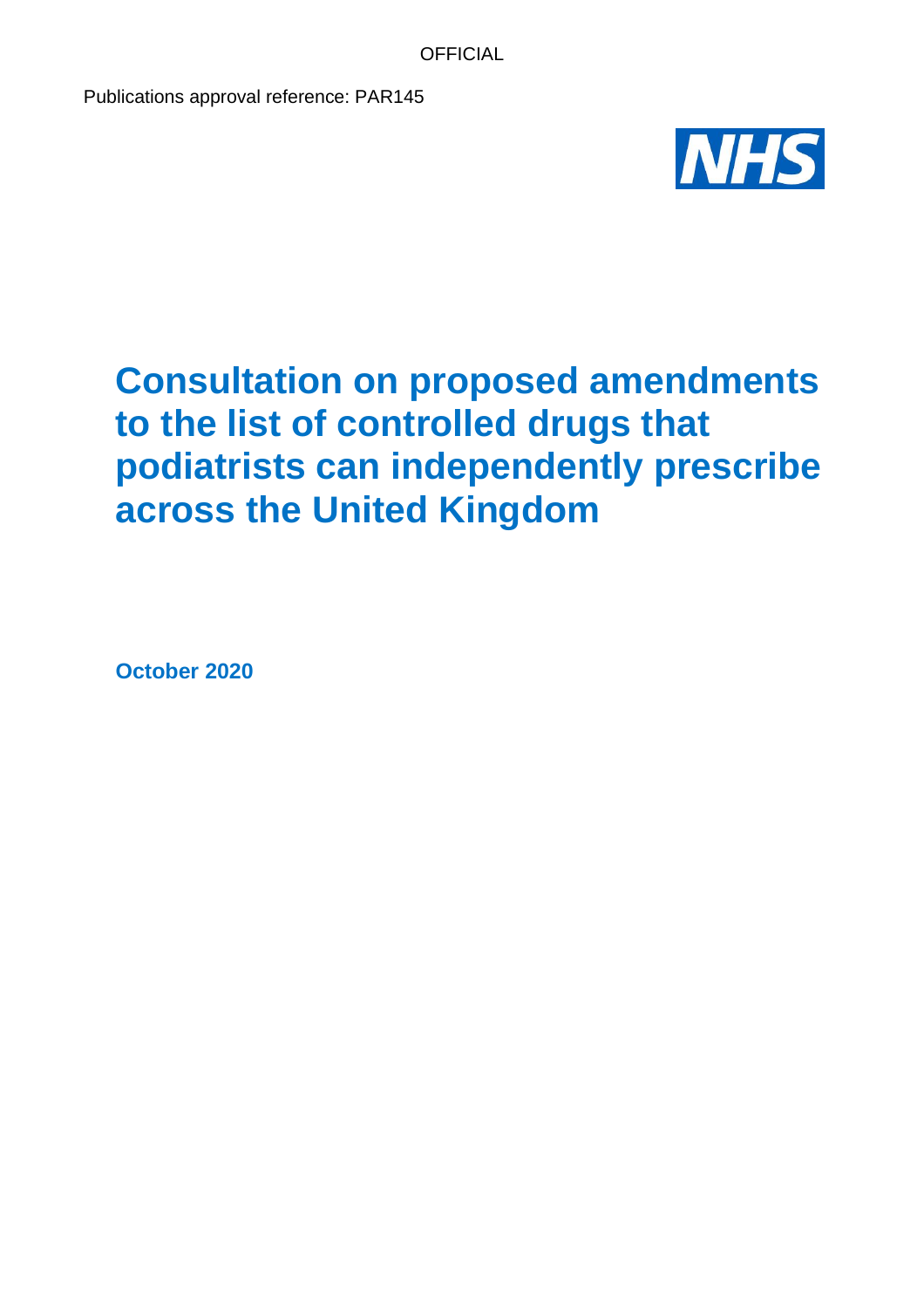This information can be made available in alternative formats, such as easy read or large print, and may be available in alternative languages, upon request. Please email [england.cpomedicinesmech@nhs.net.](mailto:england.cpomedicinesmech@nhs.net)

# A patient and public summary version of this consultation guide is also available.

### **Equality and Health Inequalities Statement**

Promoting equality and addressing health inequalities are at the heart of NHS England and NHS Improvement's values. Throughout the development of the policies and processes cited in this document, we have:

- Given due regard to the need to eliminate discrimination, harassment and victimisation, to advance equality of opportunity, and to foster good relations between people who share a relevant protected characteristic (as cited under the Equality Act 2010) and those who do not share it; and
- Given regard to the need to reduce inequalities between patients in access to, and outcomes from healthcare services and to ensure services are provided in an integrated way where this might reduce health inequalities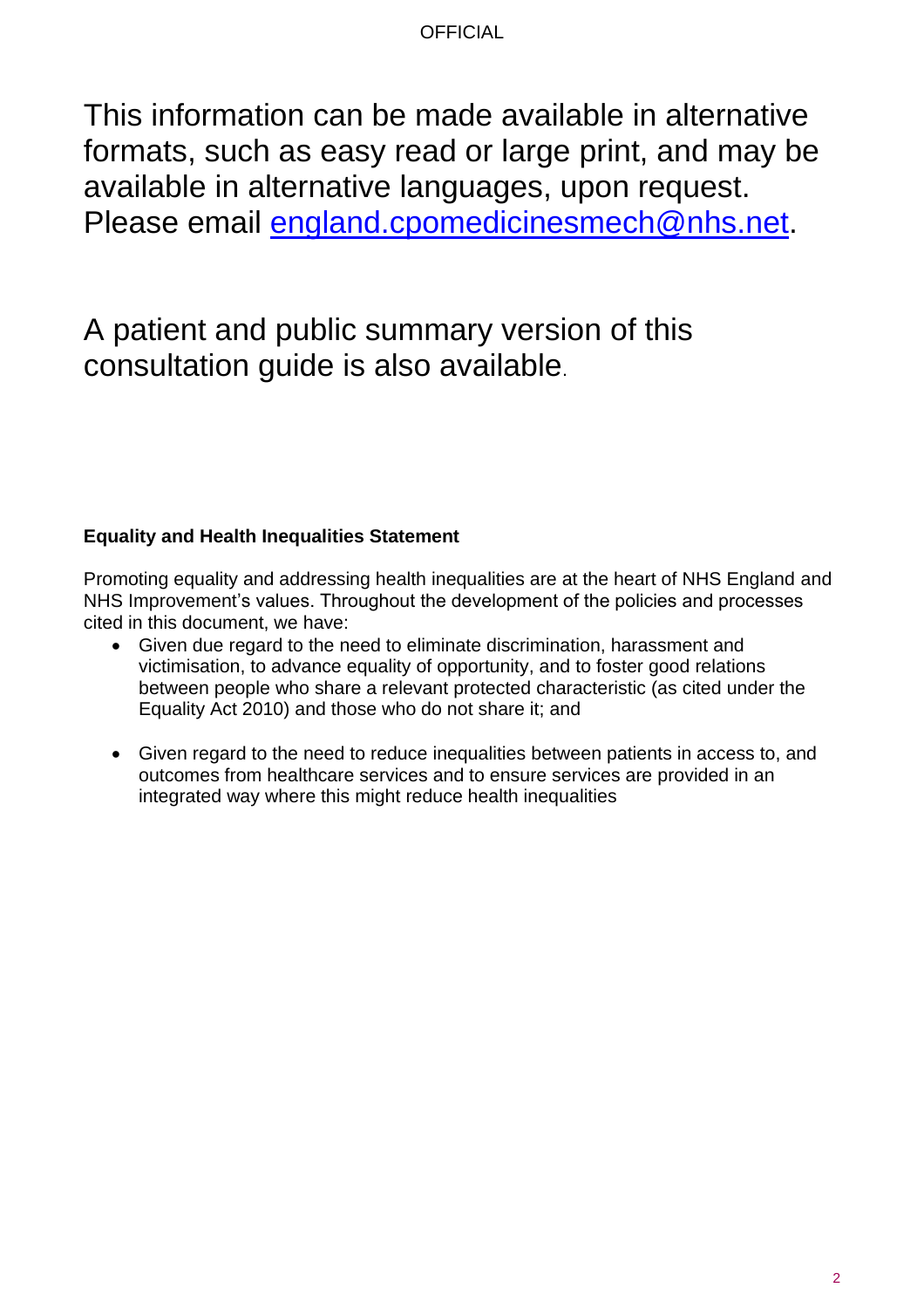## **Contents**

| 1              |                                                                                                                                                                                                                           |  |
|----------------|---------------------------------------------------------------------------------------------------------------------------------------------------------------------------------------------------------------------------|--|
| $\mathbf{2}$   |                                                                                                                                                                                                                           |  |
| 3 <sup>1</sup> |                                                                                                                                                                                                                           |  |
| 4              |                                                                                                                                                                                                                           |  |
| 5              | 4.2 Limitations of the current use of medicines mechanisms by podiatrists 16<br>4.3 Rationale for the selection of the additional controlled drugs18<br>4.6 Management of potential risks associated with the proposal 25 |  |
| 6              | 5.1 Education that all non-medical prescribers receive on controlled drugs27<br>5.2 Engagement with Controlled Drugs Accountable Officer (CDAO)29<br>5.4 Communication of decisions to prescribe controlled drugs 30      |  |
| $\mathbf{7}$   |                                                                                                                                                                                                                           |  |
| 8              |                                                                                                                                                                                                                           |  |
| 9              | 8.4 Appendix D: Entry criteria for prescribing education programmes 42                                                                                                                                                    |  |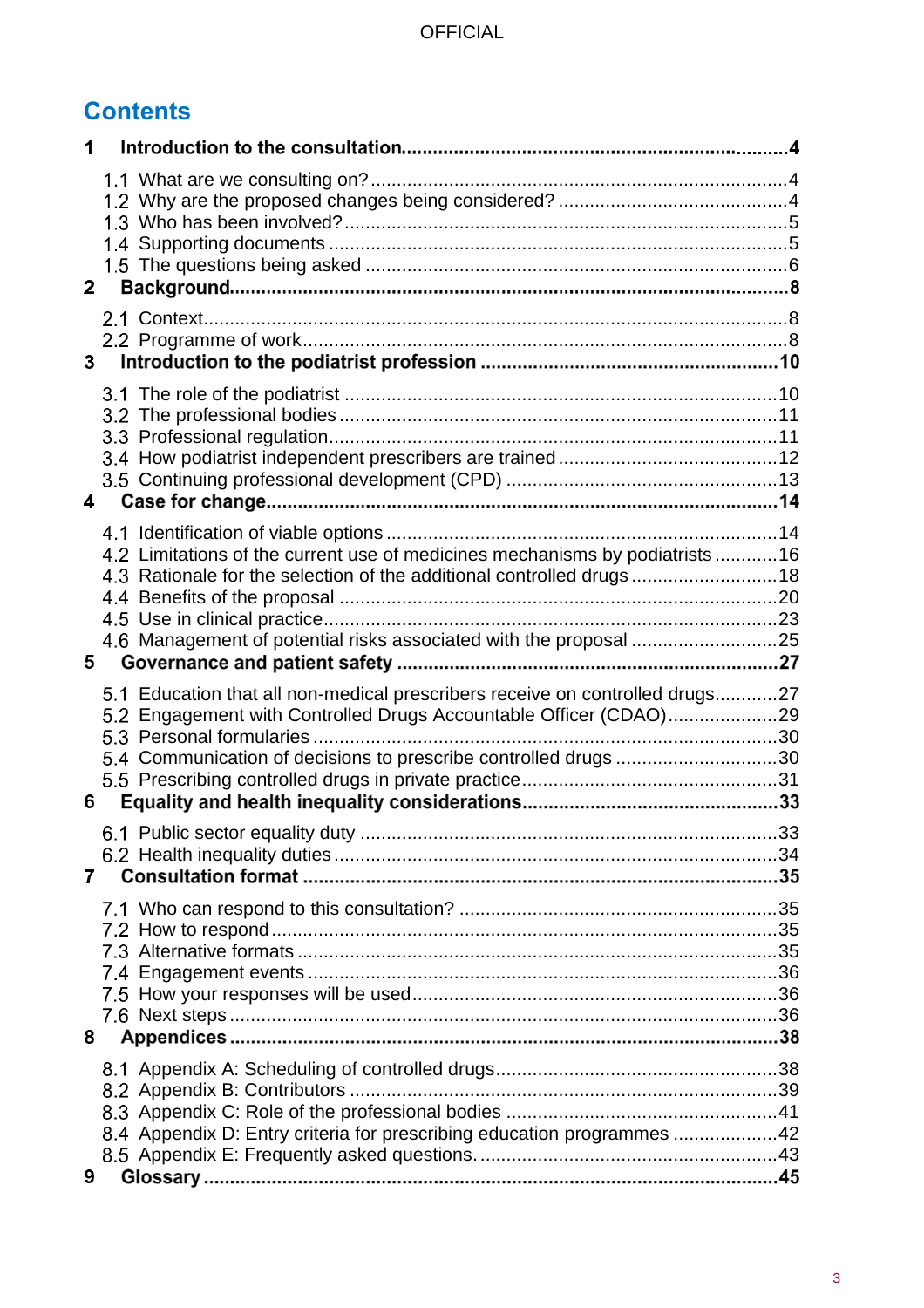## **Introduction to the consultation**

### <span id="page-3-0"></span>**What are we consulting on?**

This consultation is on proposals to enable podiatrists to prescribe four additional controlled drugs.

Podiatrists have been able to train as independent prescribers since 2013 and have been able to prescribe from a restricted list of four controlled drugs since 2015 in England Scotland and Wales. Since November 2019, legislative changes permit prescribing of the same controlled drugs in Northern Ireland. Further legislative amendments are being progressed to support prescribing in primary care. Controlled drugs are medicines that have additional controls associated with the prescribing, storage or record keeping because they can be misused for non-treatment purposes. The medicines are listed in five schedules or groups and each has different levels of control (see [appendix A\)](#page-37-1).

This UK-wide consultation is being led by NHS England and NHS Improvement on behalf of the four nations and relates to the proposal to enable podiatrist independent prescribers to prescribe four additional controlled drugs in the course of their professional practice, namely:

| morphine sulfate       | schedule 2 and |
|------------------------|----------------|
| tramadol hydrochloride | schedule 3     |
| pregabalin             | schedule 3     |
| gabapentin             | schedule 3     |

5 oral administration oral administration oral administration oral administration

There are two options for consideration in this consultation:

### **Option 1:** no change

**Option 2:** addition of four controlled drugs to the existing list of controlled drugs that podiatrist independent prescribers can currently prescribe

The proposed changes require amendment to both the Human Medicines Regulations 2012 and the Misuse of Drugs Regulations 2001. The Human Medicines Regulations apply UKwide so subject to the agreement of Ministers, changes to them will apply across the four countries. The Misuse of Drugs Regulations apply only to England, Wales and Scotland; the Misuse of Drugs (Northern Ireland) Regulations 2002 will need to be amended separately and this will be undertaken by the Department of Health in Northern Ireland.

Should legislation be amended, the changes would apply throughout the UK, in any setting in which podiatrists work including the NHS, independent and voluntary sectors.

The consultation will run for 8 weeks and will close on **10th December 2020**.

A glossary of terms used in this guide can be found in [section 9.](#page-44-0)

### <span id="page-3-1"></span>**Why are the proposed changes being considered?**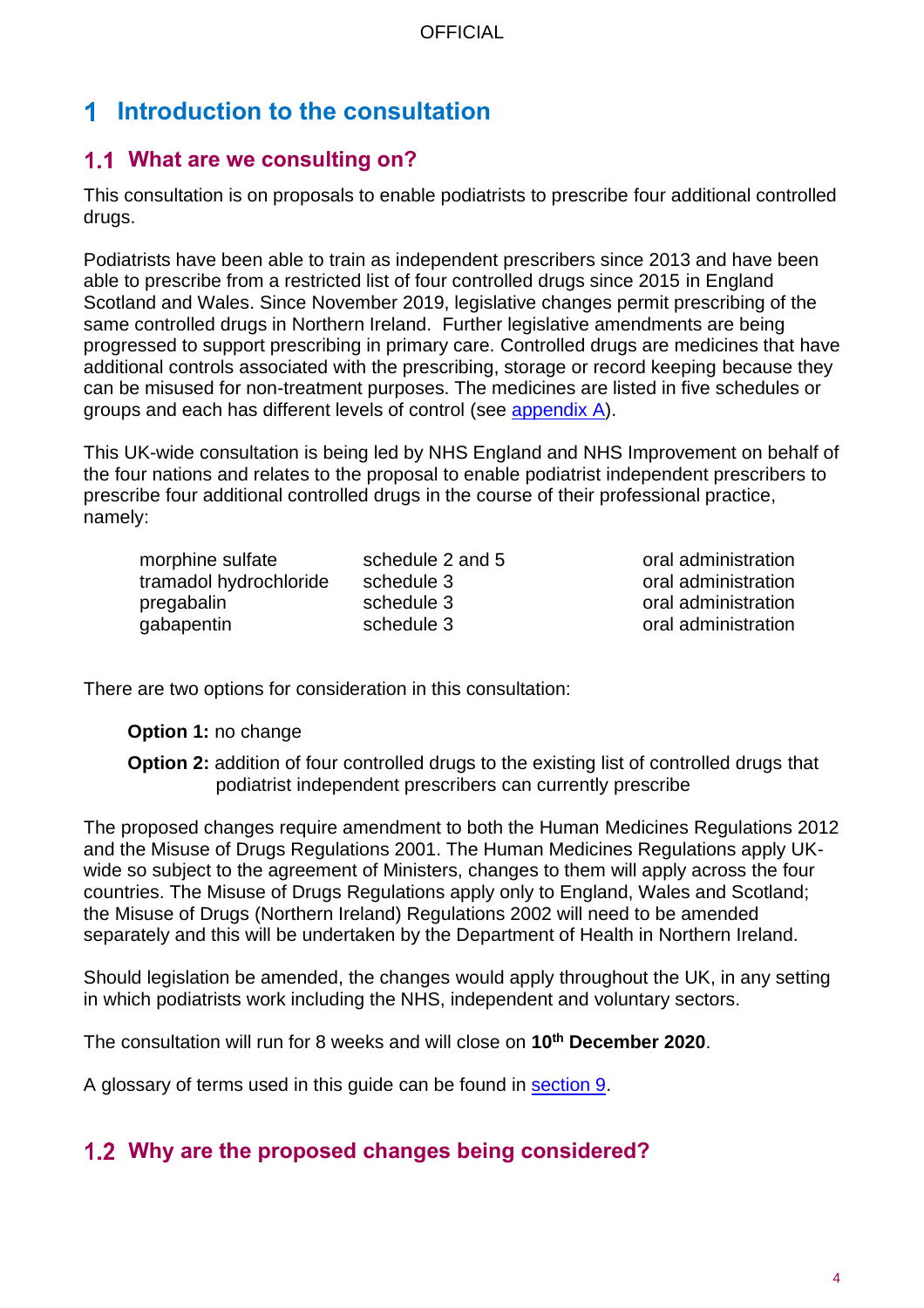The proposed addition of four controlled drugs to the current list of controlled drugs that podiatrist independent prescribers can already prescribe would:

- improve patient outcomes through timely access to appropriate pain relief as part of their podiatric intervention
- reduce the need for patients to have additional appointments with other health professionals to access medicines required
- provide patients with the right treatment and at the right time
- ensure that patients being treated by podiatrist independent prescribers receive evidence-based pain management in line with the World Health Organisation (WHO) analgesic ladder

Further information on the benefits of this proposal is presented in [section 4.4.](#page-19-1) Potential risks and measures in place to manage the risks can be found in [section 4.6.](#page-24-0)

### <span id="page-4-0"></span>**Who has been involved?**

This consultation guide has been developed in partnership with Department of Health and Social Care; the Medicines and Healthcare products Regulatory Agency; the Northern Ireland Department of Health, the Scottish Department of Health and Social Care and the Welsh Department of Health and Social Services.

The College of Podiatry and the Institute of Chiropodists and Podiatrists, the professional bodies that represent podiatrists in the UK have also collaborated in the development of this consultation guide and the supporting documents that accompany it.

### <span id="page-4-1"></span>**1.4 Supporting documents**

The following supporting documents are provided alongside this consultation to inform consideration of the options and questions:

- Practice guidance entitled *Good Practice in Prescribing and Medicines Management for Podiatrists<sup>1</sup>*
- *Outline Curriculum Framework for Education Programmes to Prepare Podiatrists as Independent/Supplementary Prescribers<sup>2</sup>*
- *Consultation Stage Impact Assessment*.

### **Practice guidance**

The [practice guidance](https://cop.org.uk/the-college/medicines) was first published in 2011 by the College of Podiatry and the Institute of Chiropodists and Podiatrists. The document provides information about the behaviours, actions, knowledge and skills which should underpin the decision-making and actions of podiatrist prescribers. The document has been updated as part of this work.

### **1.4.2 Outline Curriculum Framework**

In collaboration with the professional bodies representing radiographers, physiotherapists, paramedics and dietitians, the College of Podiatry and the Institute of Chiropodists and Podiatrists developed and published the *[Outline Curriculum Framework](http://www.ahpf.org.uk/files/Joint%20OCF%202018%20update%20College%20of%20Paramedics%20March18%20minor%20error%20corrected.pdf)* for education

<sup>1</sup> The College of Podiatry *[Good Practice in Prescribing and Medicines Management for Podiatrists](https://cop.org.uk/the-college/medicines)*

<sup>2</sup> Allied Health Professions Federation (2018) *[Outline curriculum framework for education programmes to prepare: physiotherapists,](http://www.ahpf.org.uk/files/Joint%20OCF%202018%20update%20College%20of%20Paramedics%20March18%20minor%20error%20corrected.pdf)  podiatrists, therapeutic radiographers and paramedics [as independent/supplementary prescribers and to prepare: diagnostic](http://www.ahpf.org.uk/files/Joint%20OCF%202018%20update%20College%20of%20Paramedics%20March18%20minor%20error%20corrected.pdf)  [radiographers and dietitians as supplementary prescribers](http://www.ahpf.org.uk/files/Joint%20OCF%202018%20update%20College%20of%20Paramedics%20March18%20minor%20error%20corrected.pdf)*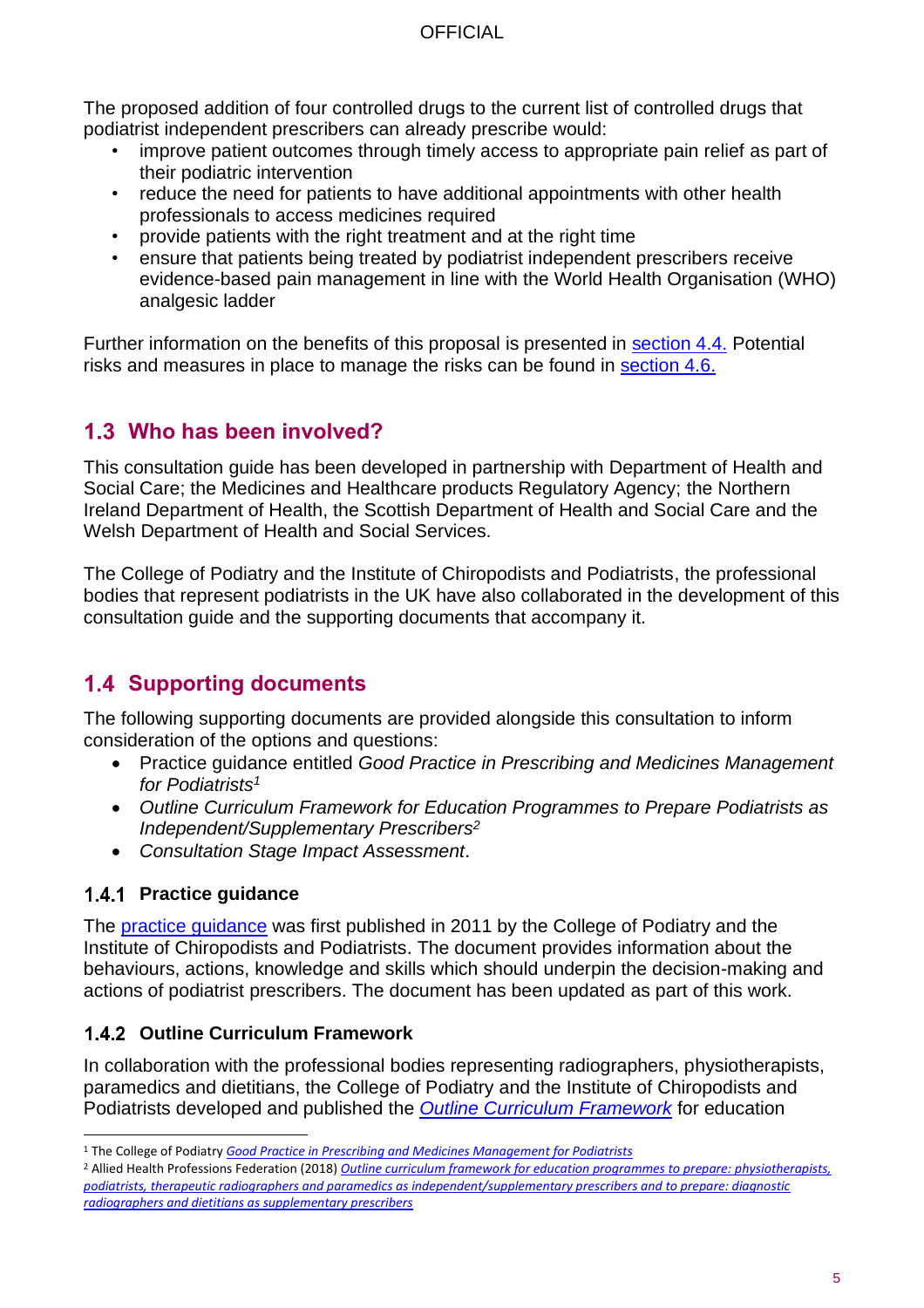programmes to prepare practitioners to become prescribers. The document is in line with the *Competency Framework for all Prescribers<sup>3</sup>* and the Health and Care Professions Council (HCPC) *Standards for Prescribing<sup>4</sup> .*

If legislation is amended to enable podiatrist independent prescribers to prescribe an additional four controlled drugs then no further changes to education programmes will be required as the HCPC *Standards for Prescribing,* against which the education programmes are approved, do not refer to specific medicines. The *Outline Curriculum Framework* already reflects the considerations necessary for education in preparation for the prescribing of any controlled drugs by podiatrist independent prescribers.

### **Consultation Stage Impact Assessment**

Impact assessments are an integral part of the policy making process; the purpose of an impact assessment is to focus on why the proposed intervention is necessary, what impact the policy change is likely to have and the highlighting of costs, benefits and risks. The *Outline Curriculum Framework* contains evidence of the actual (where available) and estimated costs and benefits associated with the proposal. The consultation is an opportunity to gather additional evidence to further inform the costs, benefits and risks of the proposal.

### <span id="page-5-0"></span>**The questions being asked**

#### **Question 1**

Should amendments to legislation be made to enable podiatrist independent prescribers to prescribe additional controlled drugs for their patients?

### **Question 2**

Do you have any additional information on any aspects not already considered as to why the proposal to amend the list of controlled drugs which podiatrists can independently prescribe SHOULD go forward?

### **Question 3**

Do you have any additional information on any aspects not already considered as to why the proposal to amend the list of controlled drugs which podiatrists can independently prescribe SHOULD NOT go forward?

### **Question 4**

To what extent do you agree or disagree with each of the proposed controlled drugs that podiatrist independent prescribers would be able to prescribe for their patients?

### **Question 5**

Does the *Consultation Stage Impact Assessment* give a realistic indication of the likely costs, benefits and risks of the proposal?

### **Question 6**

Do you think that this proposal could impact (positively or negatively) on any of the protected characteristics covered by the Public Sector Equality Duty set out in section 149 of the Equality Act 2010 or by section 75 of the Northern Ireland Act 1998?

<sup>3</sup> Royal Pharmaceutical Society (2016) *[A competency framework for all prescribers](https://www.rpharms.com/resources/frameworks/prescribers-competency-framework)*

<sup>4</sup> Health and Care Professions Council (2013) *[Standards for prescribing](https://www.hcpc-uk.org/resources/standards/standards-for-prescribing/)*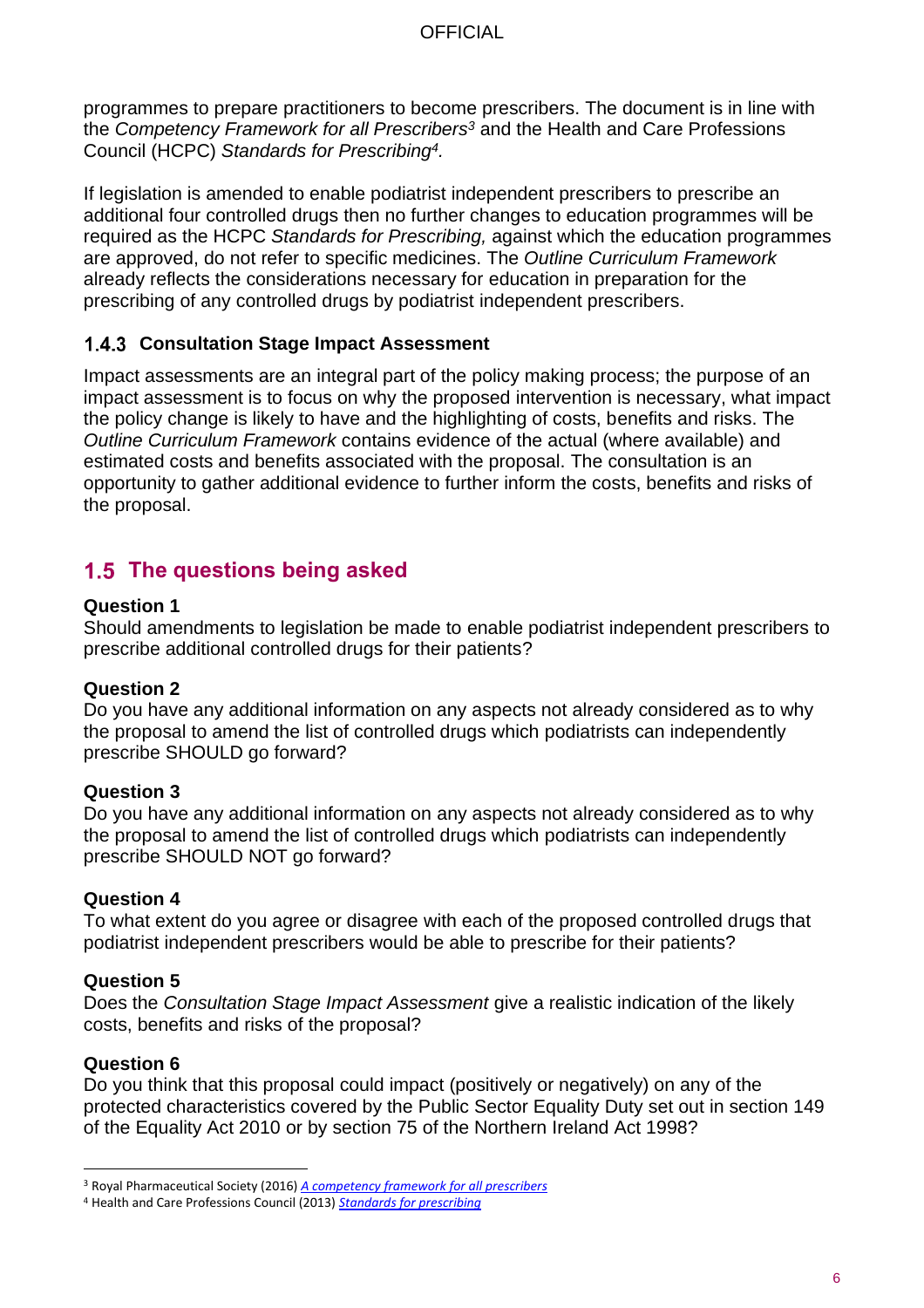### **Question 7**

Do you feel that this proposal could impact (positively or negatively) on health inequalities experienced by certain groups?

You will also be asked questions about yourself and / or your organisation so that the views of different groups can be better understood.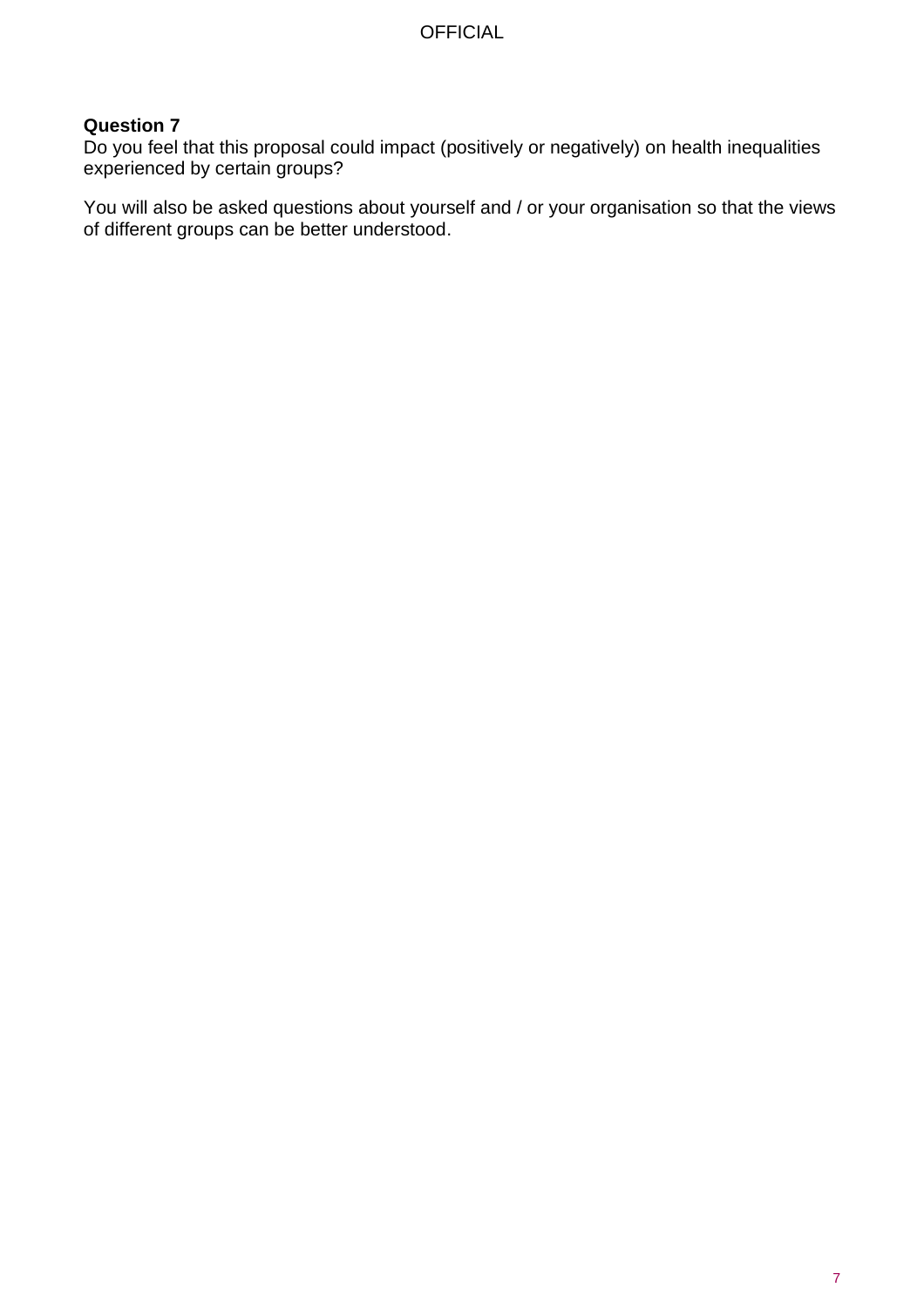## <span id="page-7-0"></span>**Background**

### <span id="page-7-1"></span>2.1 Context

The Chief Professions Officers' Medicines Mechanisms (CPOMM) programme is set in the context of the current direction of the NHS which puts patients and the public at the heart of everything we do. The Five Year Forward View<sup>5</sup> sets out the vision for the future of the NHS in England, a future in which access to health care is intuitive and simplified. The NHS Long Term Plan<sup>6</sup> envisions integrated care systems for England; within which redesigned services can enable a future where care can be personalised when people need it and can be joined-up with fewer appointments with health professionals to receive it.

NHS England and NHS Improvement are leading a number of key programmes of work which aim to put in place the infrastructure to make the vision a reality. The programmes include the Medicines Value Programme which has been set up to improve health outcomes from medicines and ensure that the NHS in England gets the best value from the NHS medicines bill. Whilst the Medicines Value programme is focused on the NHS in England, similar types of work are taking place in Scotland, Wales and Northern Ireland.

The CPOMM programme aims to enable the selected professions to maximise their ability to improve the patient's care, experience and safety. Optimising medicines and improving access to the right medicines whilst maintaining safety for patients would also be consistent with the government's policy to focus on improved outcomes for all and to transform the way the NHS provides care. The CPOMM programme also supports the achievement of a number of current ambitions across the UK:

**In Scotland**: supports the delivery of *Achieving Sustainable Quality in Scotland's Healthcare: A '20:20' Vision*<sup>7</sup> *, Health and Social Care Delivery Plan 2016<sup>8</sup>* and *Realising Realistic Medicine 2015/16<sup>9</sup>*

**In Wales**: supports the achievement of ambitions set out in *Taking Wales Forward 2016- 2021<sup>10</sup>* , *Prosperity for All: the national strategy<sup>11</sup>* and *A Healthier Wales: our Plan for Health and Social Care<sup>12</sup>*

**In Northern Ireland**: supports the delivery of *Health and Wellbeing 2026: Delivering Together<sup>13</sup>* and the *Medicines Optimisation Quality Framework<sup>14</sup>*

### <span id="page-7-2"></span>**2.2 Programme of work**

In 2015 NHS England undertook a scoping project to determine the need for prescribing, supply and/or administration of medicines responsibilities to be extended to a number of regulated health professionals. The resultant report indicated the legal mechanism of

<sup>5</sup> NHS England (2014) *[Five year forward view](https://www.england.nhs.uk/wp-content/uploads/2014/10/5yfv-web.pdf)*

<sup>6</sup> NHS England (2019) *[The NHS long term plan](https://www.longtermplan.nhs.uk/)*

<sup>7</sup> NHS Scotland (2011*) [Achieving sustainable quality in Scotland's healthcare: a](http://www.nhshighland.scot.nhs.uk/Meetings/MidHighland/Documents/20.2%20%20%20%20Achieving%20Sustainable%20Quality%20in%20Scotland%27s%20Healthcare%20-%20A%20%2720_20%27%20Vision.pdf) 20:20 vision*

<sup>8</sup> The Scottish Government (2016) *[Health and social care delivery plan](https://www.gov.scot/publications/health-social-care-delivery-plan)*

<sup>9</sup>The Scottish Government (2017) *[Realising realistic medicine: Chief Medical Officer's annual report 2015](https://www.gov.scot/publications/chief-medical-officer-scotland-annual-report-2015-16-realising-realistic-9781786526731/)-16*

<sup>10</sup> Welsh Government (2016) *[Taking Wales forward 2016-2021](https://beta.gov.wales/taking-wales-forward)*

<sup>11</sup> Welsh Government (2017*) [Prosperity for all: the national strategy](https://beta.gov.wales/prosperity-all-national-strategy)*

<sup>12</sup> Welsh Government (2018) *[A healthier Wales: our plan for health and social care](https://gov.wales/docs/dhss/publications/180608healthier-wales-mainen.pdf)*

<sup>13</sup>DoH Northern Ireland (2016) *[Health and wellbeing 2026: delivering together](https://www.health-ni.gov.uk/publications/health-and-wellbeing-2026-delivering-together)*

<sup>14</sup> DoH Northern Ireland (2016) *[Medicines Optimisation Quality Framework](http://www.health-ni.gov.uk/consultations/medicines-optimisation-quality-framework)*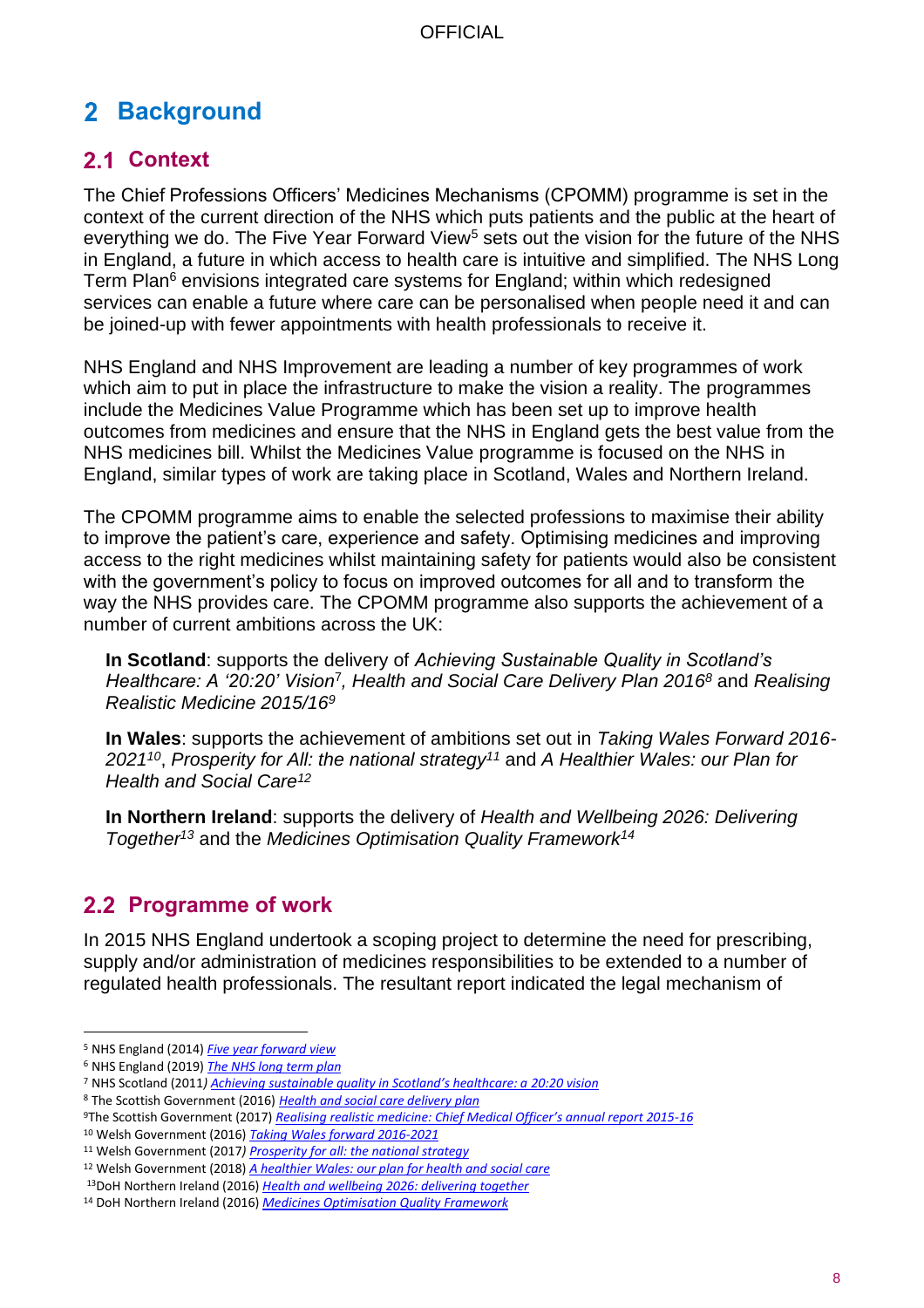administration, supply or prescribing that best fits the professions considered, and prioritised certain professions based on current NHS priorities.

The CPOMM programme of work commenced on 1 April 2017 to take forward the identified priorities. A programme board was established to oversee this work (see [appendix B](#page-38-1)) and a working group was founded to support the development of this work (see [appendix B](#page-39-0)).

We are leading consultations on behalf of the four nations on proposals which include changes to medicines responsibilities for eight regulated health professions as follows:

- enabling **dental hygienists** and **dental therapists** to supply and administer specific medicines under exemptions within medicines legislation
- enabling **biomedical scientists**, **clinical scientists** and **operating department practitioners** to supply and administer medicines using patient group directions
- amending the current lists of controlled drugs that **podiatrist** and **physiotherapist** independent prescribers are legally able to prescribe
- amending the list of medicines that **paramedics** can administer in emergency situations using exemptions

All the proposals share the same aim: to make it easier for people to get the medicines they need when they need them and avoiding the need for people to see additional health professionals just to receive medicines.

Views are sought on the proposed changes for each of the eight professions separately because of the differences between the professions, any unique characteristics which apply to them and the changes being proposed for them. Furthermore, changes to medicines legislation need to be considered independently for each profession. However, only one consultation guide has been developed for both dental therapists and dental hygienists due to the similarity of the professions; although we will still be seeking views on these two professions separately.

All of the consultations can be found on the NHS England consultation hub website.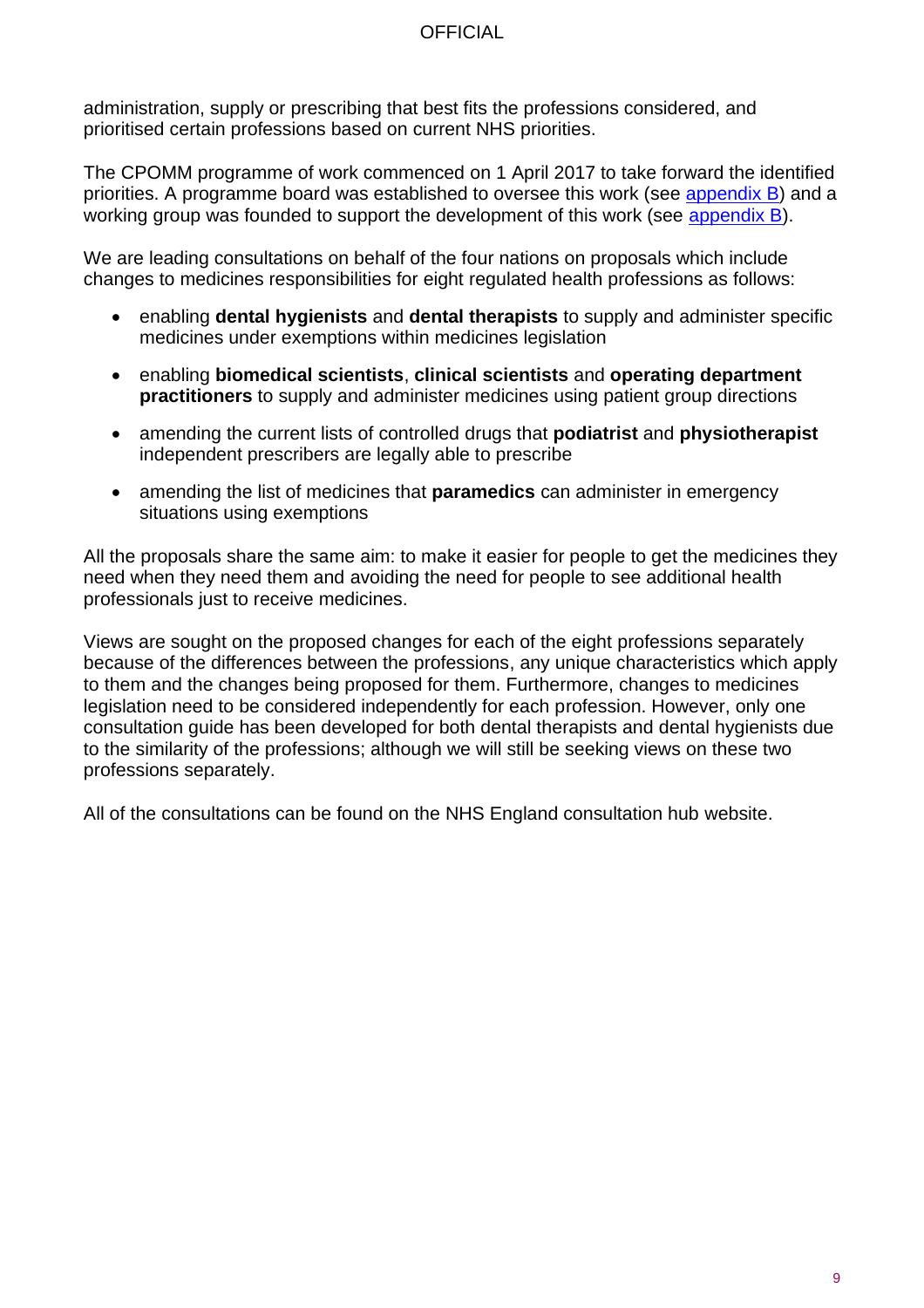## **Introduction to the podiatrist profession**

### <span id="page-9-0"></span>**The role of the podiatrist**

Podiatrists are statutory regulated health professionals. There are currently 13,026<sup>15</sup> podiatrists registered with the Health and Care Professions Council (HCPC) in the UK. The terms 'podiatrist' and 'chiropodist' are protected titles by law. The terms both encompass the same role; throughout this consultation guide the term 'podiatrist' will be used for clarity.

Podiatry pre-registration education is at degree level: level 6 on the Framework of Higher Education Qualifications (FHEQ) and the Scottish Credit and Qualifications Framework (SCQF). Undergraduate programmes are delivered within higher education institutions in the UK. All are approved by the HCPC to provide programmes that enable graduates to obtain registration to practise as a podiatrist.

The role of the podiatrist encompasses a broad scope of practice to assess, diagnose and manage a wide range of local and systemic conditions affecting the lower limb. Podiatrists work in a wide variety of locations such as:

- hospitals
- GP practices
- independent practices
- patients' homes
- nursing homes
- day centres
- schools
- health centres
- occupational health settings including prisons, schools, industry, sports clubs and for the Armed Forces

The College of Podiatry and the Institute of Chiropodists and Podiatrists estimate that around 50% and 82% respectively of their practising members undertake an element of their work in the private sector although those podiatrists working in advanced practice largely work in the NHS or private hospital settings.

After registration, podiatrists can choose to develop their skills and experience in one particular speciality, as well as acquire new skills at a post-graduate level. These experienced and additionally trained podiatrists are known as advanced podiatrist practitioners and their role is in line with the national multi-professional definition of advanced clinical practice and associated framework<sup>16</sup> below:

*Advanced clinical practice is delivered by experienced, registered health and care practitioners. It is a level of practice characterised by a high degree of autonomy and complex decision making. This is underpinned by a master's level award or equivalent that encompasses the four pillars of clinical practice, leadership and management, education and research, with demonstration of core capabilities and area specific clinical competence.*

<sup>15</sup> Health and Care Professions Council [registrants by profession & route & gender September 2020](https://www.hcpc-uk.org/about-us/insights-and-data/the-register/registrant-snapshot-1-sep-2020/)

<sup>16</sup> Health Education England (2017) *[Multi-professional framework for advanced clinical practice in England](https://www.hee.nhs.uk/sites/default/files/documents/Multi-professional%20framework%20for%20advanced%20clinical%20practice%20in%20England.pdf)*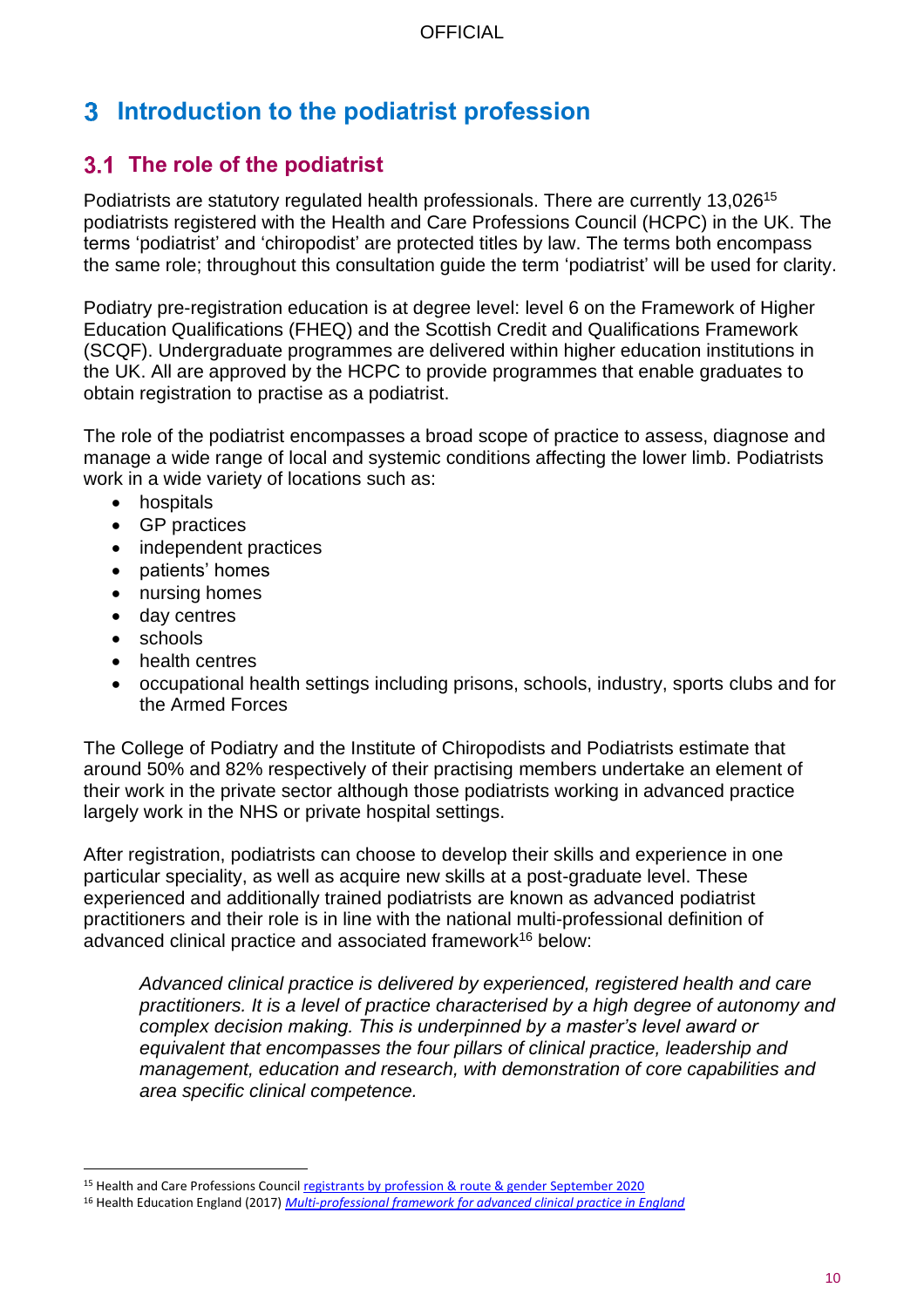*Advanced clinical practice embodies the ability to manage clinical care in partnership with individuals, families and carers. It includes the analysis and synthesis of complex problems across a range of settings, enabling innovative solutions to enhance people's experience and improve outcomes.*

Prescribing is an advanced clinical practice activity that requires specific postgraduate training but is built upon the underpinning knowledge and competence demonstrated from the point of initial registration and maintained throughout professional practice. All podiatrist independent prescribers are advanced practitioners.

Podiatrists can work in a number of speciality areas, some of which are listed below:

- musculoskeletal conditions
- diabetes care
- general podiatric care
- foot surgery

Podiatrist independent prescribers may not currently be prescribing controlled drugs in all these settings, but this may change in the future.

### <span id="page-10-0"></span>**The professional bodies**

The College of Podiatry and the Institute of Chiropodists and Podiatrists are the professional bodies representing podiatrists in England, Scotland, Wales, Northern Ireland and the Channel Islands. The roles of the professional bodies are summarised in [appendix](#page-40-0)  [C](#page-40-0) for information.

### <span id="page-10-1"></span>**Professional regulation**

The purpose of professional regulation is to protect the public. All podiatrists, whether working in the NHS, private or voluntary sectors, must be registered with the HCPC. The HCPC sets the standards that all registrants have to meet in relation to their education, proficiency, conduct, performance, character and health. These are the standards that the HCPC considers necessary for safe effective practice. Registrants must meet all these standards to register and meet the standards relevant to their scope of practice to stay registered. They must complete a professional declaration every two years thereafter, to confirm they have continued to practise and continue to meet these standards. Registrants must also ensure that they have appropriate indemnity in place to cover all of their work. This indemnity may be provided through an employer, a professional body or by private arrangement.

There are additional annotations on the register for podiatrists who are:

- eligible to administer, sell and supply prescription-only medicines using exemptions listed in legislation
- supplementary prescribers
- independent and supplementary prescribers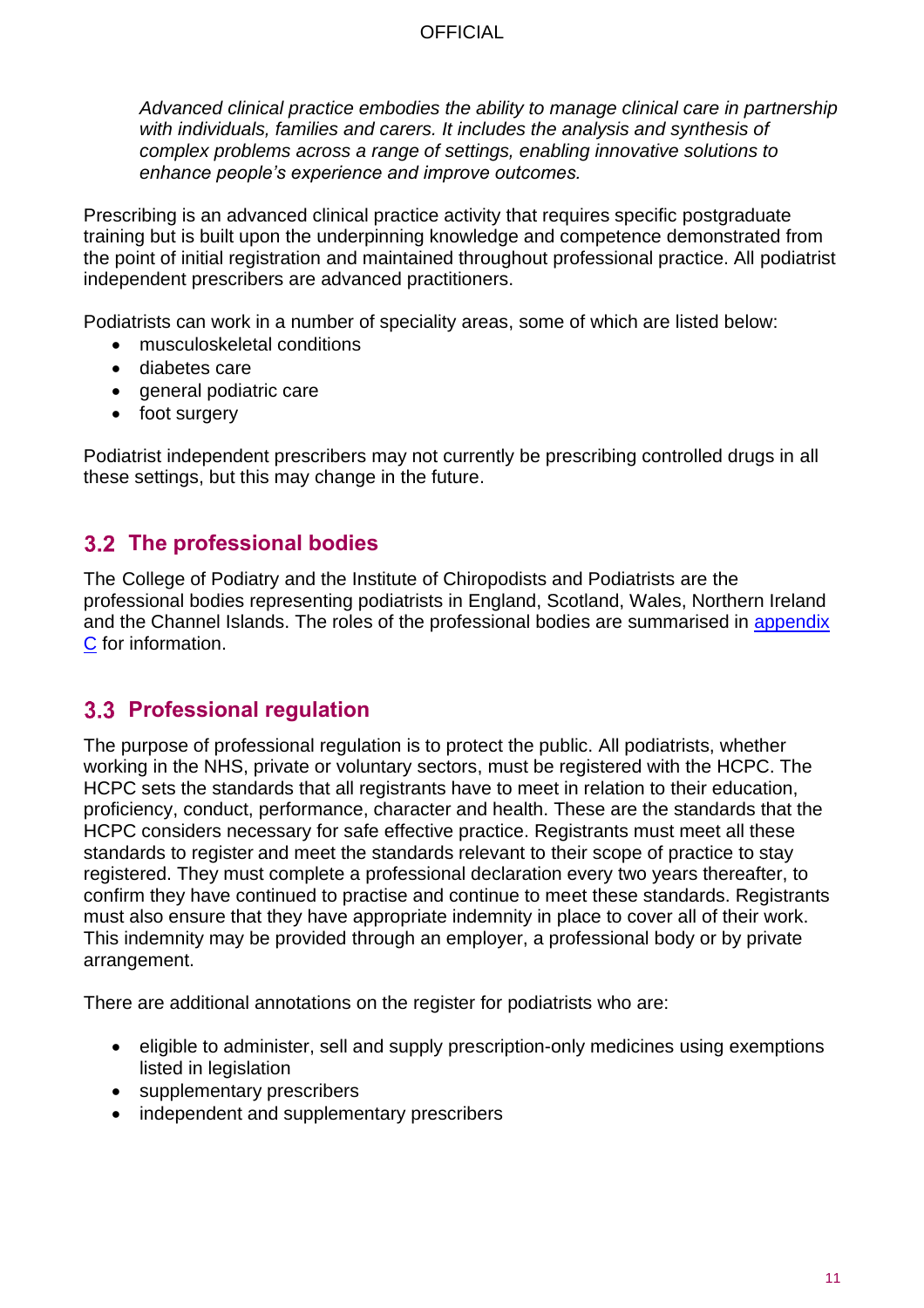### <span id="page-11-0"></span>**How podiatrist independent prescribers are trained**

### **Eligibility to access HCPC approved prescribing programmes**

Advanced practitioner podiatrists must gain access to, and successfully complete, a HCPC approved prescribing programme in order to achieve annotation on the HCPC register as a podiatrist independent prescriber. There are 82 independent / supplementary prescribing programmes approved for podiatrists by HCPC in the UK - 65 in England, 12 in Scotland and 5 in Wales. There are no programmes currently available in Northern Ireland.

In line with other allied health professions able to train as prescribers (e.g. physiotherapists, therapeutic radiographers and paramedics), podiatrists must meet the entry criteria as listed in the HCPC *Standards for Prescribing<sup>17</sup>* which are developed further in the *Outline Curriculum Framework<sup>18</sup>* and are listed in [appendix D.](#page-41-0)

### **HCPC approval of prescribing programmes**

Prescribing education programmes are a minimum of 38 days in duration including supervision in clinical practice and are offered as multi-professional programmes. Each programme must be approved by the relevant regulator for each prescribing profession and are approved for podiatrists by the HCPC. The HCPC currently approves independent and supplementary prescribing education programmes against the HCPC *Standards for Prescribing*.

The core content of education programmes is the same for all non-medical prescribers, with profession-specific elements and practice-specific assessments designed to allow profession-specific differentiation where required. Programmes are delivered at level 6 (degree level) or level 7 (master's level). The additional considerations related to the prescribing of controlled drugs are included within the education programmes.

The HCPC *Standards for Prescribing* have two purposes:

- They set out the processes and procedures that an education provider delivering training in prescribing must have in place in order to deliver the training safely and effectively.
- They also set out the knowledge, understanding and skills that a registrant must have when they complete their prescribing training and which they must continue to meet once in practice.

### **Scope of independent prescribing practice**

The HCPC defines scope of practice as the areas in which a registrant has the knowledge, skills and experience necessary to practise safely and effectively<sup>19</sup>. The College of Podiatry and Institute of Chiropodists and Podiatrists have further defined the scope of podiatrist independent prescribing in the following statement. This ensures that prescribing within the scope of podiatry practice is aligned with, and remains within, the boundaries of contemporary professional practice and an individual's scope of competence.

*"The professional bodies agree that it is necessary to direct those members, who are engaged in the practice of independent prescribing, to ensure that they concern* 

<sup>17</sup> Health and Care Professions Council (2013) *[Standards for prescribing](https://www.hcpc-uk.org/resources/standards/standards-for-prescribing/)*

<sup>18</sup> Allied Health Professions Federation (2018) *[Outline curriculum framework for education programmes to prepare: physiotherapists,](http://www.ahpf.org.uk/files/Joint%20OCF%202018%20update%20College%20of%20Paramedics%20March18%20minor%20error%20corrected.pdf)  podiatrists, therapeutic radiographers and paramedics [as independent/supplementary prescribers and to prepare: diagnostic](http://www.ahpf.org.uk/files/Joint%20OCF%202018%20update%20College%20of%20Paramedics%20March18%20minor%20error%20corrected.pdf)  [radiographers and dietitians as supplementary prescribers](http://www.ahpf.org.uk/files/Joint%20OCF%202018%20update%20College%20of%20Paramedics%20March18%20minor%20error%20corrected.pdf)*

<sup>19</sup> HCPC (2013) *[Standards of proficiency-](http://www.hcpc-uk.org/publications/standards/index.asp?id=41) chiropodists / podiatrists*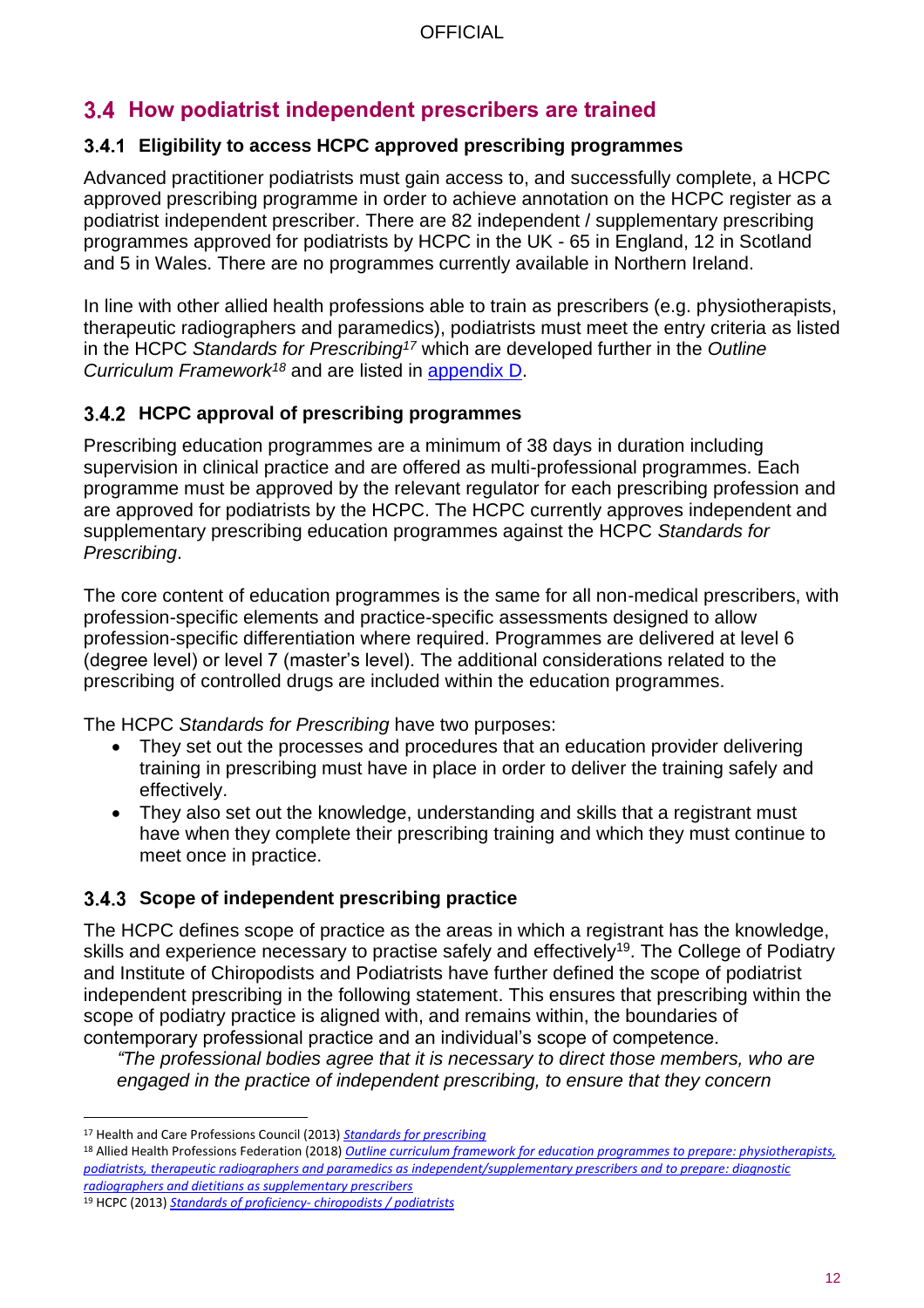*themselves only with those medicines which are relevant to the treatment of disorders affecting the foot, ankle and associated structures, in line with current practice and consistent with published professional guidance"' 20 .*

### <span id="page-12-0"></span>**Continuing professional development (CPD)**

Once registered, podiatrists must undertake CPD and demonstrate that they continue to practise both safely and effectively within their scope of practice, in order to maintain their registration. For the duration of their career, registrants are required to maintain a continuous, up-to-date and accurate record of their CPD activities, which must demonstrate a mixture of learning activities relevant to current or future practice. Their CPD activities must contribute to both the quality of their practice and service delivery and benefit service users.

Those podiatrists who are members of the College of Podiatry are also required to meet the standards of clinical practice and the code of conduct, ethics and practice as set by the College of Podiatry. Podiatrists who are members of the Institute of Chiropodists and Podiatrists are similarly obliged to meet the standards of clinical practice and professional ethics required for membership.

When the members of a profession within its remit renew their registration, the HCPC randomly audits the CPD activities of 2.5% of registrants in that profession. Those registrants who are chosen for audit must submit a CPD profile to show how their CPD meets the minimum standards of the regulator. A failure to submit or to meet the standards required leads to administrative removal from the register.

Additional requirements are made of those podiatrists who hold additional annotations on the HCPC register listed above including those who have successfully completed prescribing courses approved by the HCPC, which enable the registrant to practise as a supplementary and/or independent prescriber. Advanced practitioners who are also qualified as prescribers must meet not only the general standards for all registrants, but also the additional standards that only apply to prescribers as outlined in the HCPC Standards for Prescribing<sup>21</sup>. At the point of re-registration every two years, when podiatrist prescribers must declare that they remain fit to practise as podiatrists; it is implicit in their declaration that they remain fit to practise as a prescriber as this is part of their scope of practice.

Local governance arrangements expect that podiatrist prescribers demonstrate ongoing CPD in line with the document *A Competency Framework for All Prescribers<sup>22</sup> .* Podiatrist prescribers demonstrate this through the use of personal formularies and at annual professional development review. Those who intend to prescribe controlled drugs will be required to clearly demonstrate the continued ability to do this.

<sup>20</sup> The College of Podiatry ( 2018) *[Good Practice in Prescribing and Medicines Management for Podiatrists](https://cop.org.uk/EasySiteWeb/GatewayLink.aspx?alId=54512)*

<sup>21</sup> Health and Care Professions Council (2013) *[Standards for prescribing](https://www.hcpc-uk.org/resources/standards/standards-for-prescribing/)*

<sup>22</sup> Royal Pharmaceutical Society (2016) *[A competency framework for all prescribers](https://www.rpharms.com/resources/frameworks/prescribers-competency-framework)*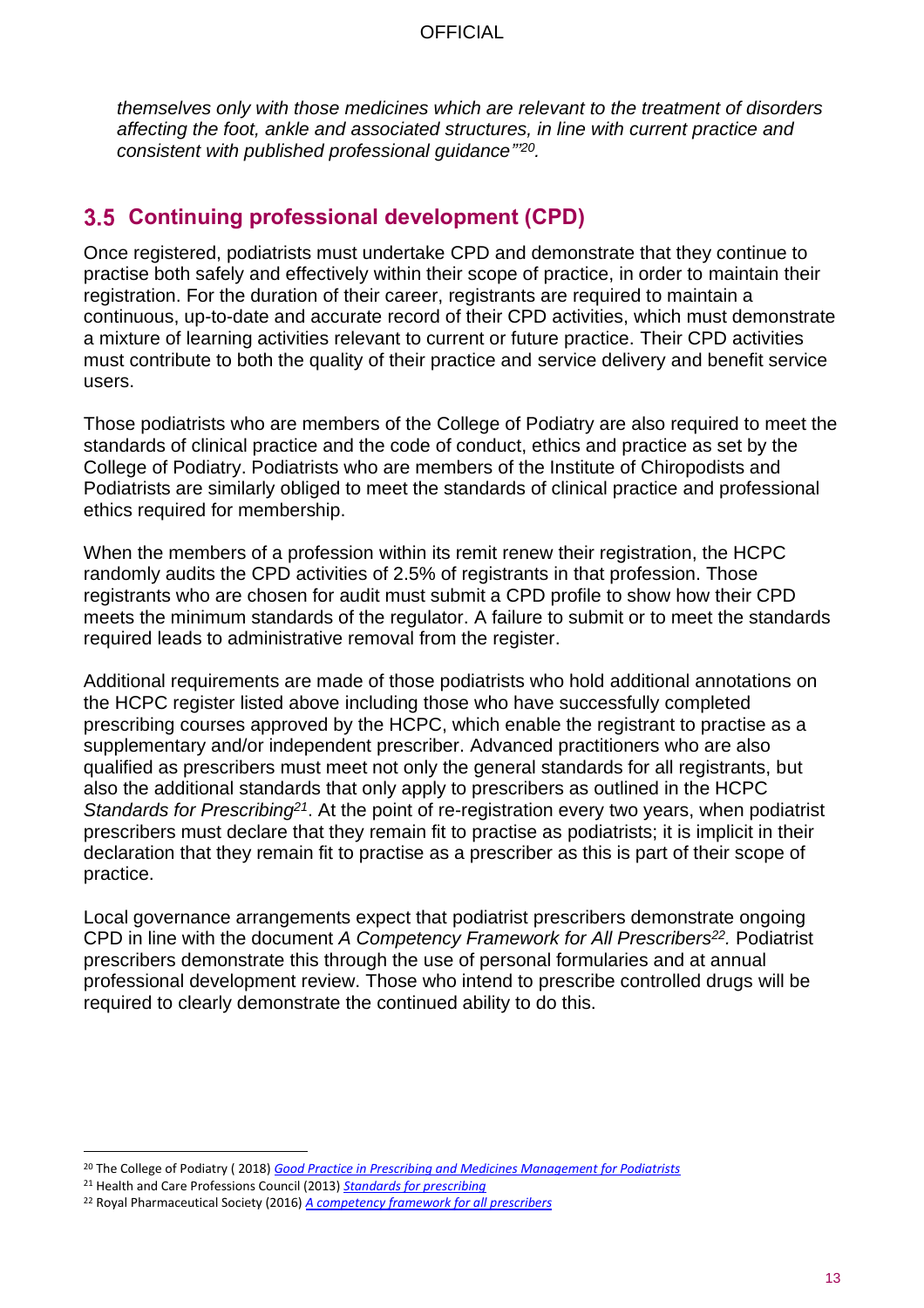### <span id="page-13-0"></span>**Case for change**

### <span id="page-13-1"></span>**Identification of viable options**

The report of the 2015 NHS England scoping project indicated the legal mechanism of administration, supply or prescribing that best fits the professions considered, and prioritised certain professions based on current NHS priorities. The report recommended that further work should be undertaken to increase the number of controlled drugs that podiatrist independent prescribers can currently prescribe. In addition to being able to prescribe any licensed medicine within their scope of practice and competence, podiatrist independent prescribers can currently prescribe four controlled drugs for their patients. Consequently, they must refer patients to other prescribers, usually GPs, to receive the controlled drugs that they are currently not permitted to prescribe, even though they have the knowledge, skills and experience to safely and effectively prescribe them for their patients.

Three options have been considered in relation to extending the number of controlled drugs that podiatrist independent prescribers can prescribe for their patients; however, option 3 was deemed to be unviable and therefore only **options 1 and 2** are being considered as part of this consultation.

### **Option 1: No change**

There would be no change to legislation; podiatrist independent prescribers would continue to prescribe from the current restricted list of four controlled drugs and would continue to refer patients to other prescribers if treatment of their condition required any of the proposed controlled drugs and use of supplementary prescribing is impractical.

### **Benefits**

For some patients, the scope of the existing legislation works well, for example for those patients whose pain is relieved adequately and without adverse effects by the controlled drugs currently available to podiatrist independent prescribers.

### **Limitations**

Existing arrangements may not best support the needs of all patients, particularly those for whom the controlled drugs currently available to podiatrist independent prescribers provide inadequate pain relief or produce intolerable side effects. Those patients who are unable to access the most appropriate controlled drug for management of their pain from the podiatrist independent prescriber would have to continue to visit another health professional, usually a GP, to receive the medicines they require. The existing arrangements result in unnecessary delays for patients, duplication of appointments and possibly prolonged pain. The full impact of this option and the limitations of the current mechanisms available to podiatrists are outlined in [section 4.2.](#page-14-0)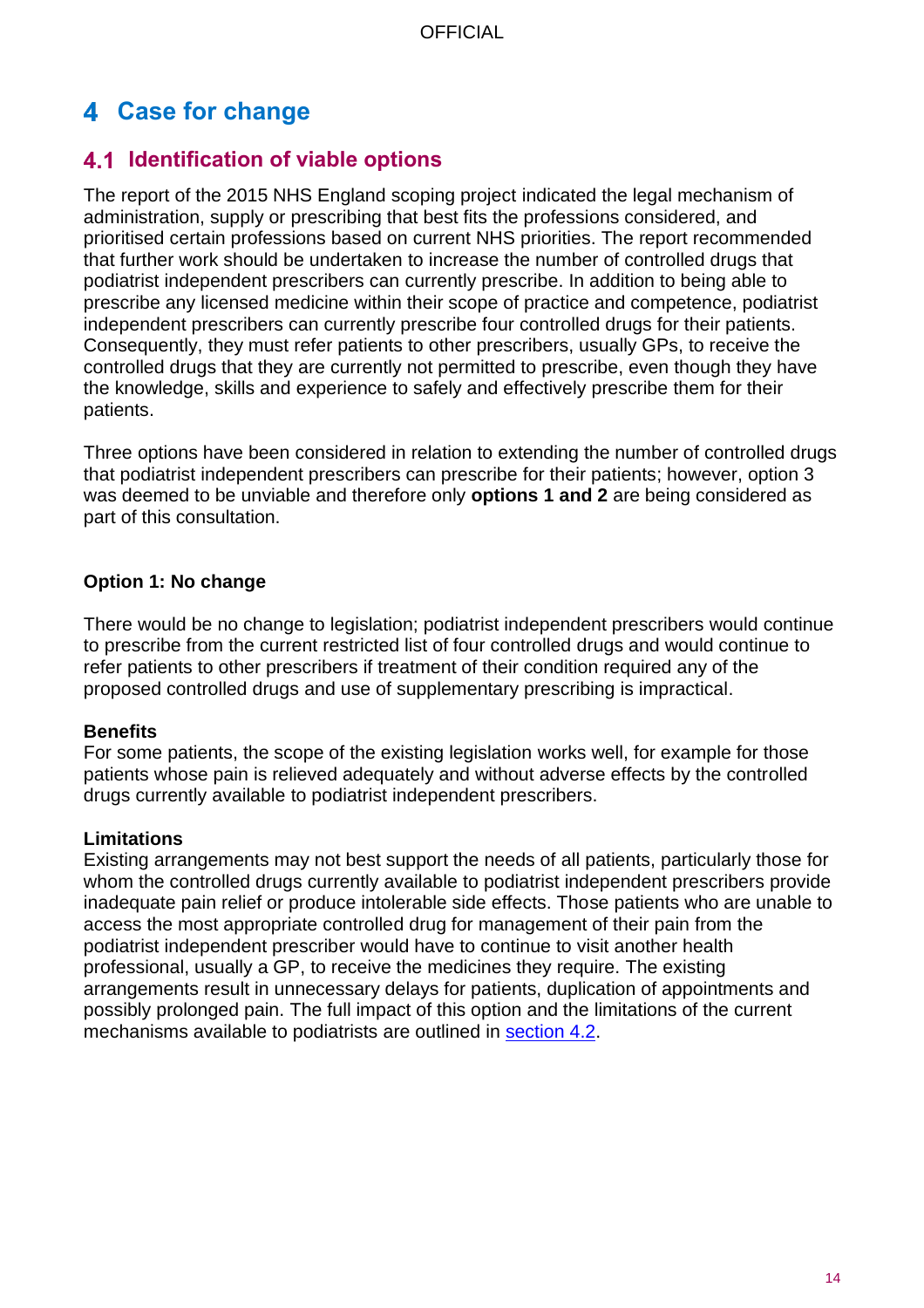#### **Option 2: addition of further controlled drugs to the list of controlled drugs that podiatrist independent prescribers can already prescribe**

#### **Benefits**

Podiatrist independent prescribers primarily need to prescribe controlled drugs for the management of pain for their patients. Expansion of the current list to include four controlled drugs commonly prescribed for the management of pain would benefit those patients for whom best clinical evidence indicates that these medicines work most effectively. If legislation is amended, when seeing podiatrist independent prescribers, patients would receive the right treatment at the right time without needing additional appointments with other health professionals just to receive the medicines they need. The rationale for the selection of the four controlled drugs can be found in [section 4.3](#page-17-0).

#### **Limitations**

The proposed additions to the current list of controlled drugs that podiatrist independent prescribers could prescribe may mean that a small number of patients may still need additional appointments with other health professionals to access controlled drugs outside of those that podiatrist independent prescribers are permitted to prescribe. This is most likely to be because they need controlled drugs for a medical condition that is outside of the usual scope of practice of a podiatrist.

### **Option 3: independent prescribing of any controlled drug from schedules 2 - 5**

An option whereby podiatrist independent prescribers would be able to prescribe any controlled drug from schedules 2 - 5 was considered but not deemed a viable option due to governance considerations. This option was therefore not taken further as part of this consultation.

### **Benefits:**

There is only one benefit of this option perceived and that is that this option would prevent the need for any further amendments to the list of controlled drugs that podiatrist independent prescribers can prescribe.

#### **Limitations:**

Podiatrist independent prescribers would have access to a large number of controlled drugs listed in the four schedules, in excess of 100 in schedule 2 alone, most of which would not ordinarily need to be prescribed as part of podiatry practice. Access to all controlled drugs within schedules 2-5 is therefore deemed unnecessary and not in line with good governance procedures.

In summary, there are two options for consideration in this consultation:

**Option 1**: no change

<span id="page-14-0"></span>**Option 2:** addition of four controlled drugs to the existing restricted list of controlled drugs that podiatrist independent prescribers can already prescribe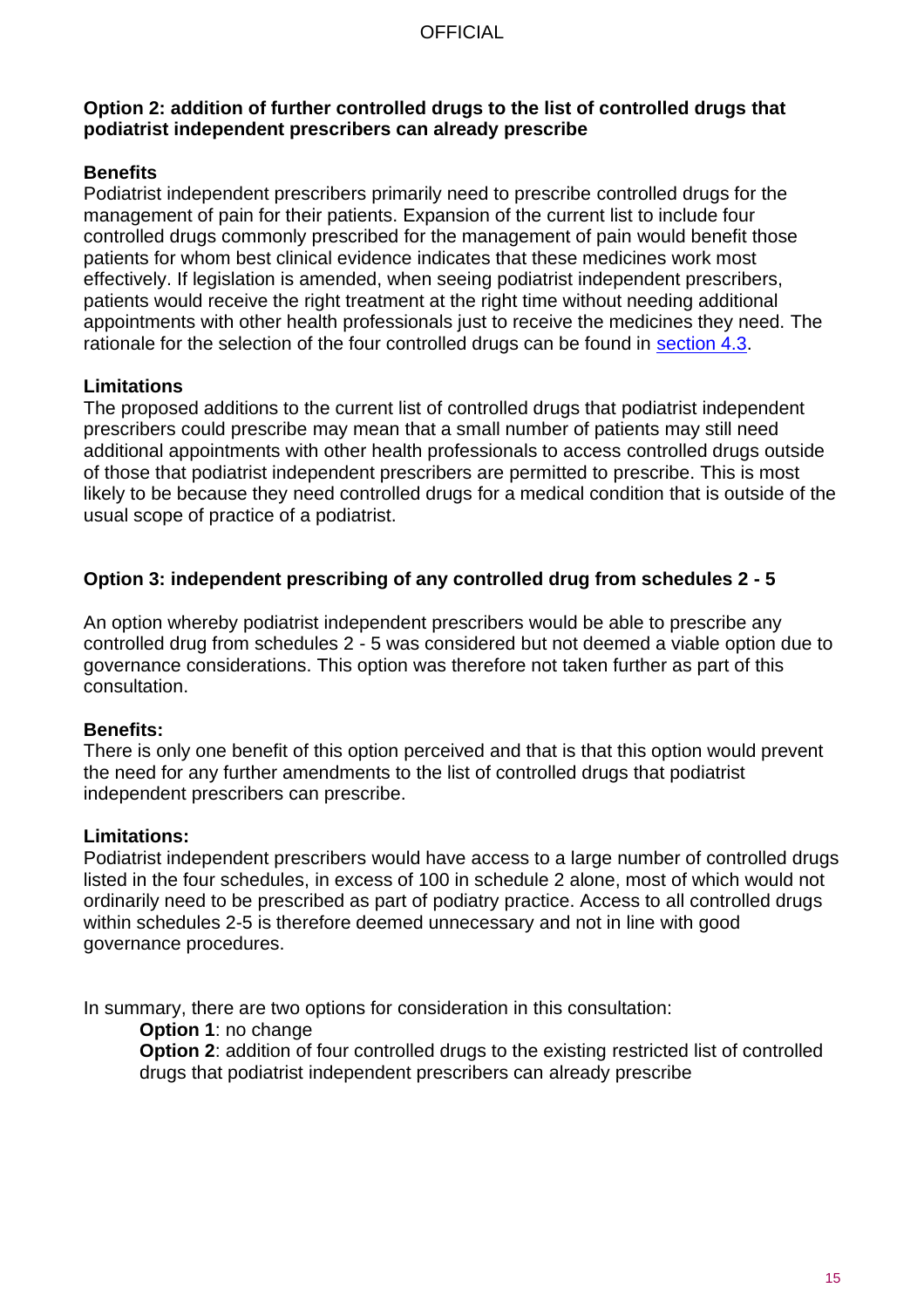### <span id="page-15-0"></span>**Limitations of the current use of medicines mechanisms by podiatrists**

#### **Supply and administration mechanisms**

#### *4.2.1.1 Patient specific directions (PSDs)*

Podiatrists can administer and supply medicines to named patients using PSDs. A PSD is a written instruction to supply or administer a medicine to a named patient who has been assessed on an individual basis by the authorised prescriber who then prescribes the medicine<sup>23</sup>. The PSD then enables a podiatrist to administer or supply the medicine under certain circumstances.

PSDs are useful in many care settings; they are individually tailored to the needs of a single patient, wide-reaching and can encompass controlled drugs. However, there are certain limitations to their use:

- they require direct input from an independent prescriber
- they can be restrictive when access to a prescriber is problematic or if the service provided is non-prescriber led
- organisations may limit locally who is authorised to supply and/or administer medicines using PSDs

The use of PSDs has inherent limitations to independent practice; for instance, when in remote situations, where a GP may not always be immediately available or where a doctor is not part of the patient pathway.

### *4.2.1.2 Patient group directions (PGDs)*

Since 2000, podiatrists have been able to supply and administer medicines to patients meeting certain criteria using PGDs. PGDs provide a legal framework that allows the supply and administration of a specified medicine(s), by named, authorised, registered health professions, to a pre-defined group of patients needing prophylaxis or treatment for a condition described in the PGD, without the need for prescription or an instruction from a prescriber. They are written instructions for the supply or administration of medicines to groups of patients who may or may not be individually identified before presentation for treatment. They are NOT a form of prescribing $^{24}$ .

PGDs cannot be used by podiatrists to supply or administer the controlled drugs their patients need from schedules 2 and 3. This means that PGDs cannot include tramadol hydrochloride, pregabalin or gabapentin (which are listed in schedule 3). For more information about the scheduling of controlled drugs, see [appendix A.](#page-37-1)

### *4.2.1.3 Exemptions*

The law defines some medicines as prescription only medicines, which normally need to be prescribed by a doctor or another prescriber before they can be administered or supplied to a patient. However, there are a range of exemptions from these restrictions which allow certain groups of health professionals – for example, midwives, podiatrists, optometrists, paramedics and orthoptists – to supply and administer listed prescription only medicines direct to patients.

<sup>&</sup>lt;sup>23</sup> Specialist Pharmacy Service (2018[\) Questions about patient specific directions](https://www.sps.nhs.uk/articles/patient-specific-directions-qa/)

<sup>24</sup> NICE (2017) *[Patient group directions: medicines practice guideline](https://www.nice.org.uk/guidance/mpg2)*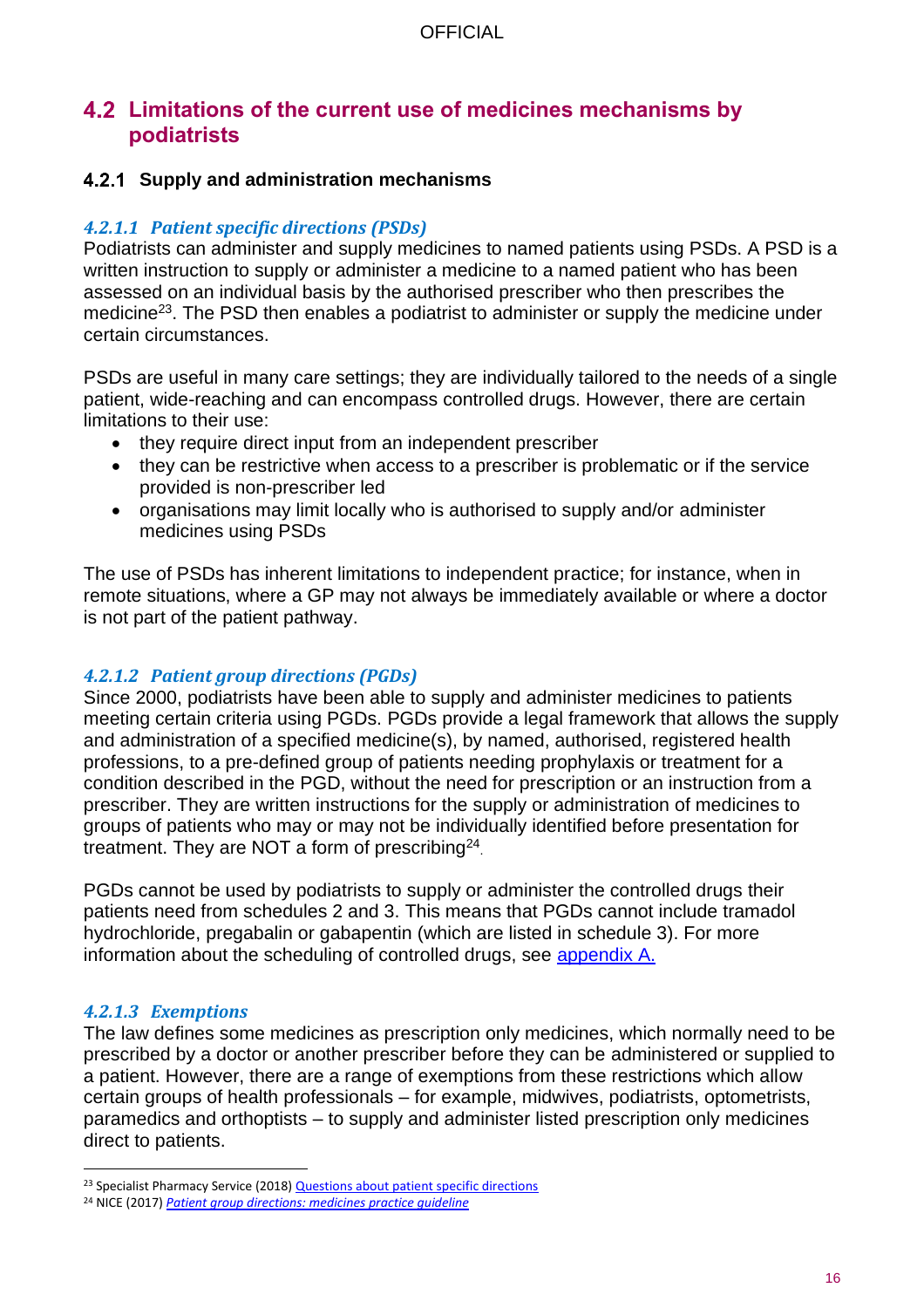Since 1980, podiatrists have had the legal ability to supply and administer medicines from a list of exemptions in medicines legislation. The list of exemptions in medicines legislation was extended in 2011 to include dihydrocodeine and some commercially available premixed medicines, such as lidocaine and methylprednisolone combinations. The resultant list includes selected local anaesthetics, antifungals, analgesics, anti-inflammatories and antibiotics.

The proposed controlled drugs are not included in the current exemptions list as they are only appropriate for use by advanced podiatrist practitioners who are also independent prescribers and not the whole podiatric workforce.

### **Prescribing mechanisms**

#### *4.2.2.1 Supplementary prescribing*

Podiatrists have been able to train to become supplementary prescribers since 2005; there are currently 511 qualified podiatrists annotated as supplementary prescribers on the HCPC register<sup>25</sup>. Using supplementary prescribing, the podiatrist prescribes in partnership with a doctor and the patient within a written clinical management plan (CMP) which must be created before any prescribing can take place.

A CMP can include almost any licensed or unlicensed medicine, including all controlled drugs from schedules 2-5. Supplementary prescribing can work well in the management of long-term conditions where there is a clear existing diagnosis and the doctor is part of the patient pathway to enable a CMP to be created or reviewed. Patients who benefit from podiatrists using supplementary prescribing include those with lower limbs at increased risk of ulceration and/or amputation through disorders such as diabetes or peripheral arterial disease.

However, for services in which the team is fragmented across sites, where there is no medical input, or when patients require a medicine that is not included in the CMP, use of supplementary prescribing can be difficult and patients may need to see other prescribers to receive some or all the medicines they need.

#### *4.2.2.2 Independent prescribing*

Since 2013, an advanced podiatrist practitioner who has undergone additional HCPCapproved training can practise as an independent prescriber as well as a supplementary prescriber. All prescribing programmes approved for podiatrists by the HCPC offer preparatory education towards dual annotation as supplementary and independent prescribers. There are currently 511 podiatrist prescribers on the HCPC register, 441 of which are annotated as both independent and supplementary prescribers $26$ .

#### *4.2.2.3 Independent prescribing of controlled drugs*

Legislation enacted in 2015<sup>27</sup> enables podiatrist independent prescribers in England, Scotland and Wales to prescribe from a restricted list of four controlled drugs, namely:

<sup>25</sup> HCPC supplementary prescribing data – September 2020

<sup>26</sup> HCPC independent prescribing data – September 2020

<sup>27</sup> *[The Misuse of Drugs \(Amendment\) \(No. 2\) \(England, Wales and Scotland\) Regulations 2015](http://www.legislation.gov.uk/uksi/2015/891/pdfs/uksi_20150891_en.pdf)*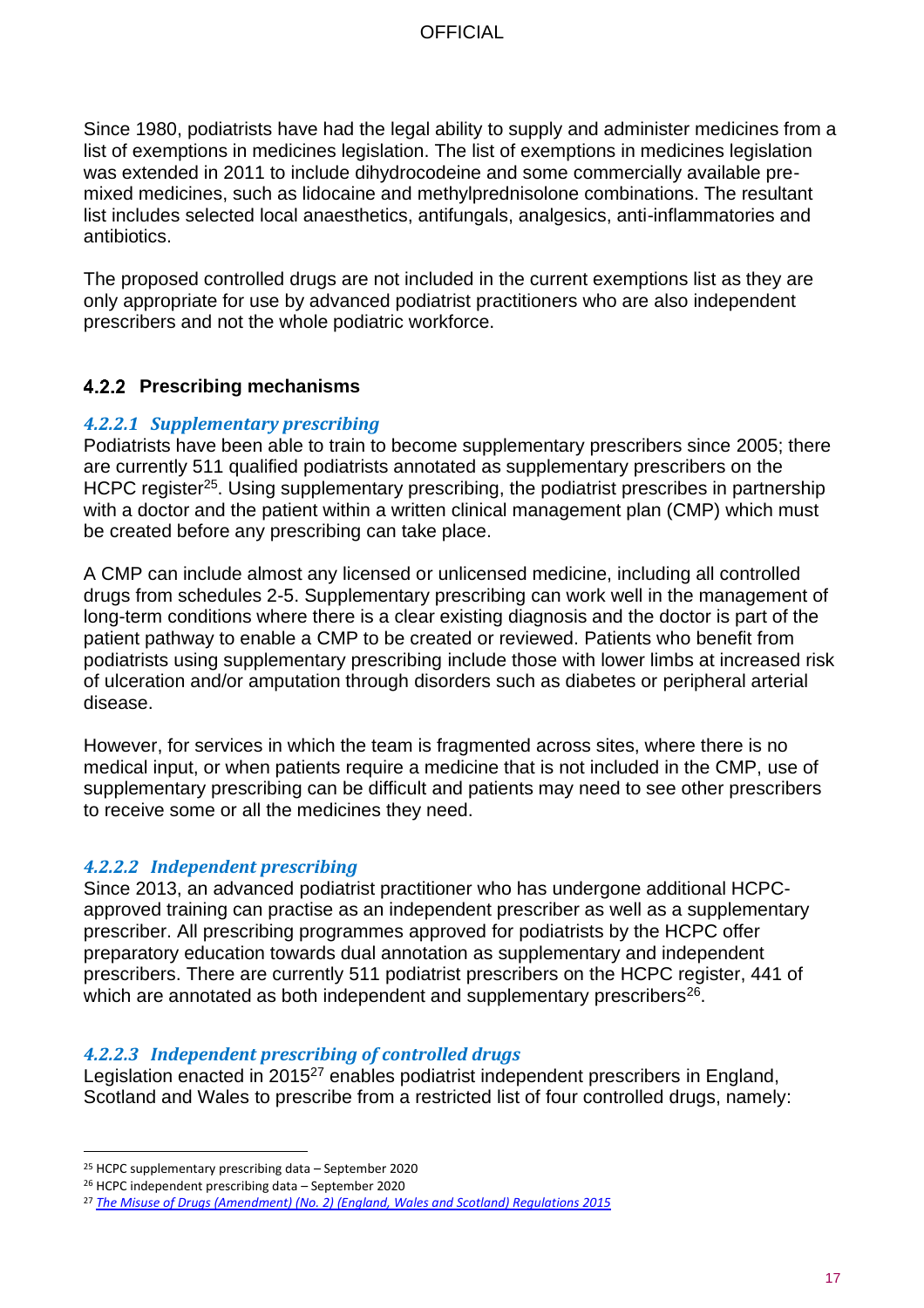| temazepam               | (schedule 3) | - oral administration                     |
|-------------------------|--------------|-------------------------------------------|
| lorazepam               |              | (schedule 4 part 1) - oral administration |
| diazepam                |              | (schedule 4 part1) - oral administration  |
| dihydrocodeine tartrate | (schedule 5) | - oral administration                     |

Since November 2019, legislative changes have permitted the prescribing of the same controlled drugs in Northern Ireland.

The current list of four controlled drugs continues to be useful for prescribing by podiatrist independent prescribers where it is clinically indicated for a named patient.

However, patients that are being treated by podiatrist independent prescribers and that require controlled drugs other than those listed above may need to be referred to other prescribers, to receive the additional medicines. Further benefit could be gained by extending the range of controlled drugs that podiatrist independent prescribers could prescribe which will help ensure patients receive the right treatment and at the right time, including appropriate pain management in line with evidence-based practice.

### <span id="page-17-0"></span>**Rationale for the selection of the additional controlled drugs**

### **Controlling of medicines**

When a prescription only medicine is classified under the Misuse of Drugs Act 1971 and placed in one of the schedules of the Misuse of Drugs Regulations, it becomes known as a controlled drug. The impact of this change is that it prevents the medicine being prescribed by a podiatrist independent prescriber, even though best practice evidence for its use has not changed, because the medicine is not included in the restricted list of controlled drugs that they can prescribe. The UK-wide consultation on proposals to introduce podiatrist independent prescribing took place in 2011*<sup>28</sup>* but it was not until 2015 that legislation was enacted to enable podiatrist independent prescribers to prescribe controlled drugs in England, Scotland and Wales; and November 2019 in Northern Ireland.

Podiatrist independent prescribers are prevented from prescribing any medicines which have been scheduled as controlled drugs after the date of the consultation in 2011. An amendment to the Misuse of Drugs Regulations in 2014 to include tramadol hydrochloride as a schedule 3 controlled drug resulted in podiatrist independent prescribers being no longer able to prescribe tramadol hydrochloride for their patients. If tramadol hydrochloride had been classified prior to the public consultation in September 2011 then it would have been included in the proposed list of controlled drugs at that stage.

In 2017, the Home Office consulted on proposals to schedule pregabalin and gabapentin as controlled drugs under the Misuse of Drugs Regulations 2001<sup>29</sup>. This followed the recommendation to ministers by the Advisory Council on the Misuse of Drugs (ACMD) that these two medicines should be placed in Schedule 3 of the Misuse of Drugs Regulations alongside their classification as Class C medicines under the Misuse of Drugs Act 1971.

<sup>28</sup> Department of Health (2011) ) *[Consultation On Proposals To Introduce Independent Prescribing By Podiatrists](https://consultations.dh.gov.uk/cno-ahp/podiatrists-prescribing/supporting_documents/OnlineConsultation_Podiatrists_Nov11_acc2.pdf)*

<sup>29</sup> Home Office (2017) *[Pregabalin and gabapentin: proposal to schedule under the Misuse of Drugs Regulations 2001](https://www.gov.uk/government/consultations/pregabalin-and-gabapentin-proposal-to-schedule-under-the-misuse-of-drugs-regulations-2001)*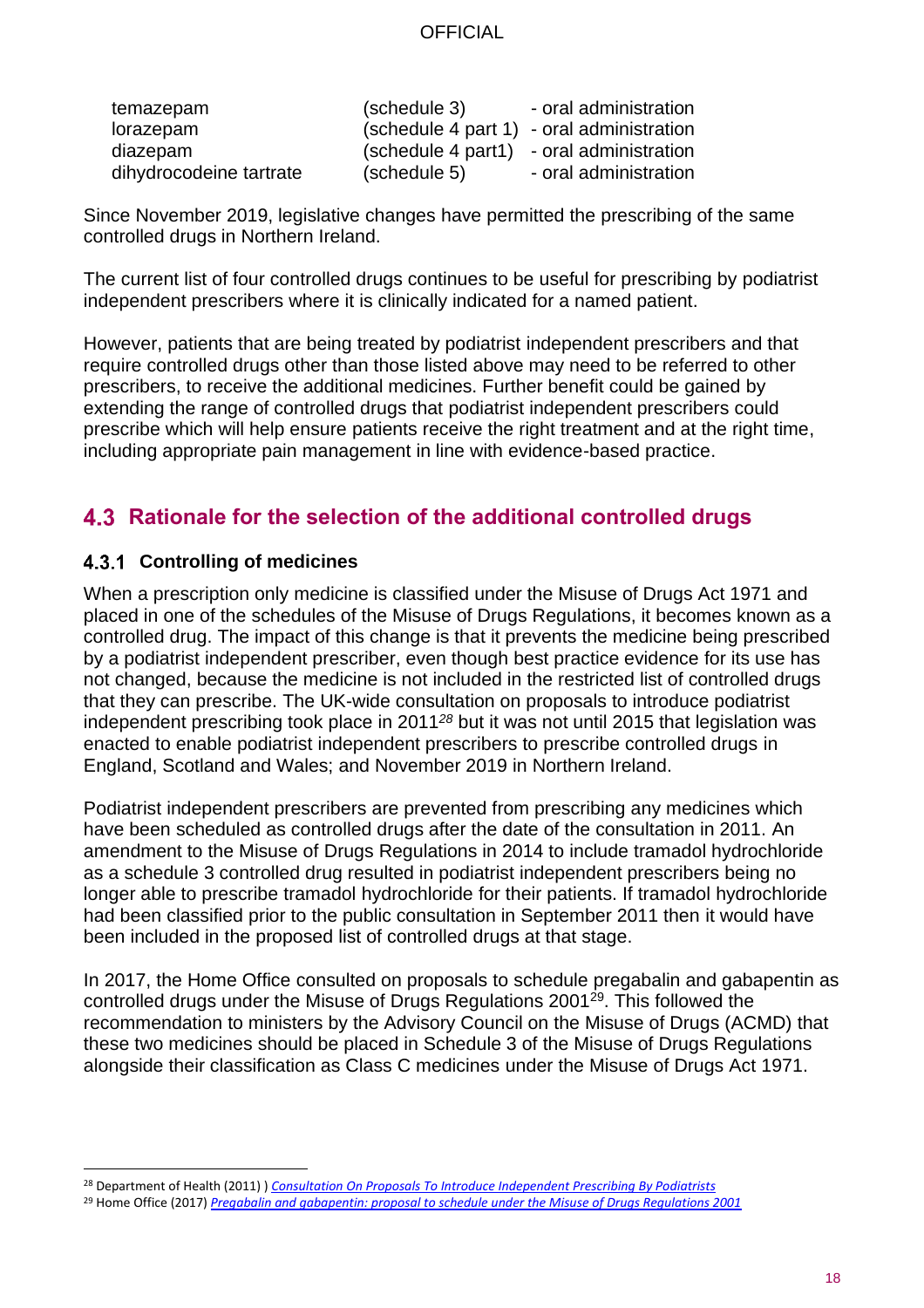Following the consultation response<sup>30</sup> published in October 2018, both pregabalin and gabapentin were listed in schedule 3 of the Misuse of Drugs Regulations without the application of safe custody requirements from April 2019. It is therefore being proposed that gabapentin and pregabalin are added to the proposed list of controlled drugs that podiatrists can independently prescribe so that they can continue to prescribe these medicines for their patients.

#### **Management of pain for effective treatment**

As part of the ongoing care of their patients, podiatrist independent prescribers are expected to manage pain which may be as a result of the condition they are treating, during the podiatric treatment or during recovery following the treatment.

Assessment of pain, including regular, frequent review is fundamental prior to and during the prescribing of analgesia. The World Health Organisation (WHO) analgesic pain ladder<sup>31</sup> provides a guide to relevant medicines in the management of non-cancer pain where an assessment of pain has been undertaken and is accepted good practice in making analgesia-choice decisions. Since its initial creation for cancer pain, its use has been broadened to include the management of acute and chronic non-malignant pain in adults<sup>32</sup>. The analgesic ladder provides a three-step approach of sequential use of medicines according to the pain level reported by the patient. The figure below gives a visual illustration of the analgesic ladder.



Figure 1: World Health Organisation (WHO) analgesic ladder (adapted)<sup>33</sup>

<sup>30</sup>Home Office (2018) *[A consultation on proposals to schedule pregabalin and gabapentin under the Misuse of Drugs Regulations](https://assets.publishing.service.gov.uk/government/uploads/system/uploads/attachment_data/file/748439/consultation-response-pregabalin-gabapentin.pdf)  [2001: Government response to the consultation](https://assets.publishing.service.gov.uk/government/uploads/system/uploads/attachment_data/file/748439/consultation-response-pregabalin-gabapentin.pdf)*

<sup>31</sup> World Health Organisation (1996) *[Cancer pain relief with a guide to opioid availability](http://apps.who.int/bookorders/anglais/detart1.jsp?codlan=1&codcol=15&codcch=2247)*

<sup>32</sup> World Health Organisation *[Impact of impaired access to controlled medications.](http://www.who.int/medicines/areas/quality_safety/Impaired_Access/en/)*

<sup>33</sup> Welsh Medicines Resource Centre (WeMeReC) (2014) *[Management of chronic non-malignant pain](https://www.wemerec.org/Documents/Bulletins/ChronicPainBulletin2014Online.pdf)*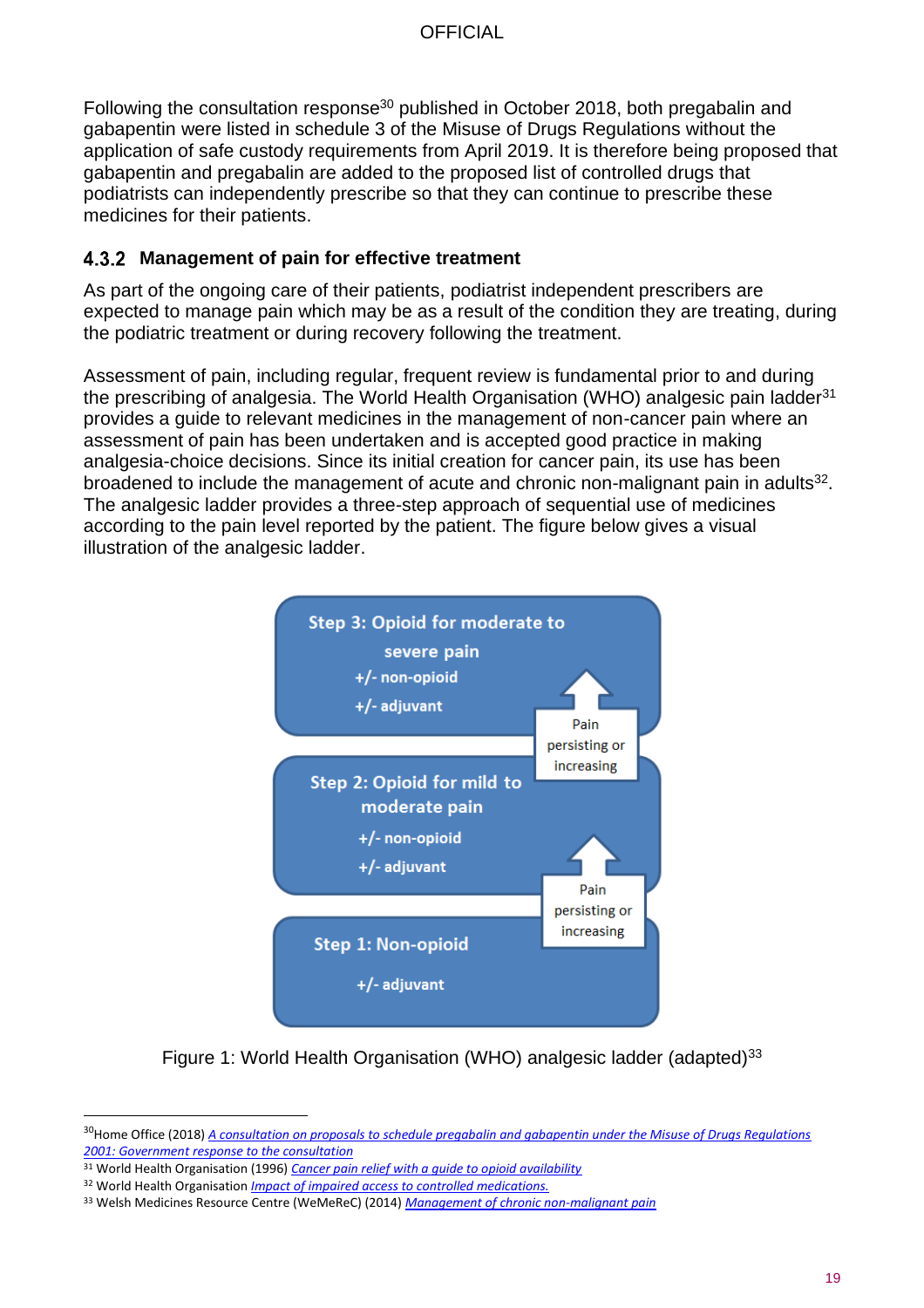At the current time, podiatrist independent prescribers can prescribe almost all licensed medicines that step 1 relates to, and only some of the analgesics on steps 2 and 3 of the analgesic ladder, but not a wide range. This means that where a patient finds one choice of medicine unsuitable for their needs, the podiatrist independent prescriber may be unable to prescribe an appropriate alternative from the same class or step, even when clinical guidelines indicates that an alternative should be used. Subject to local formulary or guideline variation, tramadol hydrochloride can be used as a second choice for pain, needing a step 2 treatment if codeine phosphate is not tolerated or is ineffective. Likewise, morphine sulfate can be useful as a first choice for pain, needing a step 3 treatment if step 2 treatments are ineffective. Currently, the patient may face additional delays to their treatment whilst waiting for a medical prescriber to modify their medicines regimen.

Management of pain may include stopping medicines because they are no longer needed or no longer effective and need to be changed to another medicine. In order to cease the prescribing of any medicine (de-prescribing) the podiatrist independent prescriber must be able to prescribe that medicine, therefore if a podiatrist independent prescriber identifies that a patient is being prescribed tramadol hydrochloride unnecessarily they are unable to stop the prescription themselves but must refer the patient to another prescriber.

There are also a number of national guidelines which recommend the use of the four proposed controlled drugs for the treatment of pain in conditions that are commonly treated by podiatrist independent prescribers<sup>34 35 36 37 38</sup>. It is therefore desirable that podiatrist independent prescribers are able to prescribe these medicines to mitigate the need for their patients to see another prescriber, usually a GP, just to access the medicines of choice as recommended within national guidelines.

### <span id="page-19-1"></span><span id="page-19-0"></span>**Benefits of the proposal**

Under the proposals, patients in contact with podiatrist independent prescribers who can prescribe a wider range of controlled drugs would be able to receive the care and medicines they need, without having to see another prescriber. A greater number of patients could benefit from improved care, first time and in the right place. Effective utilisation of the workforce is also essential in meeting the triple aim of the *Five Year Forward View* by enabling improvements in health and wellbeing, reducing duplication and fragmentation of care and making best use of the resources available in addition to improving patient outcomes and their experience of care<sup>39</sup>.

### **Provision of best care, first time, in the right place**

If the proposal is adopted, timely access to appropriate pain relief in conjunction with podiatric intervention would be possible, without the need for additional appointments with other health professionals to access medicines required. This would mean that patients will need to make fewer repeat GP / hospital attendances and the full treatment plan could be undertaken in one series of appointments with the podiatrist independent prescriber. Stopping the prescription of medicines is also a prescribing responsibility; early de-

<sup>34</sup> NICE (2014) *[Clinical guideline \(CG177\) osteoarthritis: care and management](https://www.nice.org.uk/guidance/cg177)*

<sup>35</sup> NICE (2015*) [Clinical Knowledge Summaries: mild to moderate pain](https://cks.nice.org.uk/analgesia-mild-to-moderate-pain)*

<sup>36</sup> NICE (2015) *[Clinical Knowledge Summaries: peripheral arterial disease](https://cks.nice.org.uk/peripheral-arterial-disease)*

<sup>37</sup> NICE (2017) *[Clinical guidelines \(CG173\) Neuropathic pain in adults: pharmacological management in non-specialist settings](http://www.nice.org.uk/guidance/cg173/chapter/Introduction)*

<sup>38</sup> NICE (2015) *[Clinical knowledge summaries: restless legs syndrome: prescribing: pregabalin](https://cks.nice.org.uk/restless-legs-syndrome#!topicSummary)*

<sup>39</sup> NHS England (2014) *[Five year forward view](https://www.england.nhs.uk/wp-content/uploads/2014/10/5yfv-web.pdf)*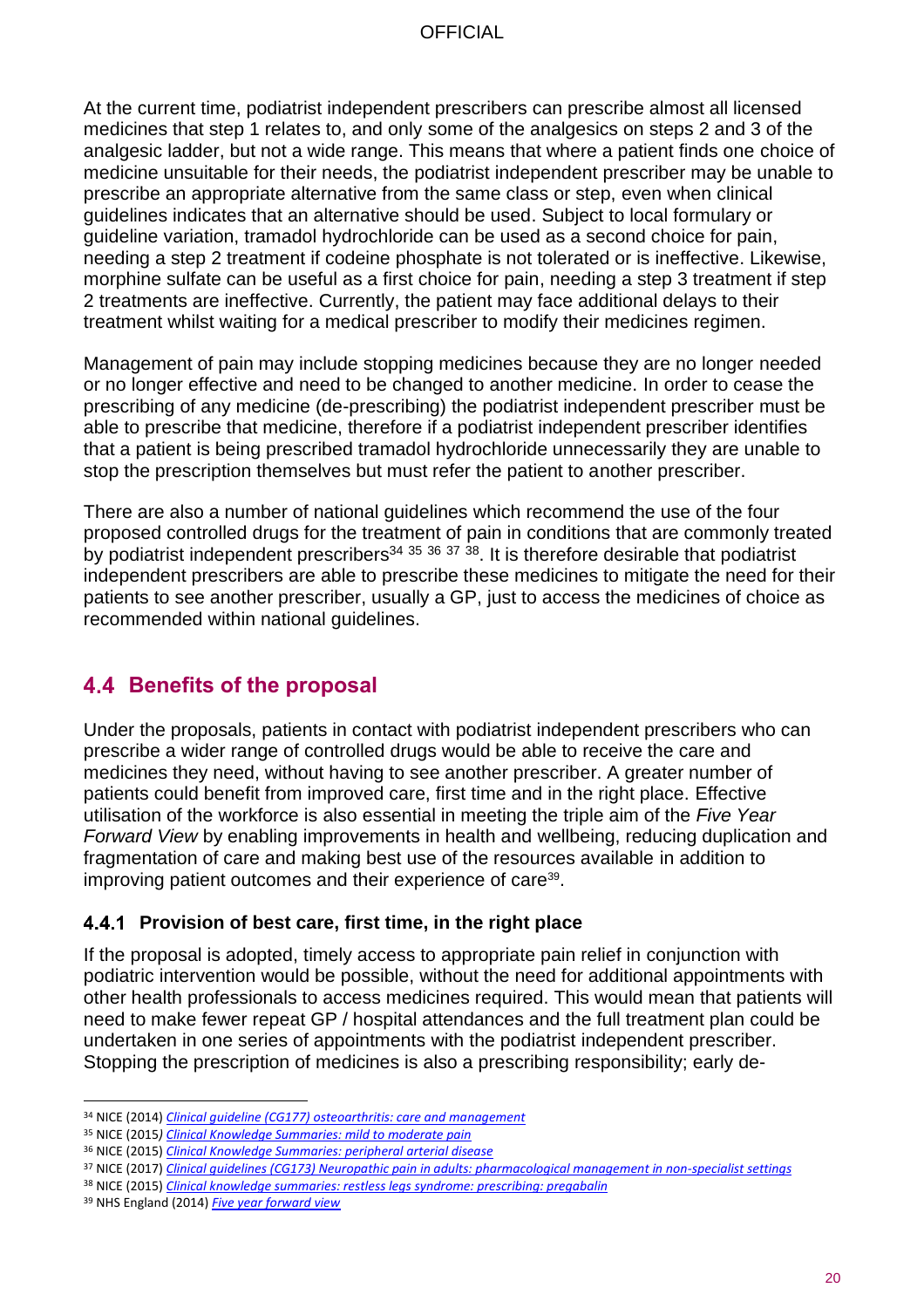prescribing of controlled drugs when indicated lessens the risk of both tolerance and dependence.

### **Reduced delays**

Many podiatric interventions in both primary and acute settings are podiatrist-led and therefore access to a doctor is not always possible. Podiatrist independent prescribers can make prescribing decisions and prescribe the required medicines during their consultation with a patient. If the proposals are adopted, there may be fewer delays for patients whilst waiting for a doctor to review a patient and consider prescribing controlled drugs. This could allow quicker management of acute symptoms, reducing absenteeism by workers who need to take time off work to attend appointments, enable the swifter return to work for patients whose symptoms can be effectively controlled more quickly, and reduce the need for patients with greater functional disabilities to make duplicate visits.

### **Clearer lines of clinical responsibility and accountability**

If as is proposed, podiatrist independent prescribers were able to prescribe the necessary pain relief for patients during the consultation instead of handing off the responsibility for prescribing certain medicines to a medical prescriber, lines of accountability and responsibility would be further clarified. Additionally, if as proposed, the podiatrist independent prescriber could prescribe all the analgesia the patient needed during the episode of care, this could enable the identification of dependence or misuse more quickly.

### **Reduced resource usage and cost effectiveness**

The proposed amendments to the list of controlled drugs would ensure that the skills of an advanced podiatrist practitioner are effectively and fully utilised in providing integrated podiatric care with adjuvant medicines management. These roles have a demonstrated ability to free up both GP and hospital consultant appointment capacity by reducing the demand on doctors to provide medication reviews linked to podiatric intervention.

### **Medicines optimisation**

Medicines optimisation looks at how patients use medicines over a period of time. It may involve stopping some medicines as well as starting others and considers opportunities for lifestyle changes and non-medical therapies to reduce the need for medicines<sup>40</sup>.

If as proposed, podiatrist independent prescribers could prescribe further controlled drugs, they could better enable patients to get the best use of their medicines in line with the principles of medicines optimisation. For example:

- The proposed medicines are used in evidence-based clinical pathways of care.
- Short courses could be prescribed as the effect would be reviewed at each appointment.
- Should the medicine no longer be required then podiatrist independent prescribers could de-prescribe the medicine therefore ensuring patients only take those medicines that are needed.
- Podiatrist independent prescribers will have full access to patients' medical records and will be able to ensure as far as possible, that any additional medicines they prescribe do not interact with any existing medicines that the patient is taking.

<sup>40</sup> Royal Pharmaceutical Society (2013) *[Medicines Optimisation: Helping patients to make the most of medicines Good practice](https://www.rpharms.com/Portals/0/RPS%20document%20library/Open%20access/Policy/helping-patients-make-the-most-of-their-medicines.pdf)  guidance for healthcare [professionals in England](https://www.rpharms.com/Portals/0/RPS%20document%20library/Open%20access/Policy/helping-patients-make-the-most-of-their-medicines.pdf)*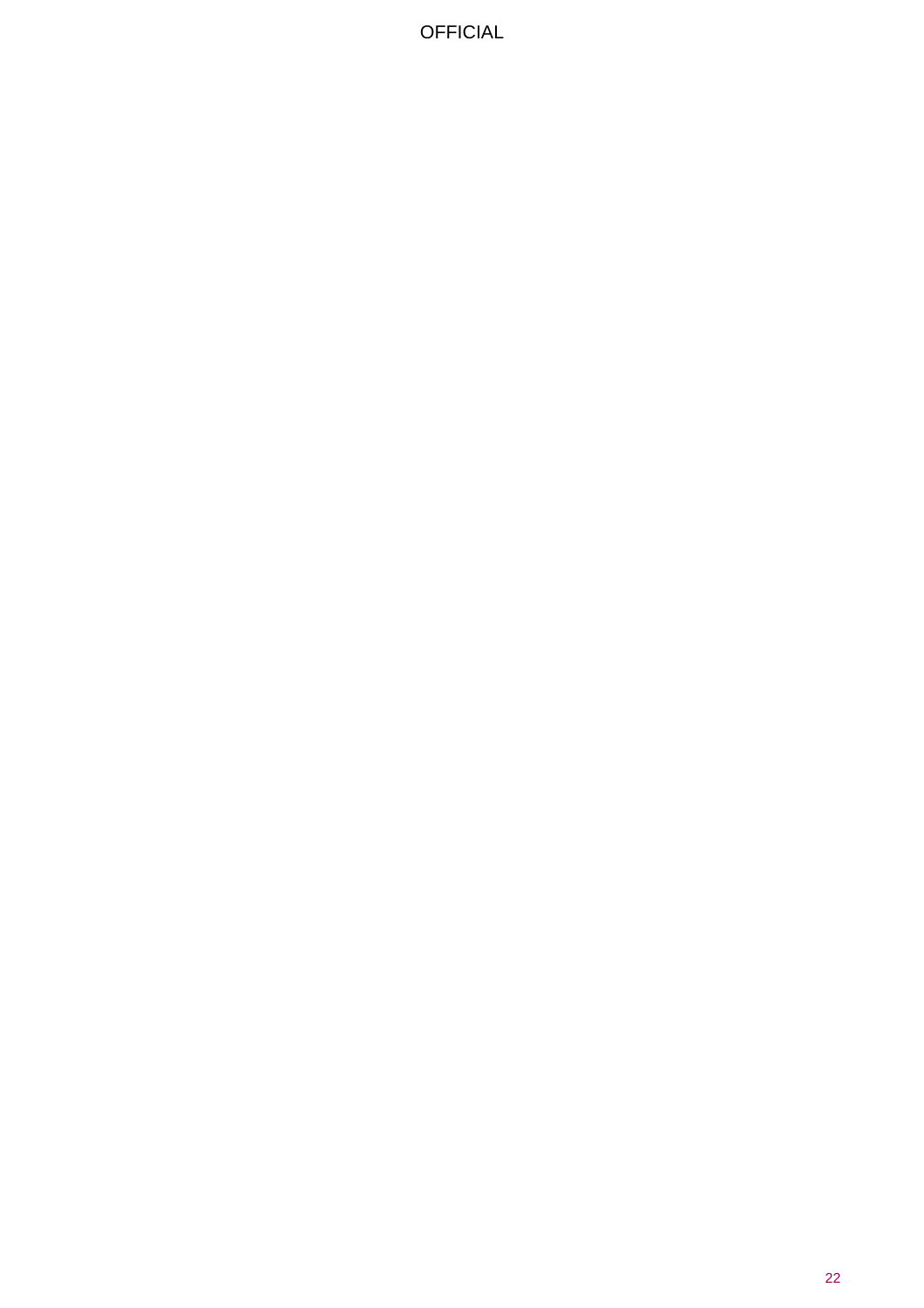### <span id="page-22-0"></span>**Use in clinical practice**

The scenarios below are illustrative examples to demonstrate how podiatrist independent prescribers might prescribe the four proposed controlled drugs within clinical practice and the benefits to be gained from this proposal.

#### **Scenario 1- tramadol hydrochloride**

Tramadol hydrochloride is an opioid painkiller used to treat moderate acute pain. It may be used when simple painkillers are not appropriate and when other weak opioids, such as codeine phosphate, have not been effective. Patients who have operations involving the foot and ankle can benefit from the pain-relieving effects of tramadol hydrochloride to help them complete the early stages of their rehabilitation.

Some patients who have acute injuries and/or disease affecting the bones, joints, muscles, soft tissues and nerves (musculoskeletal conditions) may also benefit from its short-term use for its pain-relieving effects where codeine phosphate has not been effective.

Some podiatrists undertake surgical procedures of the foot and ankle in hospital settings and manage patient's post-surgical needs. They also work in podiatry departments and as part of multidisciplinary teams providing care to patients with a myriad of foot, ankle and lower limb complaints. Good pain relief is essential to support effective recovery and give optimal benefits from podiatry care.

Podiatrists cannot currently independently prescribe tramadol hydrochloride. This means that if a patient receiving podiatry care requires tramadol hydrochloride to give effective pain relief the podiatrist must send the patient to see a doctor. This can mean that patients may temporarily deviate from their management if they feel it is too painful, which can slow their progress down and delay their overall recovery.

If podiatrists were able to independently prescribe tramadol hydrochloride, patients would be able to receive timely access to the appropriate pain relief they required to support their treatment and rehabilitation. This would include stepping down the patient's treatment to an alternative painkiller as the post-operative pain settles. Patients would experience fewer delays in their progress and would need to make fewer visits to a range of professionals to obtain effective short-term pain relief.

#### **Scenario 2- morphine sulfate**

Morphine sulfate is an opioid painkiller used to treat moderate to severe acute and chronic pain. It is considered when non-opioid painkillers are not appropriate and when other opioid medicines have not been effective. Patients who have operations involving the foot and ankle can benefit from the pain-relieving effects of morphine sulfate to help them complete the early stages of their rehabilitation. Some patients who have acute injuries and/or disease affecting the bones, joints, muscles, soft tissues and nerves (musculoskeletal conditions) may also benefit from its short-term use for its pain-relieving effects where other opioids has not been effective. Good pain relief is essential to support effective recovery and give optimal benefits from podiatry care.

Podiatrists cannot currently independently prescribe morphine sulfate. This means that if a patient under the care of a podiatrist would benefit from morphine sulfate to support their recovery, the podiatrist must send the patient to see a doctor, or they must wait until a doctor is available to discuss the case with the podiatrist. This situation currently occurs frequently and leads to delays in providing effective pain relief and rehabilitation.

If podiatrists were able to independently prescribe morphine sulfate, patients would be able to receive timely access to the appropriate pain relief they require to support their treatment and rehabilitation. Podiatrists would be able to provide optimum levels of care in line with good practice guidance. GP capacity could be improved through fewer interruptions for medication review.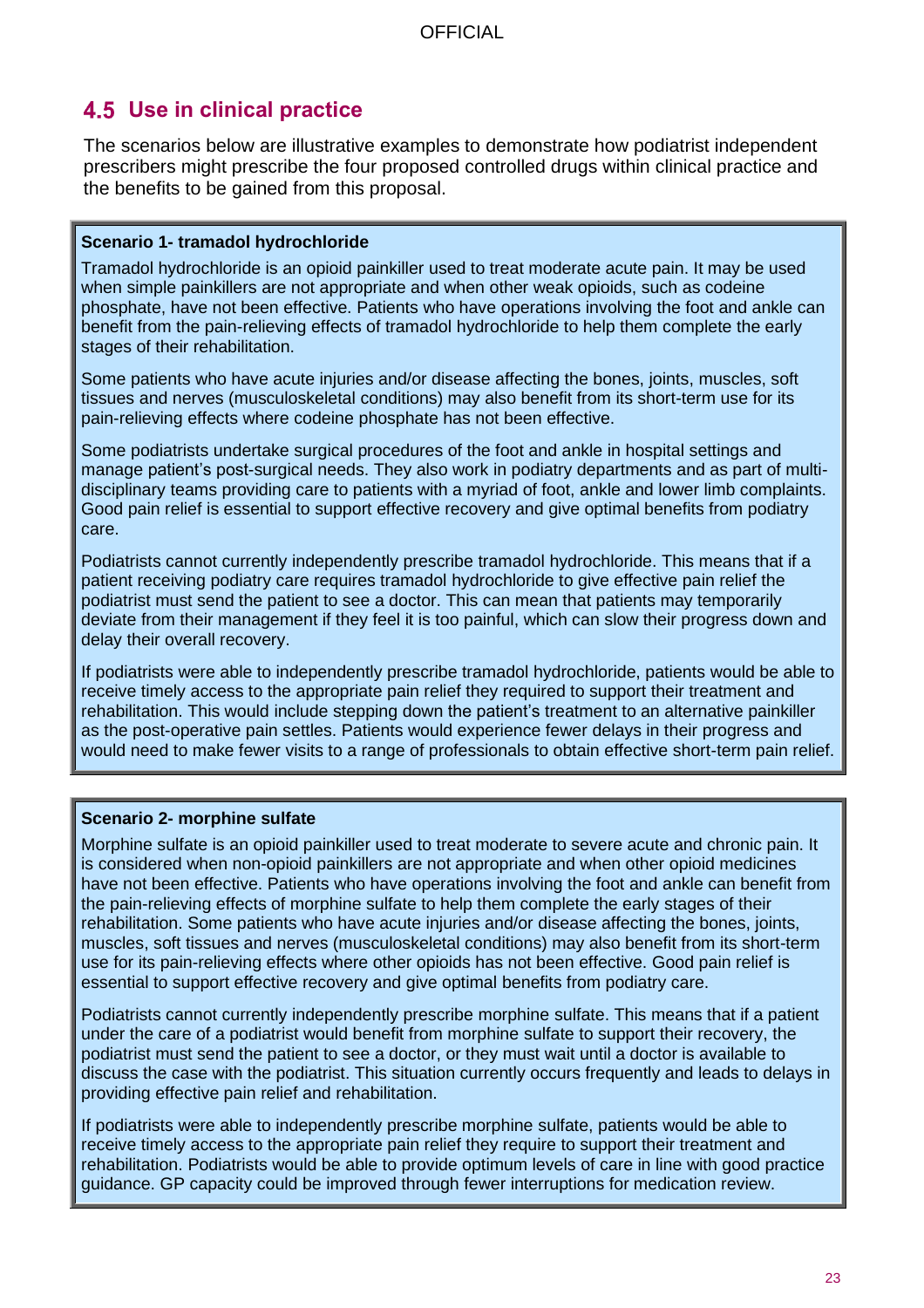#### **Scenario 3- gabapentin**

Unlike pregabalin, gabapentin may be commonly used for treating peripheral nervous system pain only (pregabalin can be used for both peripheral and central nervous system pain) from damage or irritation to the nerve roots in the neck or back which causes pain which is felt in the limbs (radiculopathy). When treating peripheral nervous system pain and either medicine could be used, some organisations prefer gabapentin to be used first line unless patients experience intolerable side effects. It must be carefully prescribed and monitored with the dose gradually increased and then decreased to ensure safe usage.

Patients who have acute or chronic nerve pain caused by long term conditions such as diabetes or vascular disease, along with those who have peripheral nerve-related musculoskeletal pain in their lower limbs may benefit from the use of gabapentin. Many patients will not need surgery and their condition can be managed effectively with the right medication alongside other adjuvant therapies. Some patients, however, will need surgery to remove the cause of the nerve irritation.

Until very recently, gabapentin has been independently prescribed by podiatrists as a prescriptiononly medicine. Since it was scheduled as a controlled drug on 1 April 2019, podiatrists can no longer independently prescribe it for their current or future patients. This means that if a patient requires a new prescription of gabapentin to manage their condition or requires alterations to their existing prescription to manage their reduction in its use, the podiatrist must send them to a doctor. This may lead to delays in providing effective pain relief, timely stepping down to an alternative lower dose or stopping the medicine (de-prescribing).

If podiatrists were able to continue to independently prescribe gabapentin, patients would continue to receive access to the appropriate pain relief they required to support their treatment and rehabilitation from musculoskeletal conditions affecting the nerves, without the delay of waiting for a GP appointment.

#### **Scenario 4- pregabalin**

Pregabalin may be used to treat pain from injury and/or damage to the nerves of the body which is known as neuropathic pain. This can be central nervous system pain (from the brain and spinal cord) or peripheral nervous system pain (the nerves in the limbs and body) often called radiculopathy. Pregabalin must be carefully prescribed and monitored with the dose gradually increased and then decreased to ensure safe usage.

Patients who have acute or chronic nerve pain caused by long term conditions such as diabetes or vascular disease, along with those who have peripheral or central nerve-related musculoskeletal pain in their lower limbs may benefit from the use of pregabalin. Many patients will not need surgery and their condition can be managed effectively with the right medication alongside other adjuvant therapies. Some patients, however, will need surgery to remove the cause of the nerve irritation.

Until very recently, pregabalin has been independently prescribed by podiatrists as a prescriptiononly medicine. Since it was scheduled as a controlled drug on 1 April 2019, podiatrists can no longer independently prescribe it for their current or future patients. This means that if a patient requires a new prescription of pregabalin to manage their condition or requires alterations to their existing prescription to manage their reduction in its use, the podiatrist must send them to a doctor. This may lead to delays in providing effective pain relief, timely stepping down to an alternative lower dose or stopping the medicine (de-prescribing).

If podiatrist independent prescribers were able to continue to prescribe pregabalin, patients would continue to receive the appropriate pain relief to support their treatment from neurological or musculoskeletal conditions without the delay of waiting for a GP appointment.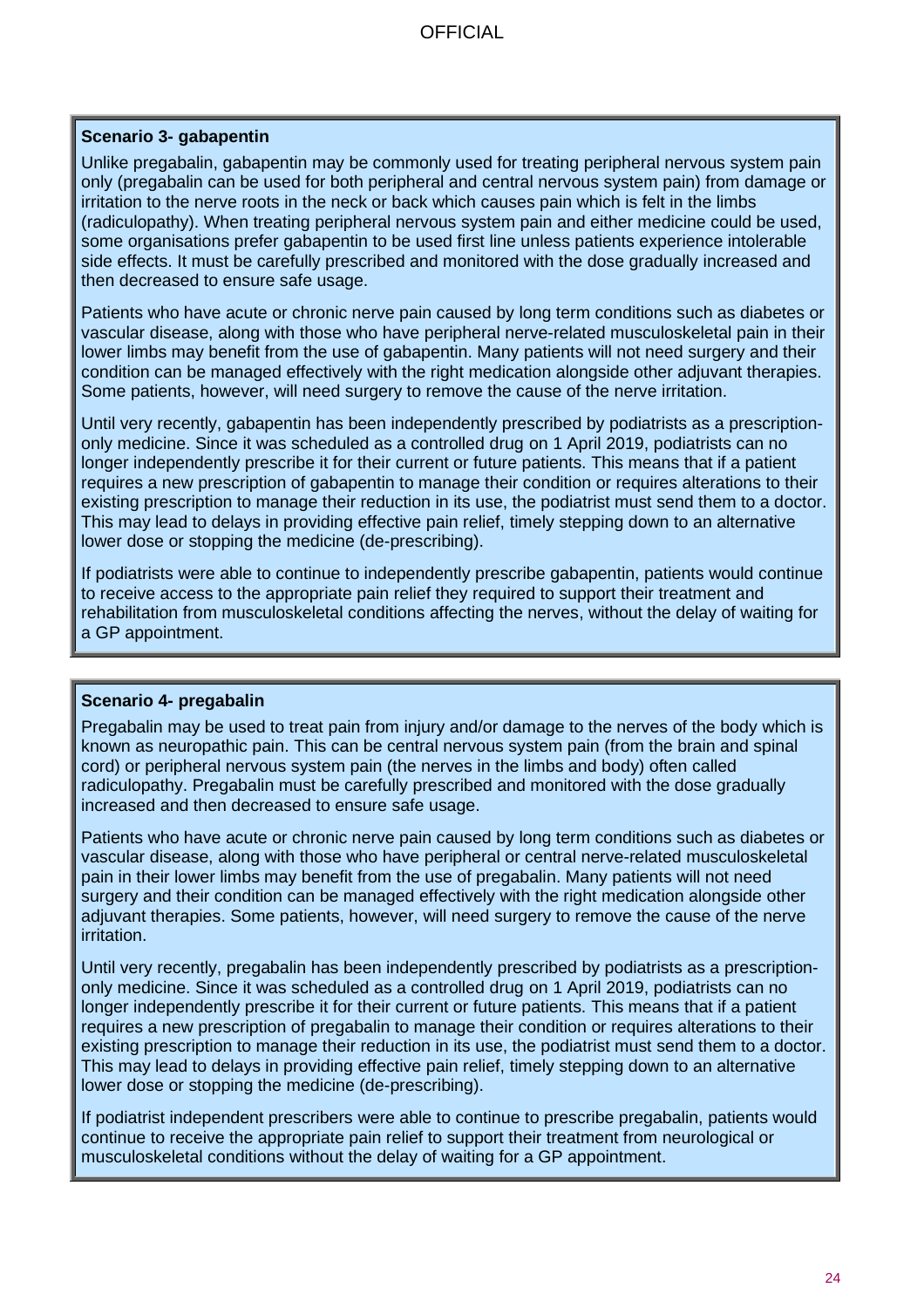### <span id="page-24-0"></span>**Management of potential risks associated with the proposal**

Whenever there is an extension of medicines supply, administration and prescribing responsibilities to regulated health professions there will be associated risks. Identification of the risks informs the development of governance and patient safety measures that are necessary to maintain patient safety.

There are a number of potential risks to the proposal to enable podiatrist independent prescribers to prescribe additional controlled drugs. The risks perceived are not unique to podiatrist independent prescribers; they are the same as those for other professions that prescribe controlled drugs such as nurses, pharmacists and physiotherapists. As such, they are mitigated against by the governance and safety processes detailed in [section 5](#page-26-1) that are already in place in organisations which employ prescribers that can prescribe controlled drugs. The main potential risks perceived of the proposal and a summary of the mitigating actions are included in table 1 below.

| <b>Potential risk</b>                                                                                                                                                                                              | <b>Potential solution</b>                                                                                                                                                                                                                                                                                                                                                                                                                                                                                                                                                                                                                                                                                                                     |
|--------------------------------------------------------------------------------------------------------------------------------------------------------------------------------------------------------------------|-----------------------------------------------------------------------------------------------------------------------------------------------------------------------------------------------------------------------------------------------------------------------------------------------------------------------------------------------------------------------------------------------------------------------------------------------------------------------------------------------------------------------------------------------------------------------------------------------------------------------------------------------------------------------------------------------------------------------------------------------|
| Increased demand for appointments with<br>podiatrist independent prescribers                                                                                                                                       | Patients will already be seeing the<br>podiatrist independent prescriber and<br>receiving their medicines at additional<br>appointments with other prescribers,<br>therefore demand for appointments with<br>podiatrist independent prescribers should<br>be unchanged.<br>Whilst appointments with podiatrists may<br>be slightly longer, the availability of other<br>prescribers, usually doctors, could be<br>increased.                                                                                                                                                                                                                                                                                                                  |
| Podiatrist independent prescribers may<br>prescribe a controlled drug newly added<br>to the list without having the required skills<br>and knowledge about the medicine<br>resulting in an increased risk of error | Only advanced podiatrists who are<br>qualified independent prescribers will be<br>able to prescribe from the list of controlled<br>drugs.<br>Podiatrist independent prescribers must<br>only prescribe medicines within their scope<br>of practice and competence and the HCPC<br>has the powers to remove individuals from<br>their register if the person falls below the<br>standards required.<br>Podiatrist independent prescribers will be<br>expected to include any additional<br>controlled drugs in their personal<br>formularies in order to demonstrate<br>competence before prescribing them.<br>All prescriptions will be checked by a<br>pharmacist during the dispensing process,<br>in line with those from all prescribers. |

Table 1: Potential risks and governance measures already in place to manage them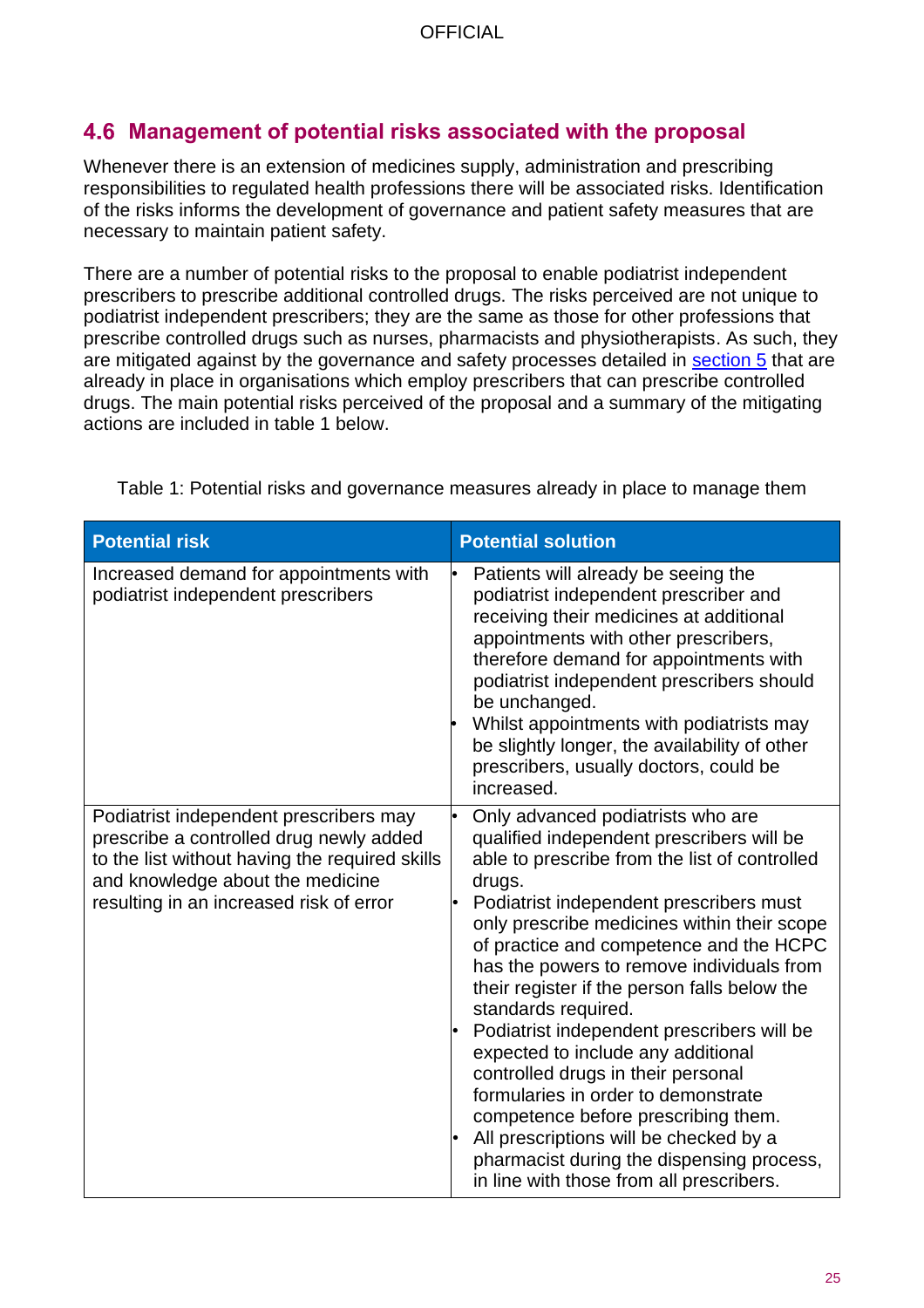| Legislation change may not occur or may<br>be delayed in one of the home countries,<br>the impact of which could be that<br>podiatrists working in Scotland, Northern<br>Ireland or Wales are unable to prescribe<br>from the expanded list of controlled drugs<br>resulting in an inconsistency of care for<br>patients across the UK. | There is representation on the programme<br>board for this work from all the devolved<br>nations in order to synchronise UK-wide<br>legislative change.<br>The professional bodies involved represent<br>members across the UK and are working<br>with colleagues within the home nations to<br>raise awareness of the changes and the<br>associated benefits.                                                                                                                                                  |
|-----------------------------------------------------------------------------------------------------------------------------------------------------------------------------------------------------------------------------------------------------------------------------------------------------------------------------------------|-----------------------------------------------------------------------------------------------------------------------------------------------------------------------------------------------------------------------------------------------------------------------------------------------------------------------------------------------------------------------------------------------------------------------------------------------------------------------------------------------------------------|
| NHS organisations may decide not to<br>include the additional controlled drugs in<br>their local formulary or guideline therefore<br>patients seeing podiatrist independent<br>prescribers employed by the organisation<br>will not benefit from the change to<br>legislation.                                                          | The proposed medicines form part of<br>current clinical care which is based on best<br>evidence and clinical guidelines and<br>therefore it is unlikely that organisations will<br>not include the medicines in their local<br>formulary or guideline.<br>As part of implementation, NHS England<br>and NHS Improvement, the devolved<br>administrations and the professional bodies<br>will raise awareness of the changes to<br>legislation and the benefits to be gained in<br>order to promote consistency. |
| A podiatrist independent prescriber may<br>prescribe the additional controlled drugs<br>when the patient has already an adequate<br>supply from another prescriber.                                                                                                                                                                     | The practice guidance for podiatrist<br>independent prescribers published by the<br>professional bodies advises about<br>adequate communication with other<br>prescribers, duration of supply of controlled<br>drugs and for patients to be seen by as few<br>prescribers as possible.                                                                                                                                                                                                                          |
| Where podiatrist independent prescribers<br>are employed by and accountable to one<br>NHS organisation while managing<br>patients presenting in another, this could<br>result in a lack of adequate<br>communication and access to prescribing<br>data, with a risk to patients of duplication<br>or incomplete care.                   | In line with national guidance, monitoring of<br>controlled drugs prescribing activity should<br>already be in place in organisations.<br>The practice guidance includes<br>engagement with monitoring and audit<br>activities, including liaison with the<br>Controlled Drugs Accountable Officer.<br>Podiatrist independent prescribers will work<br>within competence and personal<br>formularies which need to demonstrate<br>competence in relation to the prescribing of<br>any controlled drugs.         |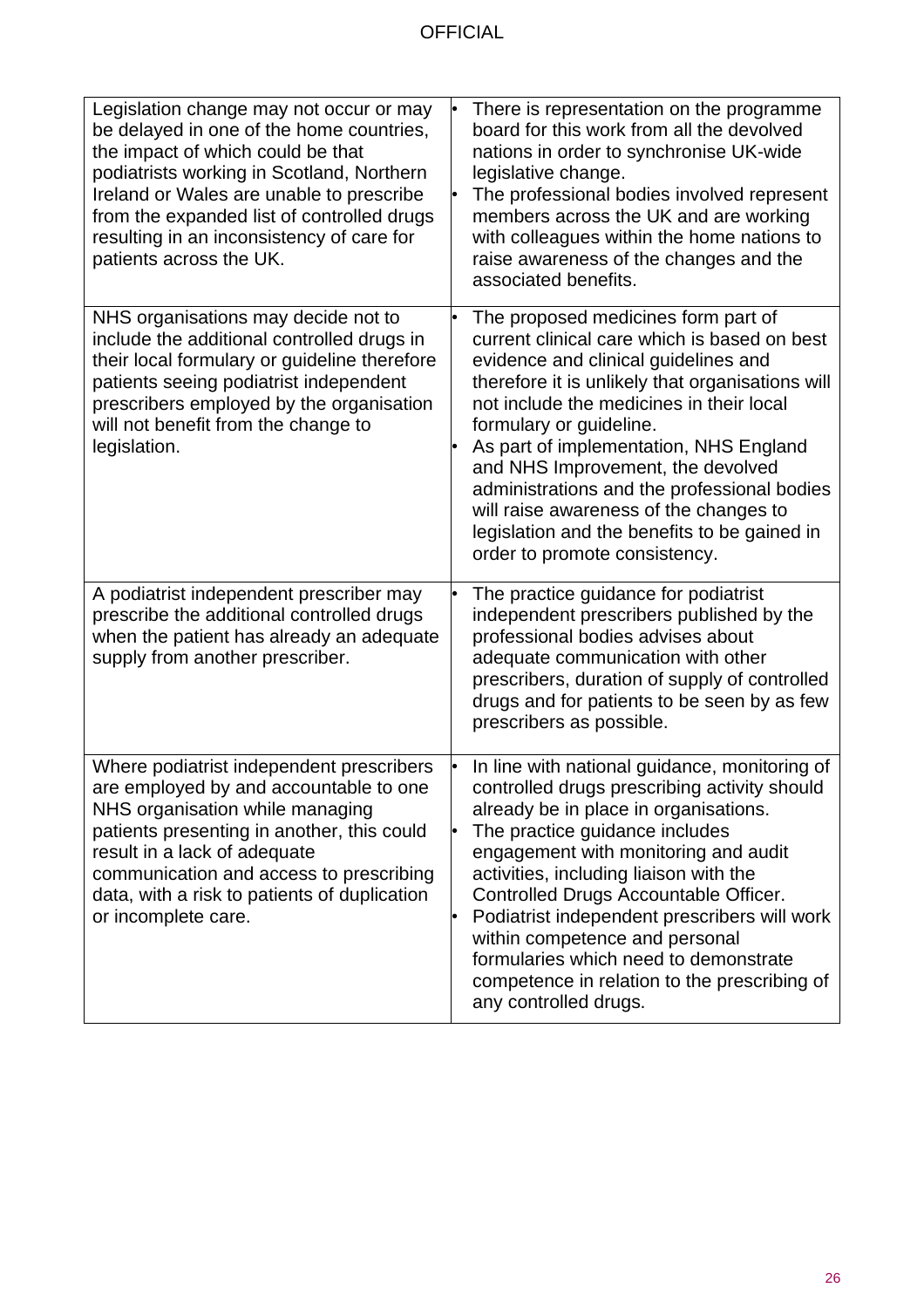### <span id="page-26-1"></span>**Governance and patient safety**

The following governance and patient safety measures are already in place in organisations which employ prescribers that prescribe controlled drugs. Some of the measures are statutory and some mandated by organisations. Podiatrist independent prescribers who are currently prescribing controlled drugs must be already compliant with the measures in place and the policies of the employing organisation, as well as the relevant HCPC standards.

### <span id="page-26-0"></span>**Education that all non-medical prescribers receive on controlled drugs**

The HCPC *Standards for Prescribing<sup>41</sup>* against which prescribing programmes are approved, includes the need for an understanding of the legal context relevant to the prescribing of controlled drugs. The *Competency Framework for all Prescribers<sup>42</sup>* describes the knowledge, skills and behaviours which a podiatrist independent prescriber needs to have, to be able to demonstrate that understanding by the end of the programme. The *Outline Curriculum Framework<sup>43</sup>* is derived from the competency framework and includes learning outcomes related to each of the competencies. Providers of prescribing education programmes must ensure that podiatrist prescribers must be able demonstrate the proficiencies outlined within the HCPC *Standards for Prescribing* at qualification and to maintain their annotation. As part of the process, education providers may follow the *Outline Curriculum Framework*. The competencies are grouped under a number of headings, such as public health, knowledge of medicines, record keeping etc. so that each aspect of prescribing of controlled drugs is considered fully. The aspect may be included under several themes to ensure the different knowledge and skills needed in each case are developed adequately.

Podiatrist independent prescribers who are currently prescribing pregabalin and gabapentin would likely not need any additional training to continue prescribing these. They should be able to appropriately apply their training in controlled drugs and any guidance updates to their existing prescribing practice.

Those competent in prescribing tramadol hydrochloride using supplementary prescribing may not need additional training but should ensure they are up-to-date.

Those who have not previously prescribed any of the four proposed controlled drugs must have the relevant skills, knowledge and experience relevant to prescribing that drug before doing so. As set out above, if they have not been suitably equipped to do this through their prescribing training, they should develop the relevant skills, knowledge and experience through CPD activities.

### **5.1.1 Dependence and misuse**

Like all other non-medical prescribers, podiatrist independent prescribers are educated about the dependence and misuse potential of controlled drugs as part of HCPC approved

<sup>41</sup> Health and Care Professions Council (2013) *[Standards for prescribing](https://www.hcpc-uk.org/resources/standards/standards-for-prescribing/)*

<sup>42</sup> Royal Pharmaceutical Society (2016) *[A competency framework for all prescribers](https://www.rpharms.com/resources/frameworks/prescribers-competency-framework)*

<sup>43</sup> Allied Health Professions Federation (2018) *[Outline curriculum framework for education programmes to prepare: physiotherapists,](http://www.ahpf.org.uk/files/Joint%20OCF%202018%20update%20College%20of%20Paramedics%20March18%20minor%20error%20corrected.pdf)  podiatrists, therapeutic radiographers and paramedics [as independent/supplementary prescribers and to prepare: diagnostic](http://www.ahpf.org.uk/files/Joint%20OCF%202018%20update%20College%20of%20Paramedics%20March18%20minor%20error%20corrected.pdf)  [radiographers and dietitians as supplementary prescribers](http://www.ahpf.org.uk/files/Joint%20OCF%202018%20update%20College%20of%20Paramedics%20March18%20minor%20error%20corrected.pdf)*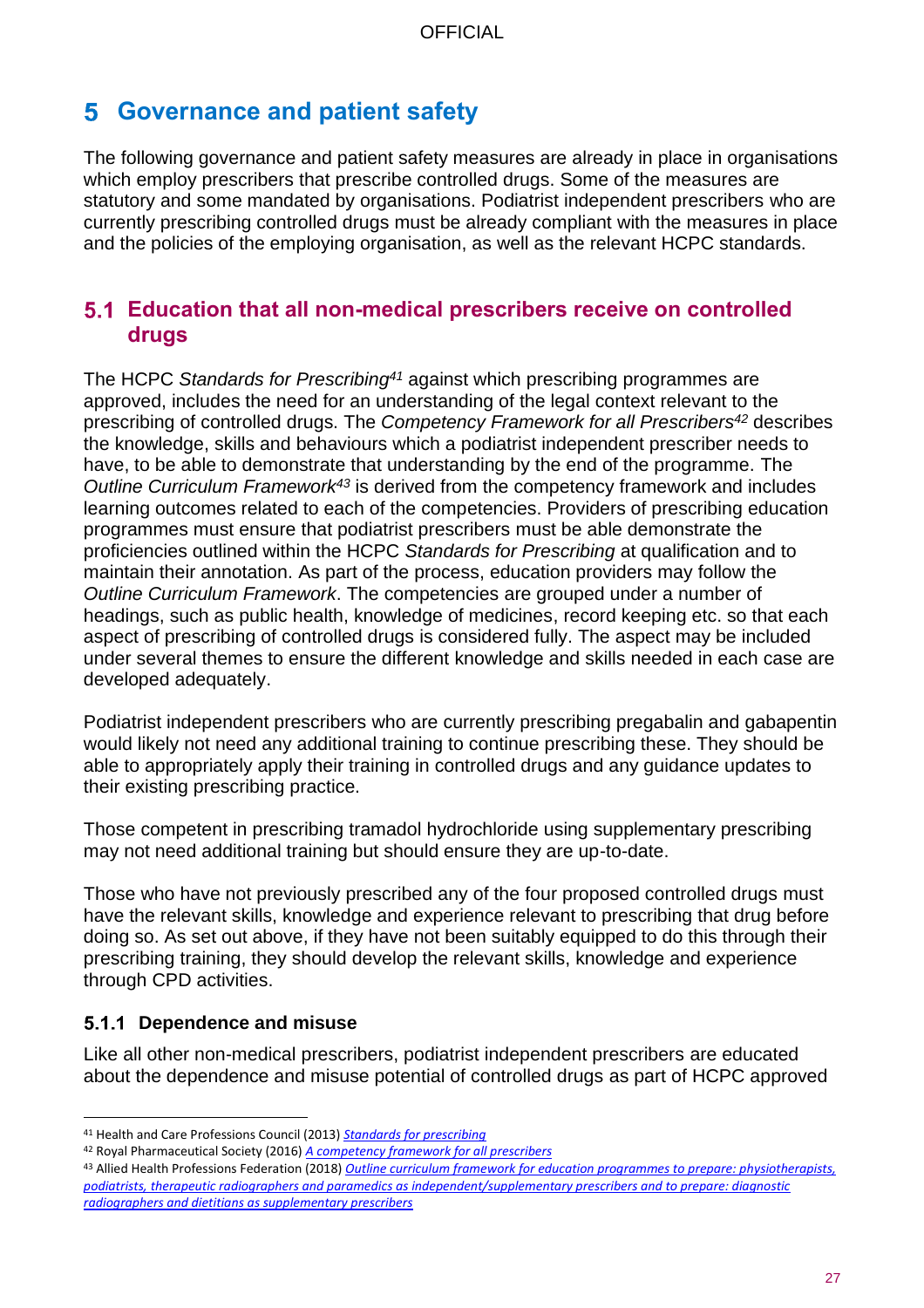prescribing education programmes and must access further education as part of on-going CPD. For example, the *Outline Curriculum Framework* states in competence 4.7 'appreciates the potential for misuse of medicines' and competence 4.5 expects that learners will 'understand the national frameworks for medicines use' such as *NG46- Controlled Drugs: Safe use and Management<sup>44</sup>* which includes guidance for all prescribers.

Podiatrist independent prescribers receive training on the misuse of medicines from a public health, legal and ethical and scope of practice aspect. They would be required to assess, diagnose and prescribe as part of a multi-disciplinary team and if unsure about any part of the prescribing decision must be able to consult with colleagues including medical colleagues before prescribing, or decide not to prescribe and refer the patient to a senior medical colleague. For example, one of the learning outcomes listed in the *Outline Curriculum Framework* expects that a non-medical prescriber 'understands when to prescribe, not to prescribe, referral for treatment including non- pharmaceutical treatment and discontinuation of medicines.' The assessment may highlight other concerns such as mental health problems that may impact on the use of controlled drugs and precipitate an onwards referral.

During non-medical prescribing programmes, training in prescribing controlled drugs includes prescribing during known dependence; in addition, the consideration of reports affecting legislation and national guidance such as the Airedale Inquiry and the fourth report on the Shipman Inquiry on controlled drugs which have influenced the mandatory introduction into organisations of standard operating procedures related to all aspects of the handling and prescribing of controlled drugs.

### **Adverse drug reactions (ADRs), interactions and errors**

Eighty percent of patients taking opioids will experience at least one adverse effect; patients should be advised about this before starting to take the medicine<sup>45</sup>. Podiatrist independent prescribers are educated on the recognition of ADRs and interactions between medicines including controlled drugs. The HCPC *Standards for Prescribing* requires that learners 'be able to identify adverse medicine reactions, interactions with other medicines and diseases and take appropriate action' (standard 1.10). In addition, the *Outline Curriculum Framework* covers the management of the symptoms experienced by patients in the event of an ADR which may include anaphylaxis. Aspects of good prescribing practice to avoid ADRs and drug interactions is also included such as scrutiny of past medical history including previous medicines, allergy status, and consideration of polypharmacy. If a patient experiences an adverse reaction to a medication, once the required treatment has been undertaken, this should be recorded in the patient's notes and the Medicines and Healthcare products Regulatory Agency (MHRA) should be notified via the Yellow Card Scheme<sup>46</sup>.

Podiatrist independent prescribers are taught to explain potential ADRs to patients, how to avoid or manage them and when to get advice, in order to reduce distress and optimise medicines therapy. The public health issues section of the *Outline Curriculum Framework* related to the prescribing of all medicines including controlled drugs expects that learners can recognise and report ADRs and appreciate and anticipate the potential for misuse of medicines including under- or overuse. It may still be necessary to prescribe an opioid but the recognition of risk factors for dependence or misuse should help to determine the degree of monitoring and support needed to prescribe opioids safely.

<sup>44</sup> NICE (2016) *[NICE guideline NG46: controlled drugs: Safe use and management](https://www.nice.org.uk/guidance/ng46)*

<sup>45</sup> Welsh Medicines Resource Centre (WeMeReC) (2014) *[Management of chronic non-malignant pain](https://www.wemerec.org/Documents/Bulletins/ChronicPainBulletin2014Online.pdf)*

<sup>46</sup> MHRA *[Yellow Card Scheme](https://yellowcard.mhra.gov.uk/)*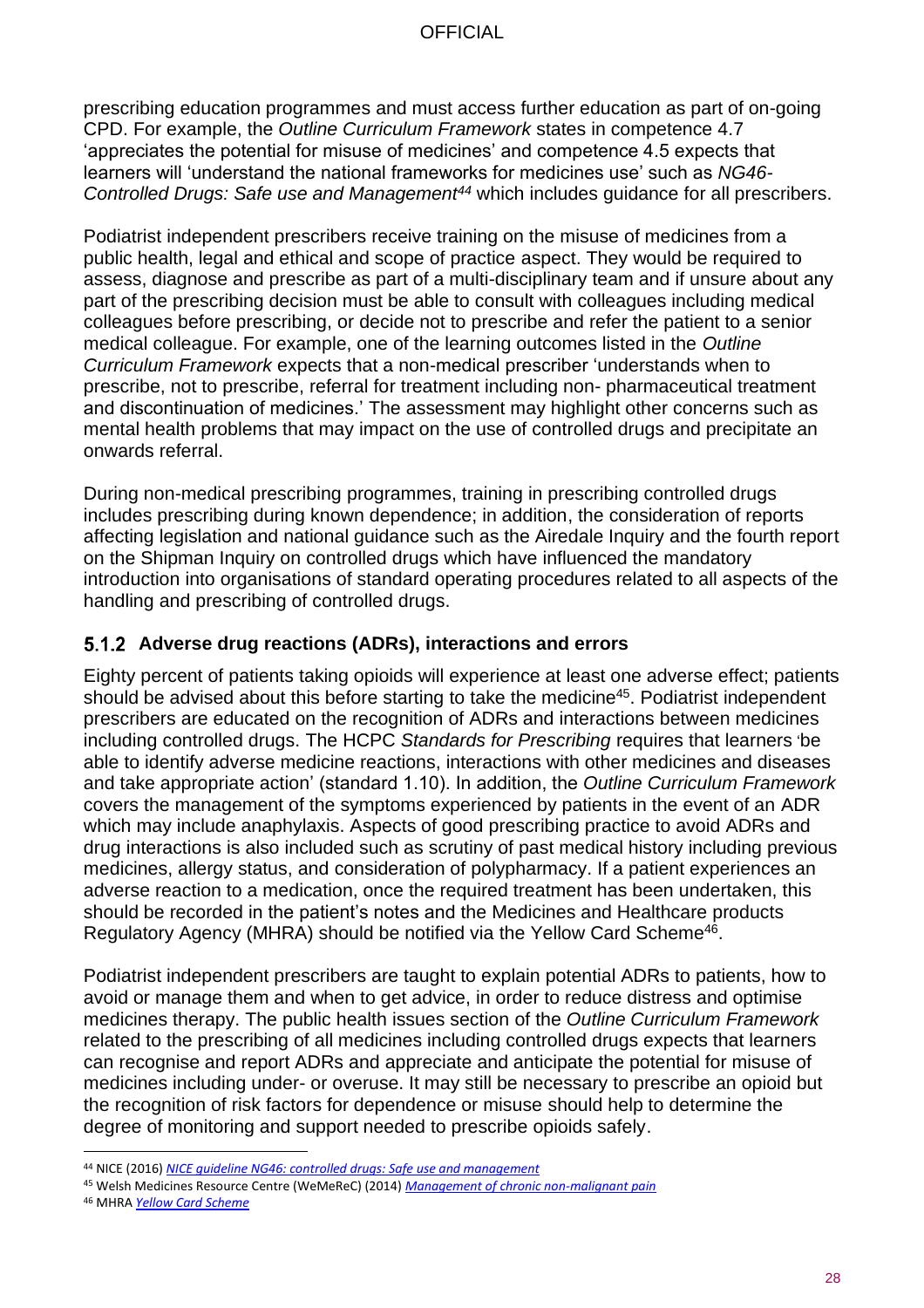Podiatrist independent prescribing students are also required to demonstrate an in depth knowledge of the medicines they intend to prescribe to the university at which they study prescribing, to the Designated Medical Practitioner who will be assessing them in clinical practice and to their employing organisation on an ongoing basis during their prescribing career through the completion of a personal formulary. For example, competence 4.2 in the *Outline Curriculum Framework* states '…understands the potential for adverse effects and how to avoid/minimise, recognise and manage them' and competence 4.1 states '…only prescribes a medicine with adequate, up-to-date awareness of its actions, indications, dose, contraindications, interactions, cautions, and side effects'.

As part of CPD and organisational governance arrangements, non-medical prescribers must undertake additional learning which may include e-learning. Some organisations insist on additional training, especially related to opioids, before the prescribing of controlled drugs e.g. MHRA opioid e-learning package $47$ . This package includes considerations about ADRs including management of the symptoms, the abuse potential of controlled drugs and the detection of atypical symptoms which may be indicative of existing dependence. Completion of such additional learning should be recorded as part of the ongoing review of the personal formulary. See [section 5.3](#page-29-0) for more information about personal formularies

Podiatrist independent prescribers are expected to report prescribing errors through the organisation's incident reporting process which may be submitted by the organisation to the National Reporting and Learning System<sup>48</sup>. This enables national and organisational learning; the podiatrist independent prescriber should also reflect on the error using local clinical supervision, governance and/or medicines safety mechanisms.

#### <span id="page-28-0"></span> $5.2$ **Engagement with Controlled Drugs Accountable Officer (CDAO)**

All aspects of controlled drugs management are overseen by a CDAO in each organisation who is accountable for the governance where controlled drugs are used including monitoring all controlled drug prescribing within their area. The CDAO is usually the chief pharmacist or other senior person in the organisation; the roles and responsibilities and the requirement to appoint a CDAO are governed by legislation<sup>49 50 51</sup>. The responsibilities of the CDAO include:

- ensuring that the organisation has a controlled drugs policy that includes prescribing
- ensuring that the organisation has a set of standard operating procedures covering all aspects of controlled drug handling and use including prescribing
- ensuring that processes for monitoring compliance are in place
- being a member of a local intelligence network which share concerns and oversee management of controlled drugs

The CDAO has access to reports on the prescribing activity related to controlled drugs of all prescribers in the relevant organisation, including podiatrist independent prescribers. Analysis of the reports, including reference to the personal formulary and scope of practice of the podiatrist independent prescriber, enables the CDAO to identify appropriate prescribing and outliers, and to take appropriate action as necessary. All prescribers,

<sup>47</sup> MHRA (2015) *[Opioid learning module](http://www.mhra.gov.uk/opioids-learning-module/index.htm)*

<sup>48</sup> NHS Improvemen[t National Reporting and Learning System](https://report.nrls.nhs.uk/nrlsreporting)

<sup>49</sup> *[The Controlled Drugs \(Supervision of Management and Use\) Regulations 2013](http://www.legislation.gov.uk/uksi/2013/373/regulation/11/made)*

<sup>50</sup> *[The Controlled Drugs \(Supervision of Management and Use\) \(Wales\) Regulations 2008 \(No 3239\)](http://www.legislation.gov.uk/wsi/2008/3239/contents/made) (W. 286)* 

<sup>51</sup> *[The Controlled Drugs \(Supervision of Management and Use\) Regulations \(Northern Ireland\) 2009](http://www.legislation.gov.uk/nisr/2009/225/contents/made)*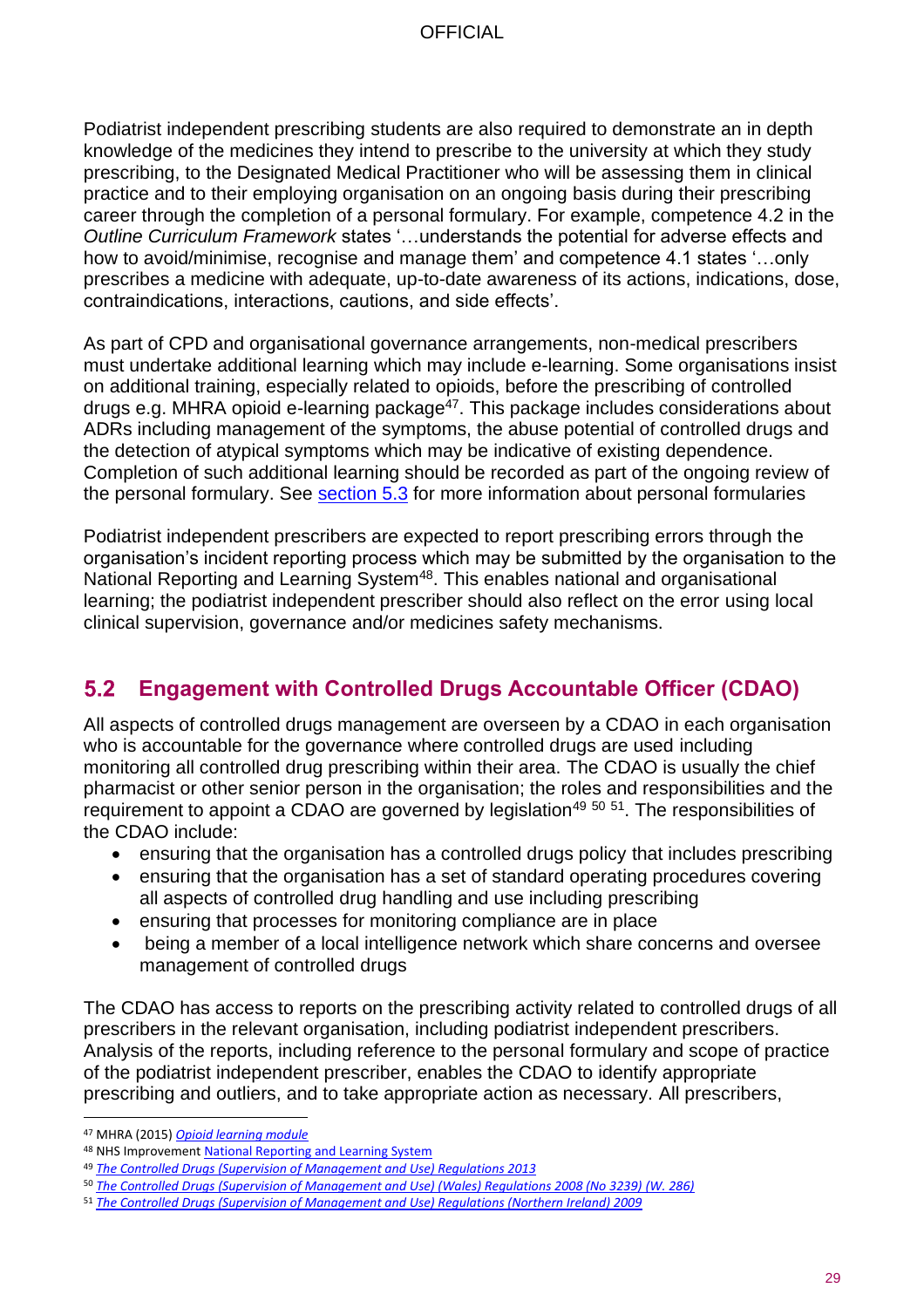regardless of setting, must know who the local CDAO is and comply with any local monitoring and/or inspection requests that the CDAO may make.

### <span id="page-29-0"></span>**Personal formularies**

The *Outline Curriculum Framework<sup>52</sup>* expects students to develop a personal formulary of the medicines they intend to prescribe in their current role during their training to become a prescriber. A personal formulary is much more than a replication of a BNF entry; it describes the condition they wish to treat and with which medicine, the place of that medicine in the treatment plan and applicability to individual patients, any pharmacovigilance information, linkage with national and local guidance including local formularies in preparation for their role as a prescriber in their employing organisation.

It is a governance requirement, and an inclusion to most organisational non-medical prescribing policies, that non-medical prescribers are expected to demonstrate to the employing organisation an adequate level of knowledge and competence in the therapeutic area of their potential prescribing practice prior to prescribing and annually thereafter. For this purpose, employing organisations expect the non-medical prescriber to continue to maintain the personal formulary document and produce it on request. Any controlled drugs that the professional intends to consider prescribing must be included on the personal formulary and be within the prescriber's scope of practice and competence. Reflection on the *Competency Framework for all Prescribers<sup>53</sup>* , *Good Practice in Prescribing and Medicines Management for Podiatrists<sup>54</sup>* and the HCPC *Standards for Prescribing<sup>55</sup>* is used to inform the personal formulary.

The HCPC requires that registrants only practise in those fields in which they have appropriate skills, knowledge and experience. In addition, the *Good Practice in Prescribing and Medicines Management for Podiatrists* sets the scope of podiatry prescribing as defined by the professional bodies. This ensures that individual podiatrist independent prescribers can describe their prescribing activities within both the framework of podiatry practice, and their own chosen area of clinical practice. Their area of clinical practice must fit within the scope of the podiatry profession, and this ensures that podiatry independent prescribing supports the use of medicines as adjuvant to podiatry intervention, rather than prescribing in isolation.

#### <span id="page-29-1"></span> $5.4$ **Communication of decisions to prescribe controlled drugs**

Podiatrist independent prescribers must communicate effectively, using the most appropriate media, with other practitioners involved in the care of the patient. Prescribing is not an activity that occurs in isolation. Prescribing information must be shared with other health professionals who need to know the information for the benefit of the patient and this will include the patient's GP. Prescribers are required to decide the best methods of sharing this information within organisation policy requirements as applicable. Where possible, they will have access to information about other health professionals' prescribing decisions

<sup>52</sup> Allied Health Professions Federation (2018) *[Outline curriculum framework for education programmes to prepare: physiotherapists,](http://www.ahpf.org.uk/files/Joint%20OCF%202018%20update%20College%20of%20Paramedics%20March18%20minor%20error%20corrected.pdf)  podiatrists, therapeutic radiographers and paramedics [as independent/supplementary prescribers and to prepare: diagnostic](http://www.ahpf.org.uk/files/Joint%20OCF%202018%20update%20College%20of%20Paramedics%20March18%20minor%20error%20corrected.pdf)  [radiographers and dietitians as supplementary prescribers](http://www.ahpf.org.uk/files/Joint%20OCF%202018%20update%20College%20of%20Paramedics%20March18%20minor%20error%20corrected.pdf)*

<sup>53</sup> Royal Pharmaceutical Society (2016) *[A competency framework for all prescribers](https://www.rpharms.com/resources/frameworks/prescribers-competency-framework)*

<sup>54</sup> The College of Podiatry ( 2018) *[Good Practice in Prescribing and Medicines Management for Podiatrists](https://cop.org.uk/EasySiteWeb/GatewayLink.aspx?alId=54512)*

<sup>55</sup> Health and Care Professions Council (2013) *[Standards for prescribing](https://www.hcpc-uk.org/resources/standards/standards-for-prescribing/)*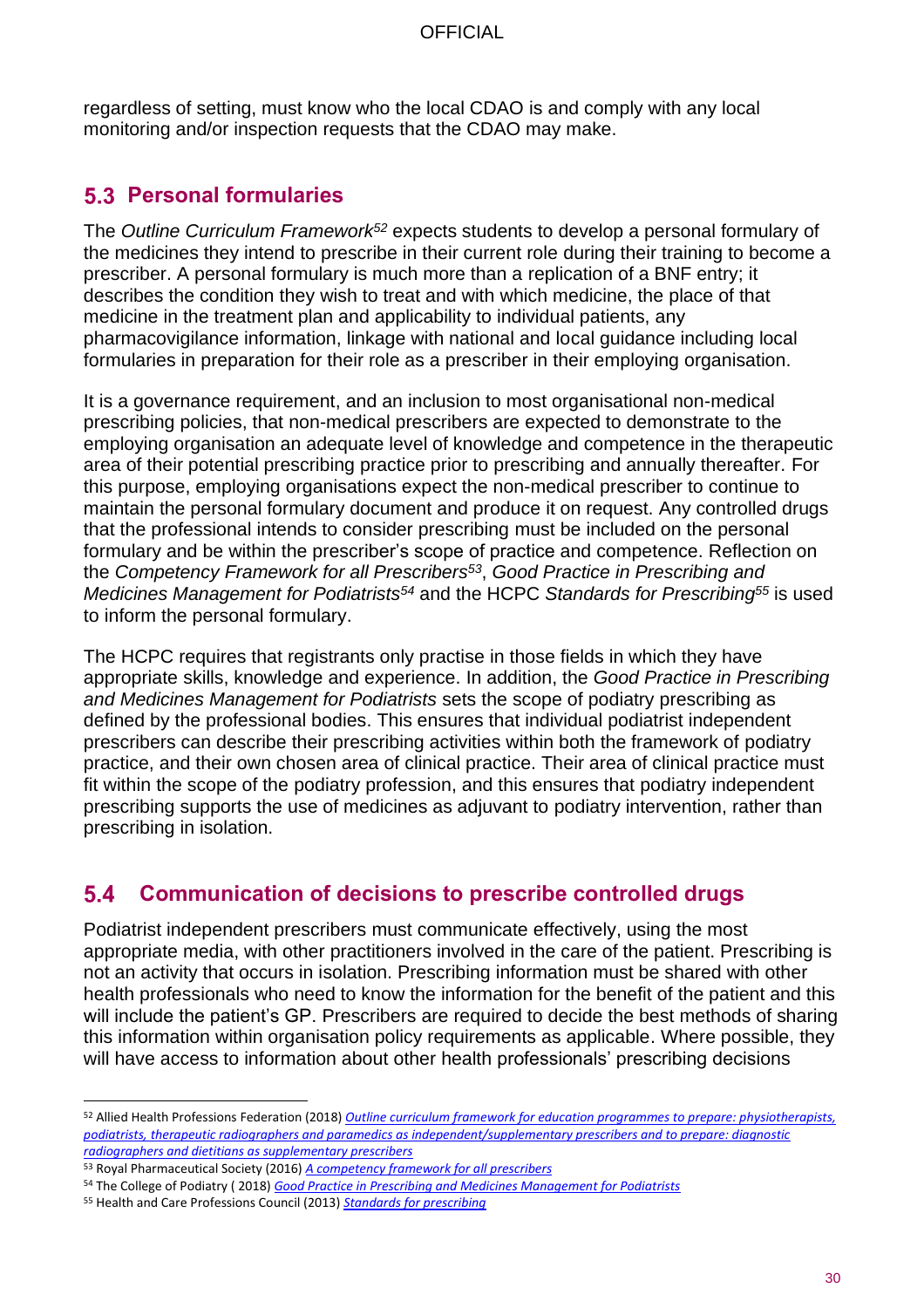where they impact upon their own decisions. This will include communication across NHS and private practice boundaries where it is necessary to ensure that clinicians have appropriate information to inform their prescribing practice.

In line with national guidance, ideally, only one prescriber should prescribe controlled drugs for the patient; they may undertake a trial period and review need on a regular basis, monthly as a minimum. This is to ensure adherence, identify ADRs, and early signs of misuse or dependence. However, podiatry prescribing activity cannot be undertaken in isolation. Podiatrist independent prescribers should inform anyone else who may be in a position to prescribe for that patient of their actions to avoid prescribing errors, duplicate prescribing and diversion. This is most likely to be the patient's GP but may also include other health professionals. If a patient refuses to consent to the sharing of such information the podiatrist independent prescriber must explain the risks of not doing so. If the patient continues to refuse to give consent, the podiatrist independent prescriber must consider which course of action, including not to prescribe, would be in the best interests of the patient. This must be documented in the patient's records and any correspondence to the GP. Onward referral to a pain specialist may be the best approach.

Podiatrist independent prescribers must know what medication the patient is currently taking including over-the-counter and herbal preparations before prescribing new medicines and must take steps to ensure they have access to the primary source of prescribing information, which is likely to be the GP record. Non-pharmacological solutions must be considered first line such as podiatry interventions; the use of opioids may shift the patient's sense of control towards an external agent, i.e. medication, for the relief of pain, leading to the neglect of other treatment goals such as increased function and a return to normal activities<sup>56,57</sup>. Podiatrist independent prescribers are ideally placed in the management of pain as their primary focus is the maximisation and restoration of physical function and have demonstrated their cautious approach to the prescribing of controlled drugs.

#### <span id="page-30-0"></span> $5.5$ **Prescribing controlled drugs in private practice**

Podiatrist independent prescribers may work outside of NHS settings. For example, they work for private hospitals or practices that provide services to NHS patients or they may provide wholly private care that is not commissioned by the NHS. As regulated health professionals, podiatrist independent prescribers working in clinical practice are governed and regulated by the same standards as those working in the NHS, and the standard of care to be provided is the same. The *Competency Framework for all Prescribers*<sup>58</sup> , the *Good Practice in Prescribing and Medicines Management for Podiatrists<sup>59</sup>* and the HCPC *Standards for Prescribing<sup>60</sup>* apply in full to podiatrist independent prescribers working and prescribing in private practice.

Employers outside of the NHS have the same roles and responsibilities as those within the NHS and must implement the same standard of local governance arrangements related to the safe storage, supply and administration of medicines. As in NHS settings, the prescribing of controlled drugs in private practice is monitored by a CDAO. In order to prescribe in private practice, an approved controlled drugs prescription pad must be

<sup>56</sup> Welsh Medicines Resource Centre (WeMeReC) (2014) *[Management of chronic non-malignant pain](https://www.wemerec.org/Documents/Bulletins/ChronicPainBulletin2014Online.pdf)*

<sup>57</sup> Von Korff M (2017) *Opioids for [chronic musculoskeletal pain: putting patient safety first](http://europepmc.org/articles/PMC4036622)*

<sup>58</sup> Royal Pharmaceutical Society (2016) *[A competency framework for all prescriber](https://www.rpharms.com/resources/frameworks/prescribers-competency-framework)*s

<sup>59</sup> The College of Podiatry ( 2018) *[Good Practice in Prescribing and Medicines Management for Podiatrists](https://cop.org.uk/EasySiteWeb/GatewayLink.aspx?alId=54512)*

<sup>60</sup> Health and Care Professions Council (2013) *[Standards for prescribing](https://www.hcpc-uk.org/resources/standards/standards-for-prescribing/)*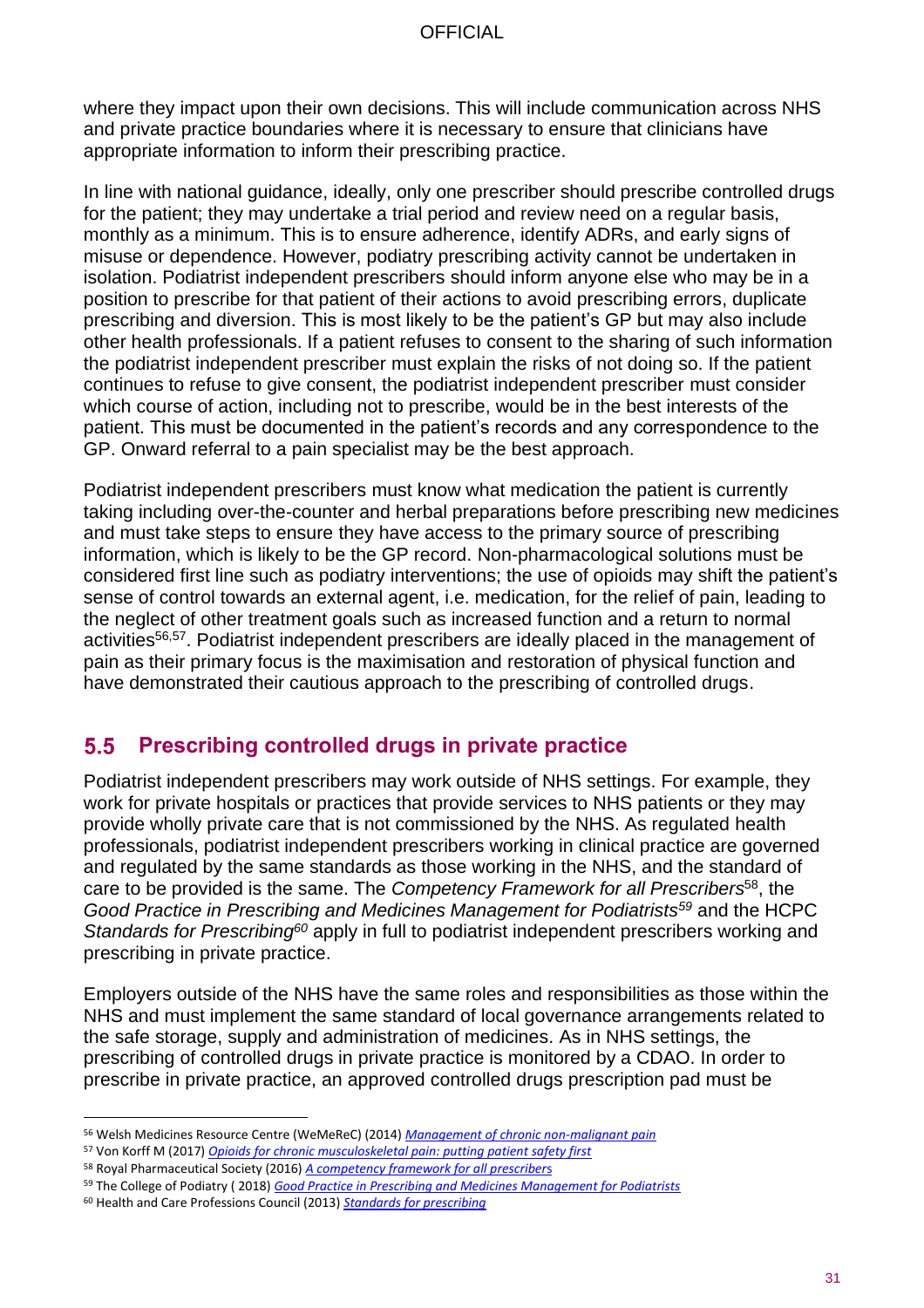obtained for Schedule 2 and 3 controlled drugs, through registering with, and the approval of, the local CDAO.

In summary: podiatrist independent prescribers who are currently prescribing controlled drugs from the existing list of four controlled drugs must be already compliant with the measures in place in the employing organisation as described above. Should legislation be amended, podiatrist independent prescribers will be required to continue to be compliant with the same measures when prescribing the proposed additional four controlled drugs.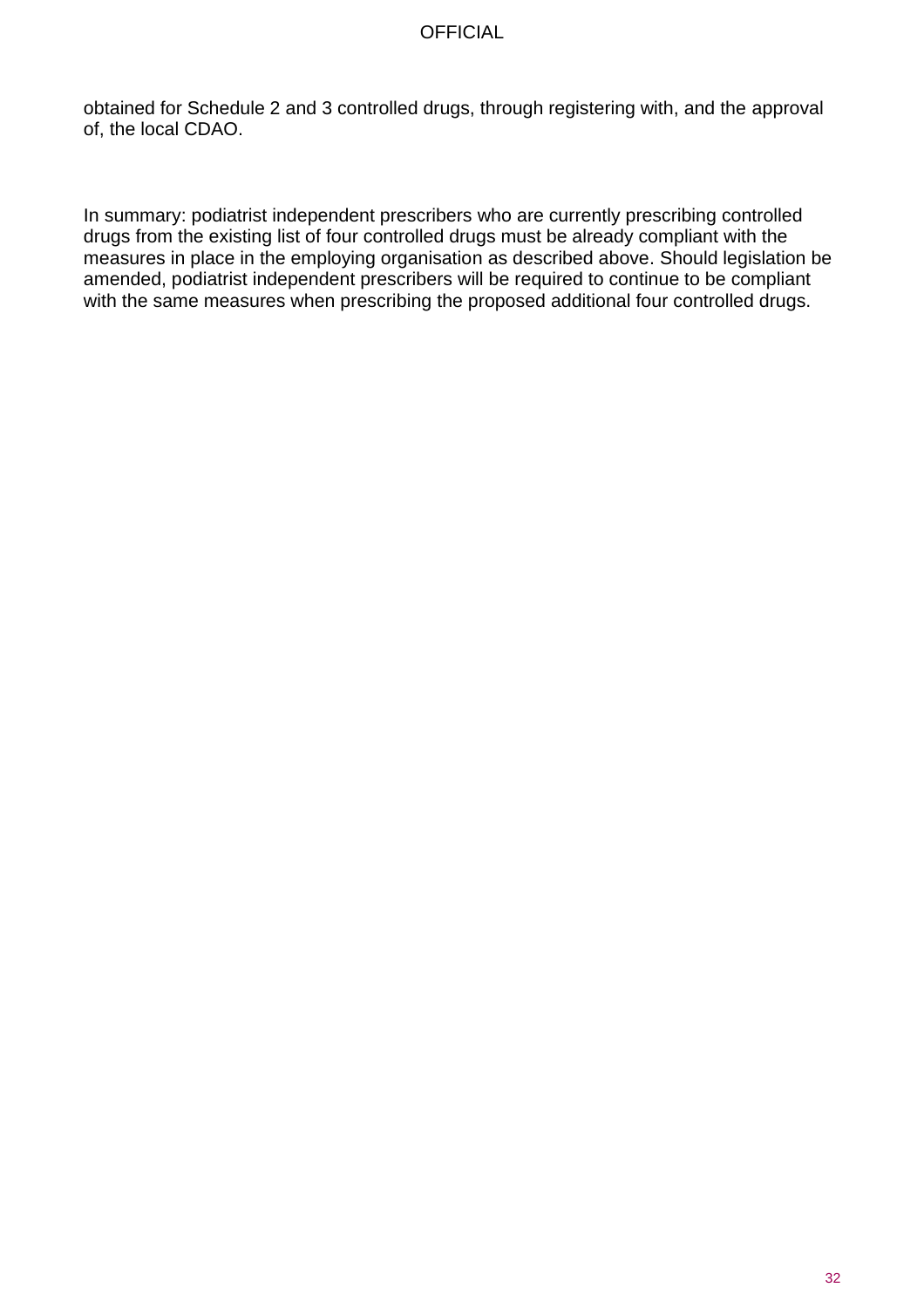## <span id="page-32-0"></span>**Equality and health inequality considerations**

We have undertaken an *Equality and Health Inequalities Screening Tool* in accordance with NHS England requirements. A review of the screening tool by the specialist NHS England team indicated that a full Equality and Health Inequalities assessment is required alongside the consultation to collate responses.

During the consultation we will assess if the proposal will make it easier for people to get the medicines they need when they need them, avoiding the need for people to see additional health professionals just to receive medicines. This may remove or minimise disadvantages suffered by vulnerable people when accessing medicines.

### <span id="page-32-1"></span>**6.1 Public sector equality duty**

Public bodies within England, Scotland and Wales have legal obligation under the Equality Act  $2010^{61}$ , and are required to have due regard to the aims of the Public Sector Equality Duty<sup>62</sup> (PSED) set out at section 149 of the Equality Act 2010, in exercising their functions, such as when making decisions.

There are three aims to the PSED and public bodies must, in exercising their functions, have due regard to them all. They are the need to:

- eliminate discrimination, harassment, victimisation and any other conduct that is prohibited by or under the Equality Act 2010
- advance equality of opportunity between persons who share a relevant protected characteristic and persons who do not share it
- foster good relations between persons who share a relevant protected characteristic and persons who do not share it

The PSED covers the following protected characteristics:

- age
- disability
- gender reassignment
- pregnancy and maternity
- race (includes ethnic or national origins, colour or nationality)
- religion or belief (includes lack of belief)
- sex
- sexual orientation
- marriage and civil partnership (but only in regard to the first aim of the PSEDeliminating discrimination and harassment)

As this is a UK-wide consultation, due regard has also been given to the requirements of section 75(1) of the Northern Ireland Act 1998<sup>63</sup> which requires all public authorities in carrying out their functions relating to Northern Ireland to have due regard to the need to promote equality of opportunity between:

- persons of different religious belief, political opinion, racial group, age, marital status and sexual orientation
- men and women generally

<sup>61</sup> [Equality Act 2010](http://www.legislation.gov.uk/ukpga/2010/15/contents)

<sup>62</sup> [Public Sector Equality Duty 2011](https://www.gov.uk/government/publications/public-sector-equality-duty)

<sup>63</sup> [Northern Ireland Act 1998](http://www.legislation.gov.uk/ukpga/1998/47/contents)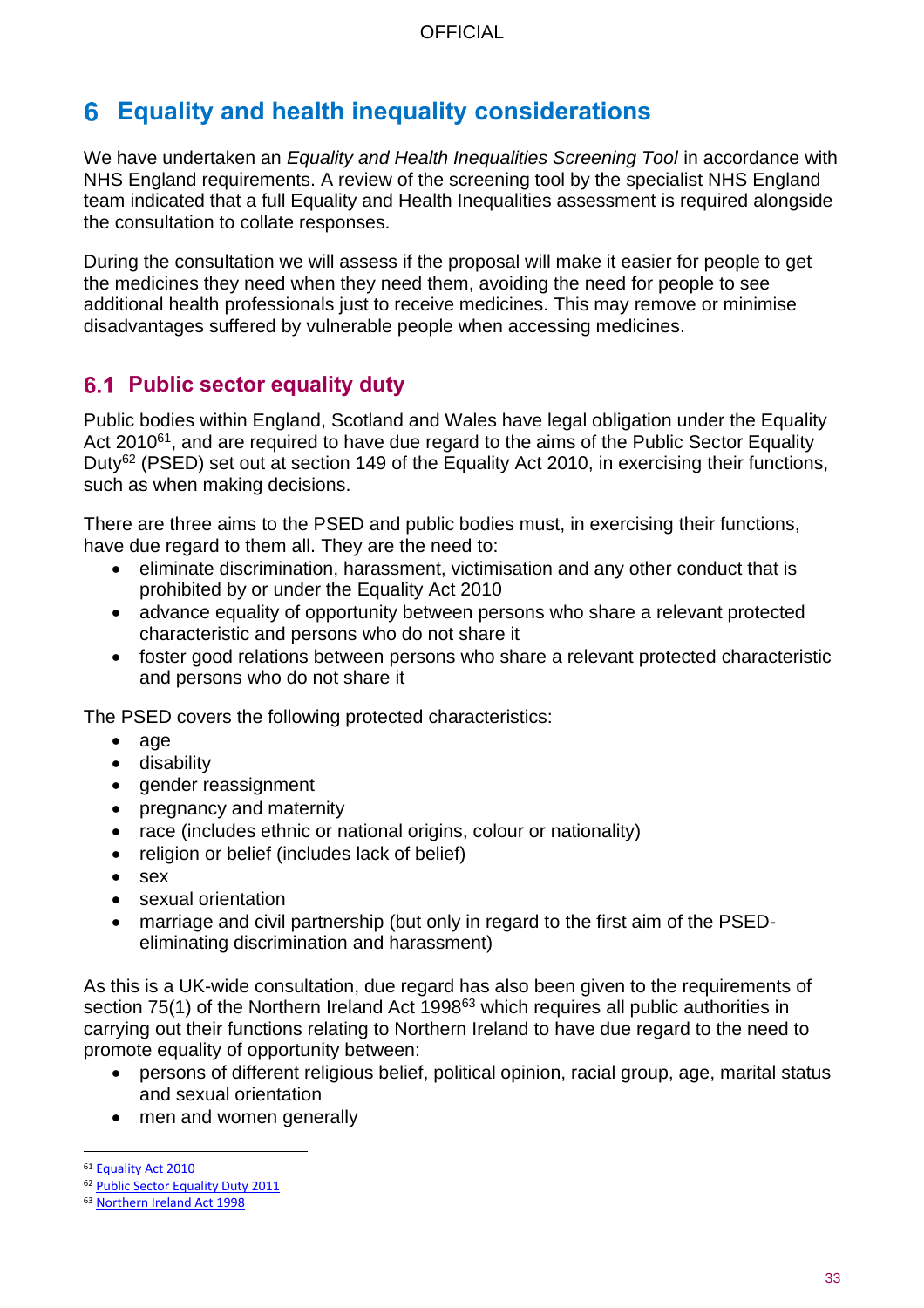- persons with a disability and persons without
- persons with dependants and persons without

Furthermore, section 75(2) of the 1998 Act requires public authorities without prejudice to their obligations under subsection (1) to have regard to the desirability of promoting good relations between persons of different religious belief, political opinion and racial group.

### <span id="page-33-0"></span>**6.2 Health inequality duties**

Health inequalities have been defined as 'differences in health status or in the distribution of health determinants between different population groups' by the World Health Organisation. The National Health Service Act 2006 as amended by the Health and Social Care Act  $2012^{64}$  established specific legal duties on NHS England and NHS Improvement to 'have regard' to the need to reduce inequalities between patients in access to, and outcomes from, healthcare services and in securing that services are provided in an integrated way.

The Act does not define a list of groups impacted by the duties, any group experiencing health inequalities is covered. This means that NHS England and NHS Improvement must consider the whole of the population for which they are responsible, identify inequalities within that population group and have regard to the need to reduce inequalities when exercising their functions.

The consultation process provides a further opportunity to consider the potential positive and negative impact of the proposed changes on equality and health inequalities and to seek the views of responders. We and the devolved administrations will give due regard to responses received and we will be developing a fuller Equality and Health Inequalities impact assessment alongside the consultation.

<sup>64</sup> [Health and Social Care Act 2012](http://www.legislation.gov.uk/ukpga/2012/7/contents/enacted)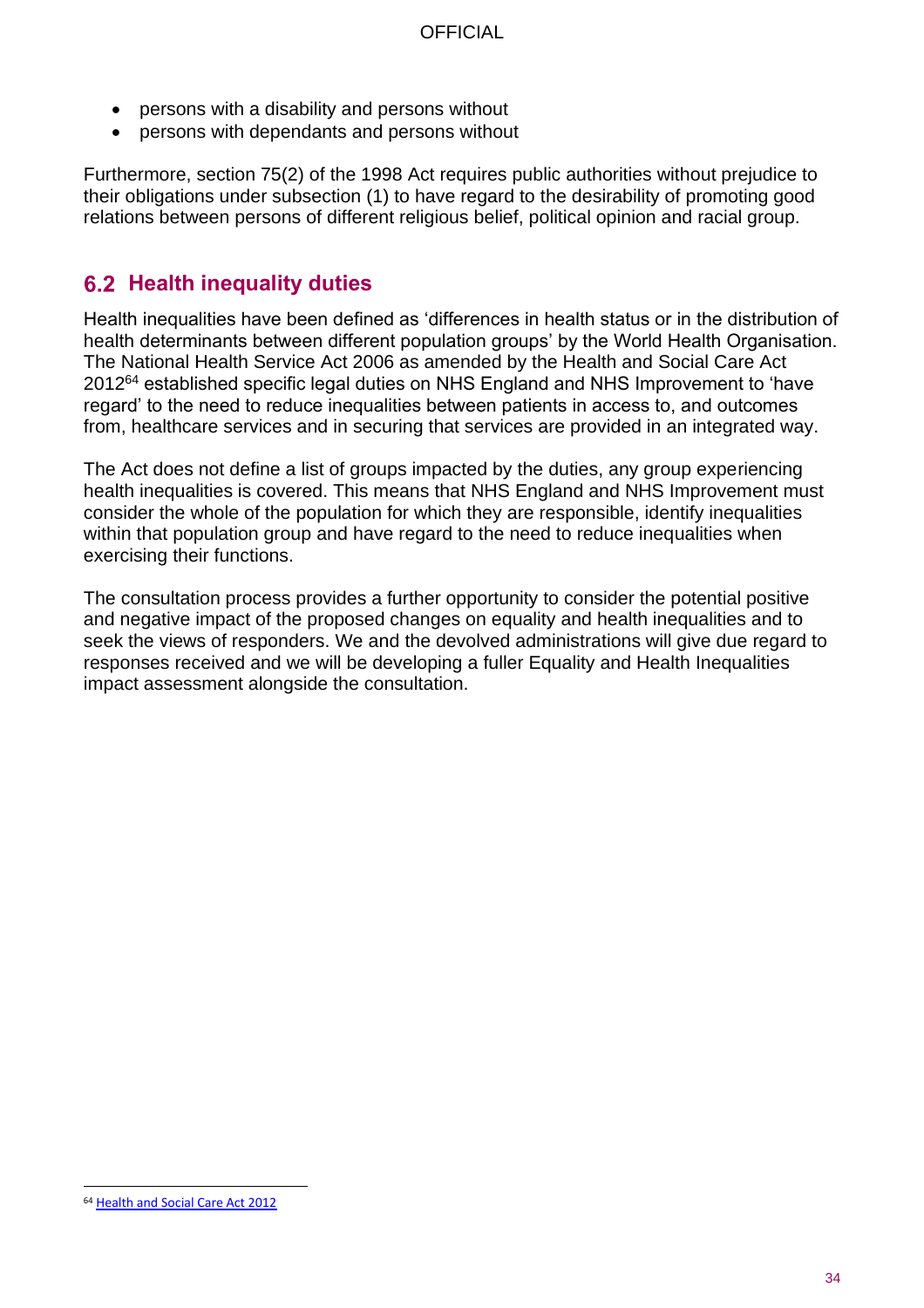## **Consultation format**

### <span id="page-34-0"></span>**Who can respond to this consultation?**

Everyone is welcome to respond. We hope to hear from the public, patients, patient representative groups, carers, voluntary organisations, healthcare providers, commissioners, doctors, pharmacists, podiatrists, other allied health professionals, nurses, regulators, the Royal Colleges and other representative bodies.

We are grateful to individuals and organisations who take the time to respond to this consultation.

### <span id="page-34-1"></span>**7.2 How to respond**

If you would like to respond to this consultation you can do so by:

- completing the online questionnaire
- requesting a paper copy of the consultation response form to be posted to you by contacting: [england.cpomedicinesmech@nhs.net](mailto:england.cpomedicinesmech@nhs.net)

Please complete this form and return it to:

CPOMM Programme Team NHS England and NHS Improvement 5W06 Quarry House Quarry Hill Leeds LS2 7UE

Responses should be sent to arrive no later than 10<sup>th</sup> December 2020.

This consultation remains open for eight weeks and will close on **10th December 2020**.

### <span id="page-34-2"></span>**Alternative formats**

- A patient and public summary version of this consultation guide is available; it can be made available in alternative formats such as large print and easy read, and may be available in alternative languages, upon request. Please contact [england.cpomedicinesmech@nhs.net.](mailto:england.cpomedicinesmech@nhs.net)
- A paper copy of the patient and public summary consultation guide is available on request. Please contact [england.cpomedicinesmech@nhs.net.](mailto:england.cpomedicinesmech@nhs.net)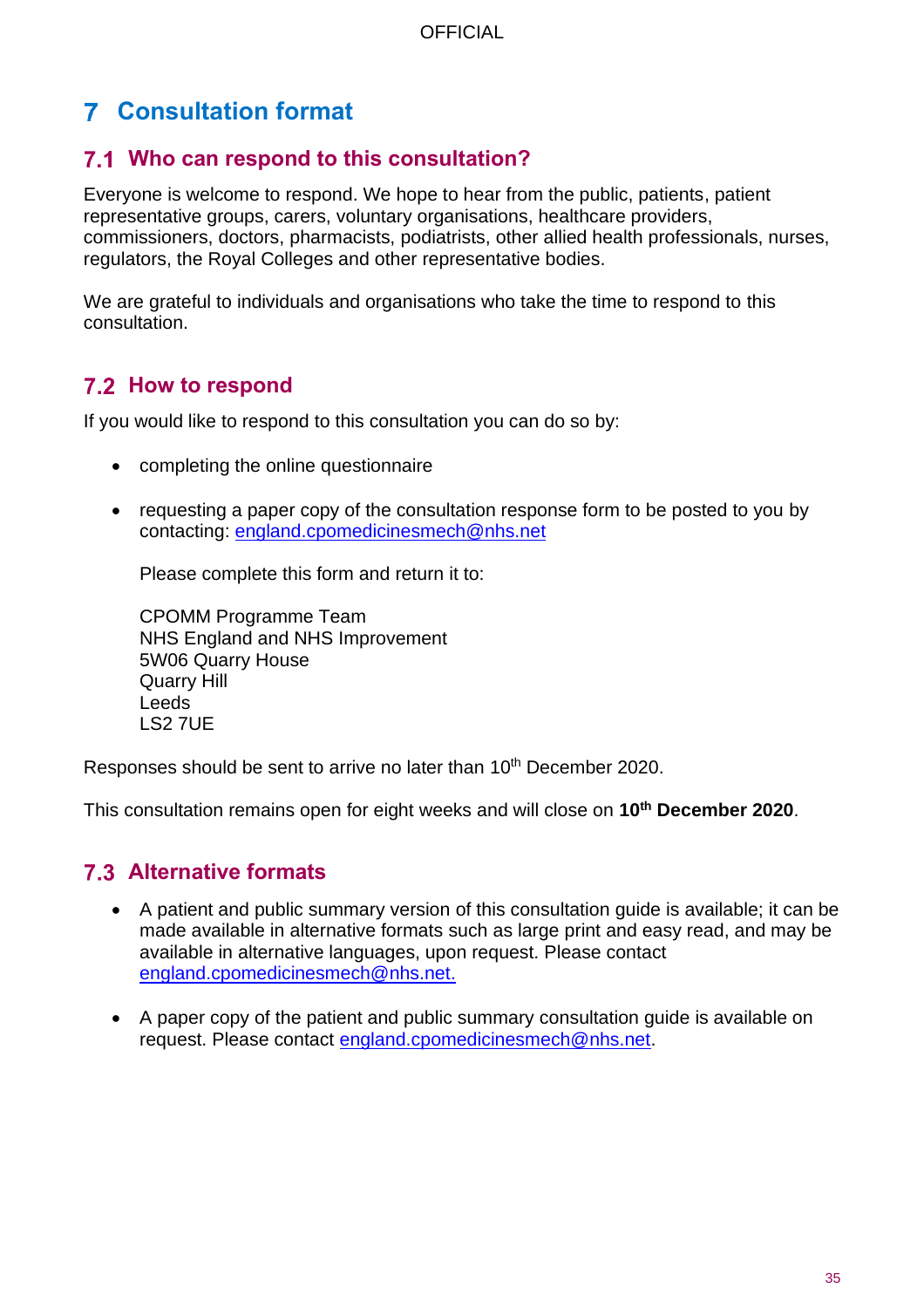### <span id="page-35-0"></span>**Engagement events**

Engagement events will be held online during the consultation period. These will provide an opportunity for those attending to find out more about the proposals and the consultation process.

To register or find out more information about any of these events please go to: [https://www.england.nhs.uk/medicines-2/chief-professions-officers-medicines-mechanisms](https://www.england.nhs.uk/medicines-2/chief-professions-officers-medicines-mechanisms-programme/)[programme/.](https://www.england.nhs.uk/medicines-2/chief-professions-officers-medicines-mechanisms-programme/)

### <span id="page-35-1"></span>**How your responses will be used**

Following close of the consultation, we will review, analyse and consider all responses received. A summary of the responses will be published on the NHS England website.

Under the General Data Protection Regulation, NHS England and NHS Improvement will be data controller for any personal data you provide as part of your response to the consultation. NHS England and NHS Improvement have statutory powers they will rely on to process this personal data which will enable them to make informed decisions about how they exercise their public functions.

If you respond as an individual, we will anonymise your response, but we may publish your response in part or full unless you tell us not to. If you respond on behalf of an organisation, we will list your organisation's name and may publish your response in full unless you tell us not to. If you would like any part of your response to stay confidential, you should explain why you believe the information you have given is confidential. We may need to disclose information under the laws covering access to information (usually the Freedom of Information Act 2000). If you ask us to keep part or all of your response confidential, we will treat this request seriously and try to respect it but we cannot guarantee that confidentiality can be maintained in all circumstances.

### <span id="page-35-2"></span>**7.6 Next steps**

The proposed changes to medicines legislation and the findings of the consultation will be presented to the Commission on Human Medicines who make recommendations to Ministers regarding changes to the Human Medicines Regulations. Subject to the agreement of Ministers, the Medicines and Healthcare products Regulatory Agency (MHRA) will make the necessary amendments. The Human Medicines Regulations are cosigned by the Secretary of State and the Minister of Health in Northern Ireland and apply UK-wide so changes to them will apply across the four countries.

As this proposal is in relation to controlled drugs, changes to the Misuse of Drugs Regulations are also required. The proposed changes to medicines legislation and the findings of the consultation will be presented to the Advisory Council on the Misuse of Drugs who makes recommendations to Ministers regarding changes to the Misuse of Drugs Regulations. Subject to the agreement of Ministers, the Home Office will then make the necessary amendments.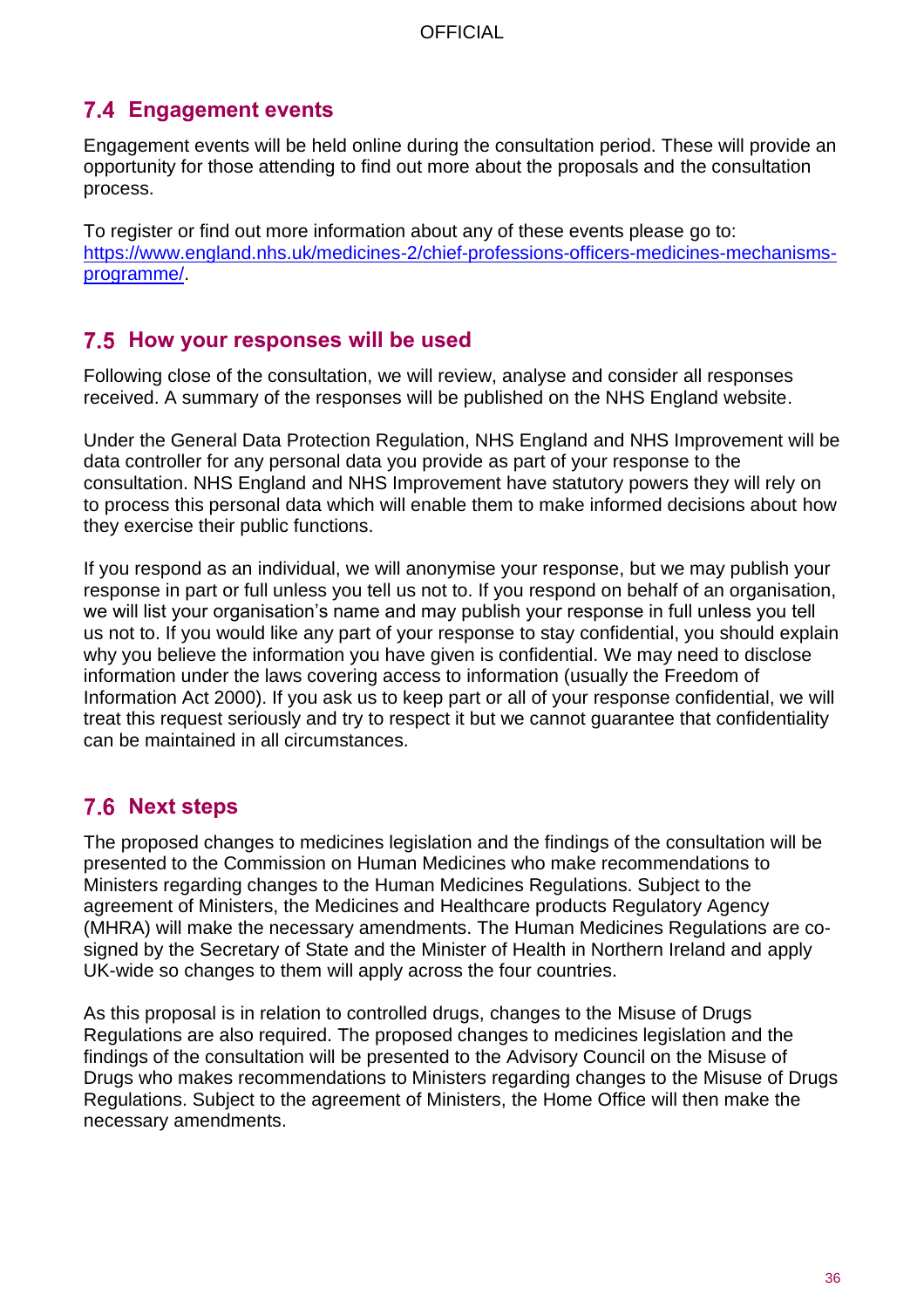The Misuse of Drugs Regulations apply only to England, Wales and Scotland; the Misuse of Drugs (Northern Ireland) Regulations 2002 will need to be amended separately and this will be undertaken by the Department of Health in Northern Ireland.

If all elements of the proposal are approved and all relevant organisations are in a position to complete their elements of the work at the earliest possible point without delay, the proposed changes to the Human Medicines Regulations and the Misuse of Drugs Regulations could come into force in 2021.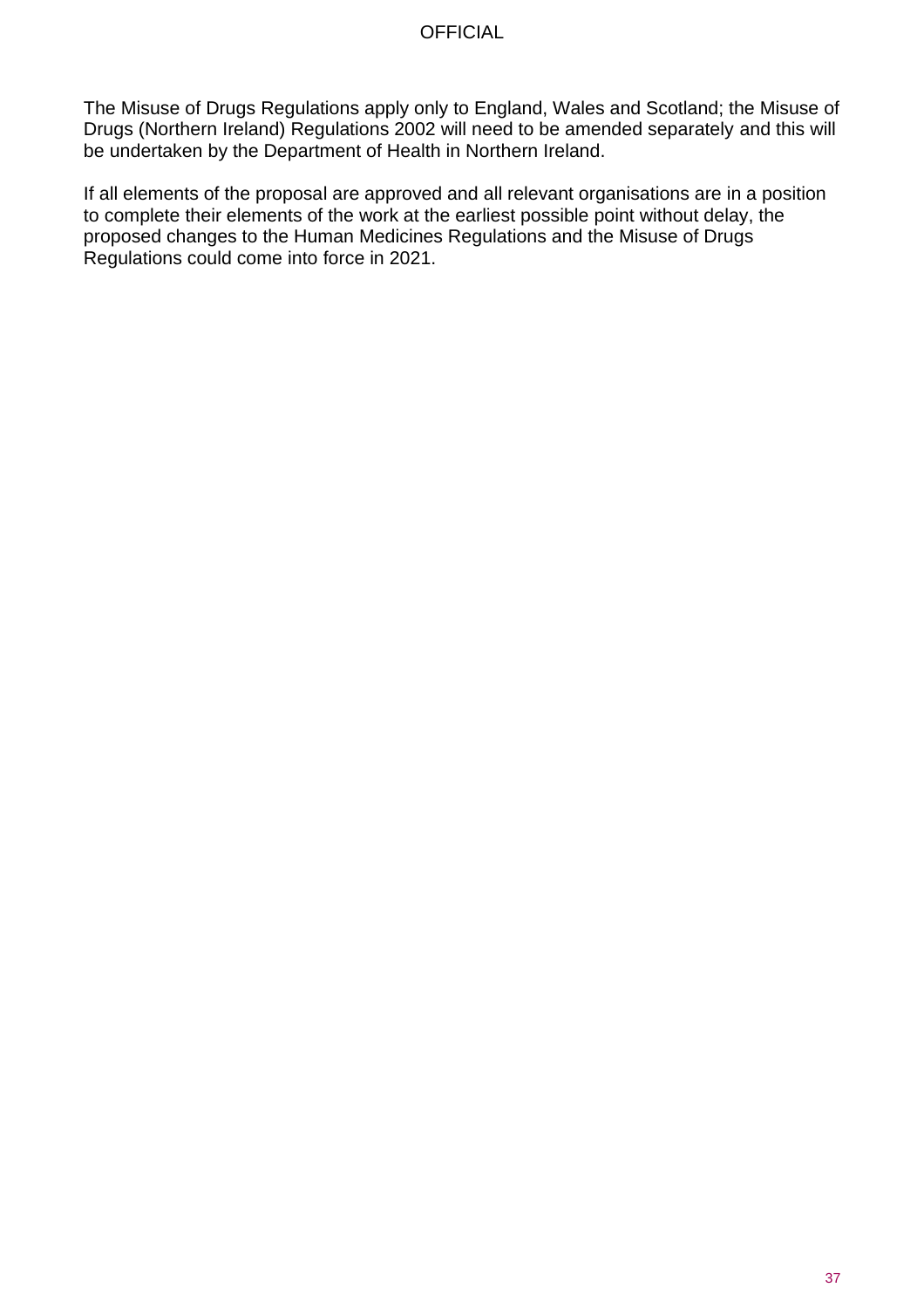### <span id="page-37-0"></span>**Appendices**

### <span id="page-37-1"></span>**Appendix A: Scheduling of controlled drugs**

| <b>Schedule</b> | <b>Examples of control attributes</b>                                                                                                                                                                                                                                                                                                                                                        | <b>Examples of controlled</b><br>drugs                                                                                                                                                                                                                                                         |
|-----------------|----------------------------------------------------------------------------------------------------------------------------------------------------------------------------------------------------------------------------------------------------------------------------------------------------------------------------------------------------------------------------------------------|------------------------------------------------------------------------------------------------------------------------------------------------------------------------------------------------------------------------------------------------------------------------------------------------|
| Schedule 1      | • no therapeutic use and a Home Office licence<br>is needed to produce, possess, administer or<br>supply                                                                                                                                                                                                                                                                                     | e.g. LSD, raw opium                                                                                                                                                                                                                                                                            |
| Schedule 2      | certain prescription requirements (such as<br>dose in words and figures, manual signature)<br>• prescription valid for 28 days<br>specific requirements for requisition in<br>community settings<br>specific requirements for disposal of surplus or<br>waste medicines<br>• safe custody requirements such as standard of<br>lockable cupboard and recording in register                    | Includes diamorphine,<br>morphine, amphetamines,<br>ketamine                                                                                                                                                                                                                                   |
| Schedule 3      | certain prescription requirements (such as<br>dose in words and figures, manual signature)<br>prescription valid for 28 days<br>specific requirements for requisition in<br>community settings<br>specific requirements for disposal of surplus or<br>waste medicines<br>some medicines have safe custody<br>requirements such as standard of lockable<br>cupboard and recording in register | Includes minor stimulants<br>and other controlled drugs<br>(such as buprenorphine,<br>temazepam, midazolam)                                                                                                                                                                                    |
| Schedule 4      | • no specific prescription or custody<br>requirements,<br>• prescription valid for 28 days<br>• medicines listed in part I have specific<br>requirements for disposal of surplus or waste<br>medicines                                                                                                                                                                                       | Divided into two parts: part I<br>contains most of the<br>benzodiazepines (except<br>temazepam and midazolam)<br>and non-benzodiazepines<br>and Sativex <sup>®</sup> .<br>Part II contains most of the<br>anabolic and androgenic<br>steroids, an adrenoreceptor<br>stimulant, growth hormones |
| Schedule 5      | • no specific prescription or custody<br>requirements<br>• prescription valid for 6 months                                                                                                                                                                                                                                                                                                   | Certain controlled drugs<br>(such as codeine<br>phosphate, pholcodine and<br>morphine) that are exempt<br>from full control when<br>present in medicinal<br>products of specifically low<br>strengths.                                                                                         |

**The information above is taken from the British National Formulary<sup>65</sup>**

<sup>65</sup> NICE (2018) *[British National Formulary: controlled drugs and drug dependence](https://bnf.nice.org.uk/guidance/controlled-drugs-and-drug-dependence.html)*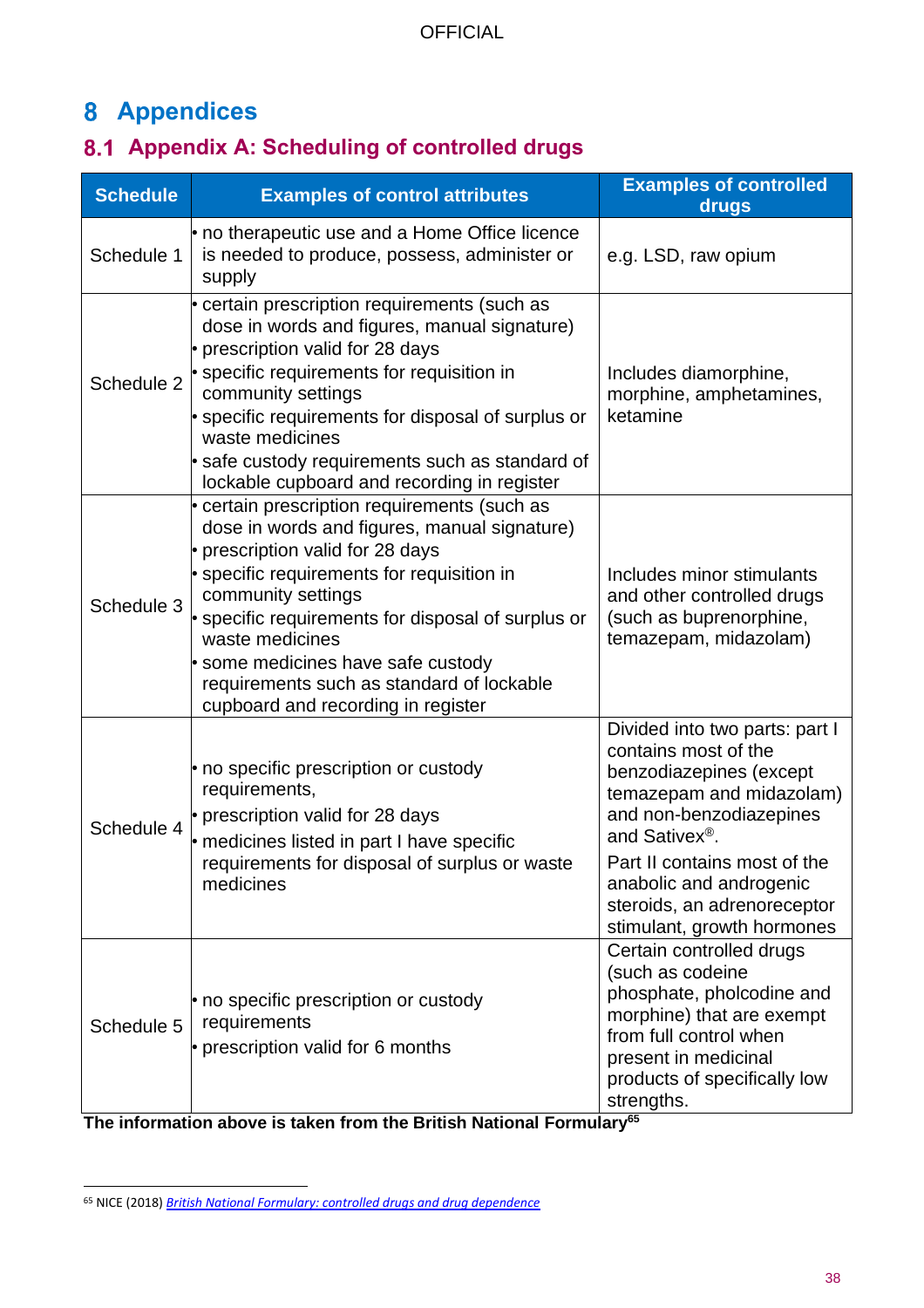### <span id="page-38-0"></span>**Appendix B: Contributors**

### <span id="page-38-1"></span>**Chief Professions Officers' Medicines Mechanisms Programme Board**

| <b>Name</b>                                 | <b>Organisation</b>                                           | <b>Organisational Role</b>                                               |
|---------------------------------------------|---------------------------------------------------------------|--------------------------------------------------------------------------|
| <b>Professor Martin</b><br>Stephens (Chair) | University of Portsmouth/NHS<br>England and NHS Improvement   | Visiting professor/Local Pharmacy Network<br>Chair                       |
| Suzanne Rastrick (SRO)                      | NHS England and NHS Improvement                               | <b>Chief Allied Health Professions Officer</b>                           |
| <b>Shelagh Morris</b><br>(until 30.6.18)    | NHS England and NHS Improvement                               | Deputy Chief Allied Health Professions Officer                           |
| Fiona Carragher<br>(until 31.12.18)         | NHS England and NHS Improvement                               | Deputy Chief Scientific Officer                                          |
| Angela Douglas<br>(from 1.4.19)             | NHS England and NHS Improvement                               | Deputy Chief Scientific Officer                                          |
| Janet Clarke<br>(until 30.9.19)             | NHS England and NHS Improvement                               | Deputy Chief Dental Officer                                              |
| Dr Bruce Warner                             | NHS England and NHS Improvement                               | Deputy Chief Pharmaceutical Officer                                      |
| <b>Helen Marriott</b><br>(until 31.12.18)   | NHS England and NHS Improvement                               | Programme Lead                                                           |
| Dianne Hogg<br>(until 30.9.19)              | NHS England and NHS Improvement                               | Programme Manager (until 13.1.19)<br>Programme Lead (from 14.1.19)       |
| Lois Quayle<br>(from 1.10.19)               | NHS England and NHS Improvement                               | Programme Lead                                                           |
| <b>Claire Potter</b>                        | Department of Health and Social Care                          | Medicines Regulation & Prescribing                                       |
| <b>Graham Prestwich</b>                     | NHS England and NHS Improvement                               | Patient & Public Representative                                          |
| <b>Bill Davidson</b>                        | NHS England and NHS Improvement                               | Patient & Public Representative                                          |
| Anne Ryan                                   | Medicines and Healthcare products<br><b>Regulatory Agency</b> | Policy Division                                                          |
| Katherine Gough                             | <b>NHS Dorset CCG</b>                                         | Head of Medicines Management                                             |
| Dr Joanne Fillingham                        | <b>NHS Improvement</b>                                        | Clinical Director Allied Health Professions,<br>Deputy Chief AHP Officer |
| Professor Iain Beith                        | <b>Council of Deans for Health</b>                            | Head of a multidisciplinary Health and Social<br>Care School             |
| <b>Graham Mockler</b>                       | Professional Standards Authority                              | <b>Head of Accreditation</b>                                             |
| Samina Malik                                | <b>Health Education England</b>                               | Senior Education and Training Policy<br>Manager                          |
| Jan Beattie                                 | <b>Scottish Government</b>                                    | Allied Health Professions Officer for Primary<br>Care                    |
| Dr Rob Orford                               | <b>Welsh Government</b>                                       | Chief Scientific Adviser (Health)                                        |
| Dr Mark Timoney<br>(until 7.12.18)          | Northern Ireland Government                                   | <b>Chief Pharmaceutical Officer</b>                                      |
| Hazel Winning<br>$(from 1.1.19 - 1.9.19)$   | Northern Ireland Government                                   | Lead Allied Health Professions Officer                                   |
| <b>Steven Sims</b>                          | NHS England and NHS Improvement                               | Programme Coordinator                                                    |
| Victoria Ryan<br>(until 11.12.18)           | NHS England and NHS Improvement                               | Programme Administrator                                                  |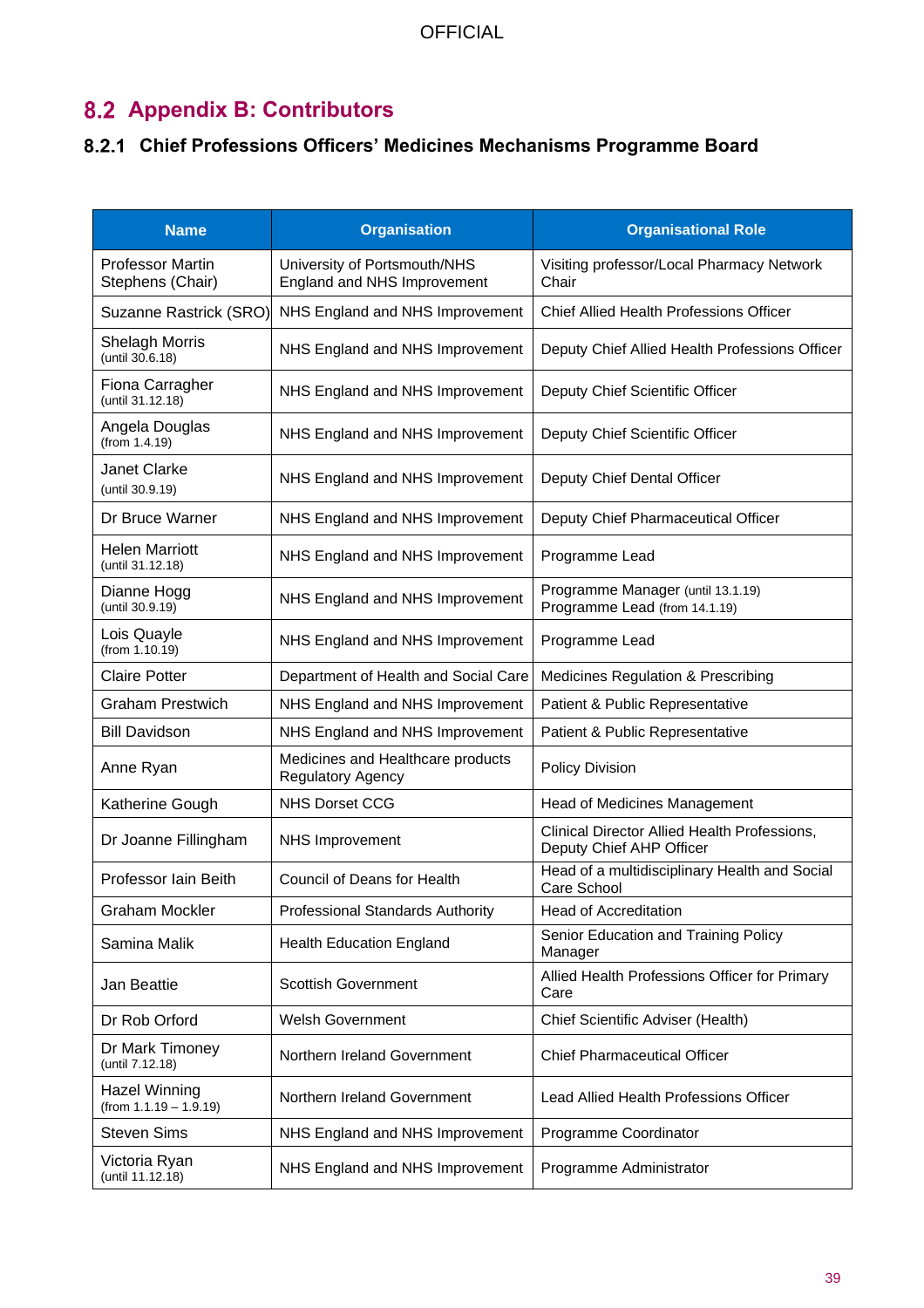### <span id="page-39-0"></span>**Lists project working group**

| <b>Name</b>                               | <b>Organisation</b>                       | <b>Role</b>                                                                  |
|-------------------------------------------|-------------------------------------------|------------------------------------------------------------------------------|
| Dr Bruce Warner (Chair)                   | NHS England and NHS Improvement           | Deputy Chief Pharmaceutical Officer                                          |
| Shelagh Morris<br>(until 30.6.18)         | NHS England and NHS Improvement           | Deputy Chief AHP Officer                                                     |
| <b>Helen Marriott</b><br>(until 31.12.18) | NHS England and NHS Improvement           | Programme Lead                                                               |
| Dianne Hogg<br>(until 30.9.19)            | NHS England and NHS Improvement           | Programme Manager (until 13.1.19)<br>Programme Lead (from 14.1.19 - 30.9.19) |
| Lois Quayle<br>(from 1.10.19)             | NHS England and NHS Improvement           | Programme Lead                                                               |
| Pip White                                 | The Chartered Society of Physiotherapy    | <b>Professional Adviser</b>                                                  |
| Dave Baker                                | The Chartered Society of Physiotherapy    | MSK Practitioner and Independent<br>Prescriber                               |
| Professor Alan Borthwick                  | College of Podiatry                       | <b>Professional Adviser</b>                                                  |
| James Coughtrey                           | College of Podiatry                       | <b>Professional Adviser</b>                                                  |
| <b>Martin Harvey</b>                      | Institute of Chiropodists and Podiatrists | <b>Professional Adviser</b>                                                  |
| Jill Burnett-Hurst                        | Institute of Chiropodists and Podiatrists | <b>Professional Adviser</b>                                                  |
| Andy Collen<br>(until September 2018)     | <b>College of Paramedics</b>              | <b>Professional Adviser</b>                                                  |
| David Rovardi<br>(from September 2018)    | <b>College of Paramedics</b>              | <b>Professional Adviser</b>                                                  |
| <b>Richard Fitzgerald</b>                 | NHS England and NHS Improvement           | Patient & Public Representative                                              |
| Rebecca Harmston                          | NHS England and NHS Improvement           | Patient & Public Representative                                              |
| <b>Steven Sims</b>                        | NHS England and NHS Improvement           | Programme Coordinator                                                        |
| Victoria Ryan<br>(until 11.12.18)         | NHS England and NHS Improvement           | Programme Administrator                                                      |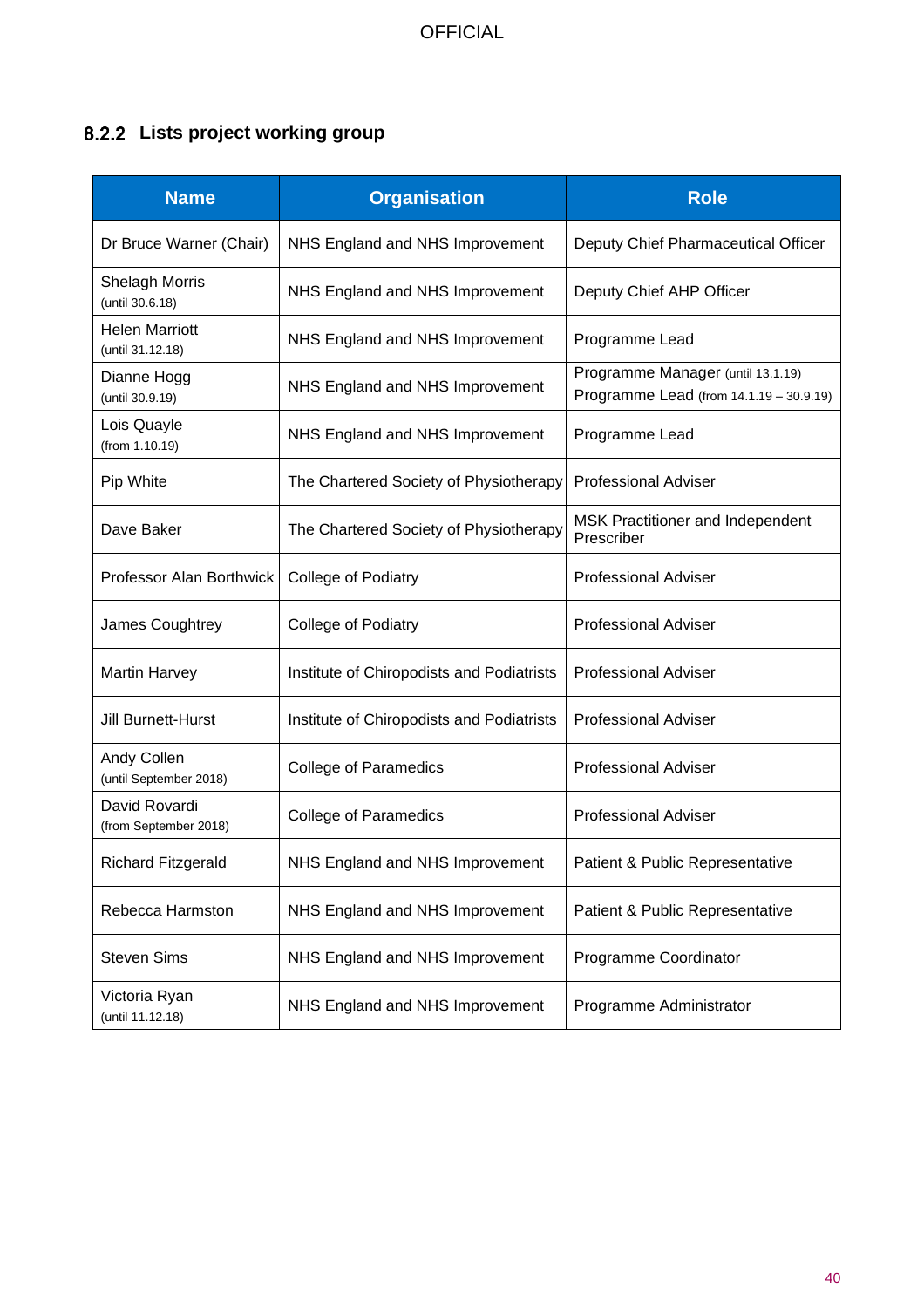### <span id="page-40-0"></span>**Appendix C: Role of the professional bodies**

#### **The College of Podiatry**

The College of Podiatry is part of the largest professional body representing chiropodists and podiatrists in the UK, collectively called The Society of Chiropodists and Podiatrists. Currently there are 9130 members, of which 212 are registered as active independent prescribers. The Society of Chiropodists and Podiatrists engages in most of the employment-related and membership support activity, and trade union representation, whilst the College of Podiatry has a remit that encompasses practice, education and research. The College works with key stakeholders internally within the profession and externally across the healthcare sector to support and develop the recognition of podiatrists as key members of the healthcare team, working in autonomous roles and as part of multidisciplinary teams in the NHS and independent practice.

#### **The Institute of Chiropodists and Podiatrists**

The Institute of Chiropodists and Podiatrists is the second largest professional body representing chiropodists and podiatrists in the UK. Originally founded as the Joint Council of Chiropodists of Great Britain and Ireland in 1938, and renamed the Institute of Chiropodists in 1955, they are a national membership organisation for HCPC registered chiropodists / podiatrists, providing professional support services, post-registration training, ethical guidance and indemnity insurance for members who are predominantly in private practice. The Institute's medicines and procedures advisory panel is drawn from experienced senior Institute members including podiatrist independent prescribers and consultant podiatrists who provide best-practice advice and guidance on matters of medicines use in podiatry for members, the public and the national media.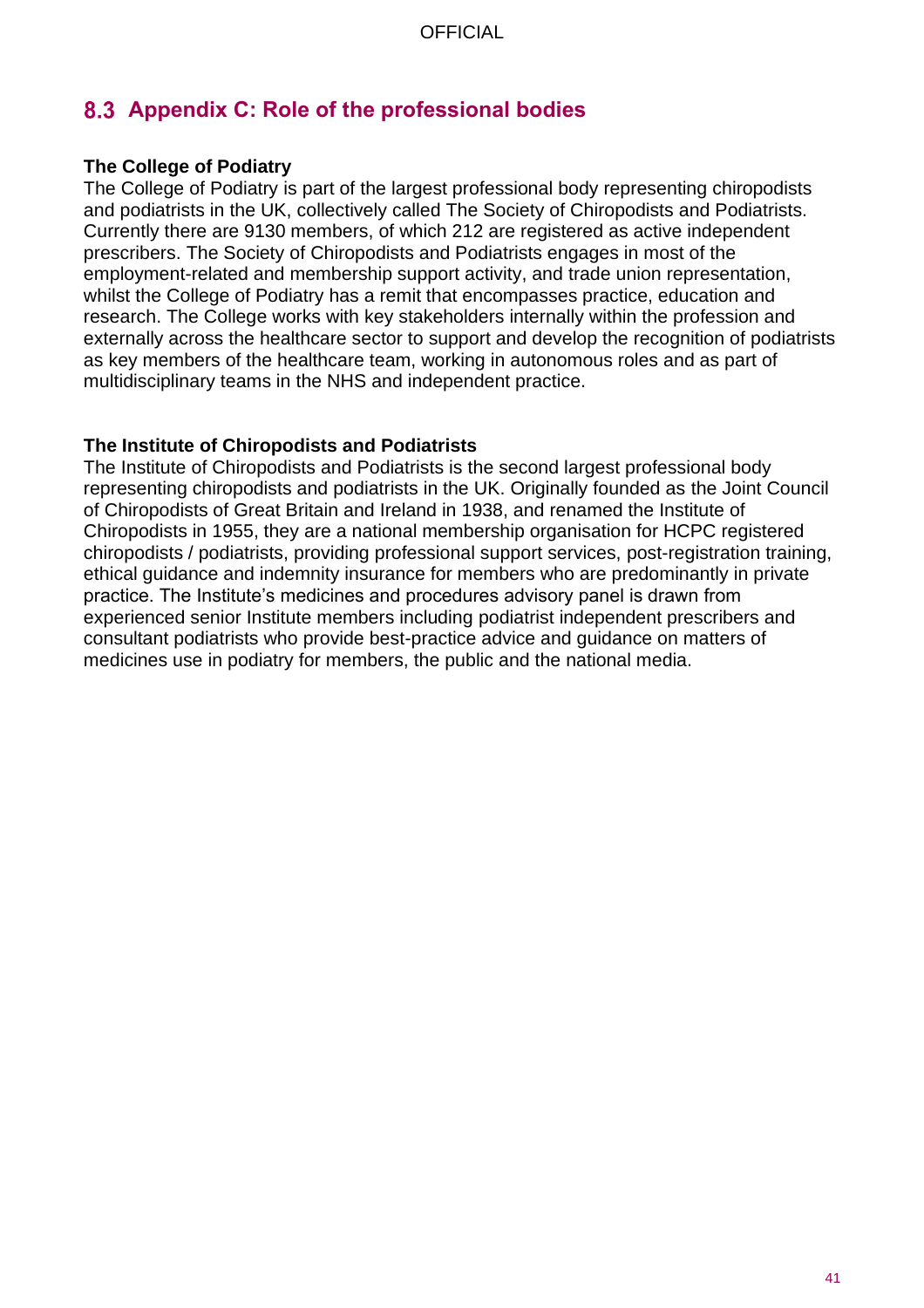### <span id="page-41-0"></span>**Appendix D: Entry criteria for prescribing education programmes**

The entry criteria listed below are from the *Outline Curriculum Framework<sup>66</sup>* and are in response to the less prescriptive entry requirements of the HCPC *Standards for Prescribing<sup>67</sup>*. Only education programmes which employ entry criteria which meet the HCPC standards are eligible for HCPC approval.

a) Be registered with the HCPC in one of the relevant Allied Health Professions

#### AND

b) Be professionally practising in an environment where there is an identified need for the individual to regularly use independent prescribing or supplementary prescribing

#### AND

c) Be able to demonstrate support from their employer/sponsor\* including confirmation that the entrant will have appropriate supervised practice in the clinical area in which they are expected to prescribe

### AND

d) Be able to demonstrate medicines and clinical governance arrangements are in place to support safe and effective supplementary and/or independent prescribing

#### AND

e) Have an approved medical practitioner, normally recognised by the employer/commissioning organisation as having:

i) Experience in the relevant field of practice

ii) Training and experience in the supervision, support and assessment of trainees

iii) Has agreed to:

-provide the student with opportunities to develop competences in prescribing -supervise, support and assess the student during their clinical placement.

#### AND

f) Have normally at least 3 years relevant post-qualification experience in the clinical area in which they will be prescribing.

### AND

g) Be working at an advanced practitioner or equivalent level.

### AND

h) Be able to demonstrate how they reflect on their own performance and take responsibility for their own Continuing Professional Development (CPD) including development of networks for support, reflection and learning.

#### <span id="page-41-1"></span>AND

i) In England and Wales, provide evidence of a Disclosure and Barring Service (DBS) or in Northern Ireland, an Access NI check within the last three years or, in Scotland, be a current member of the Protection of Vulnerable Groups (PVG) scheme

\*If self-employed, must be able to demonstrate an identified need for prescribing and that all appropriate governance arrangements are in place

<sup>66</sup> Allied Health Professions Federation (2018) *[Outline curriculum framework for education programmes to prepare: physiotherapists,](http://www.ahpf.org.uk/files/Joint%20OCF%202018%20update%20College%20of%20Paramedics%20March18%20minor%20error%20corrected.pdf)  podiatrists, therapeutic radiographers and paramedics [as independent/supplementary prescribers and to prepare: diagnostic](http://www.ahpf.org.uk/files/Joint%20OCF%202018%20update%20College%20of%20Paramedics%20March18%20minor%20error%20corrected.pdf)  [radiographers and dietitians as supplementary prescribers](http://www.ahpf.org.uk/files/Joint%20OCF%202018%20update%20College%20of%20Paramedics%20March18%20minor%20error%20corrected.pdf)*

<sup>67</sup> Health and Care Professions Council (2013) *[Standards for prescribing](https://www.hcpc-uk.org/resources/standards/standards-for-prescribing/)*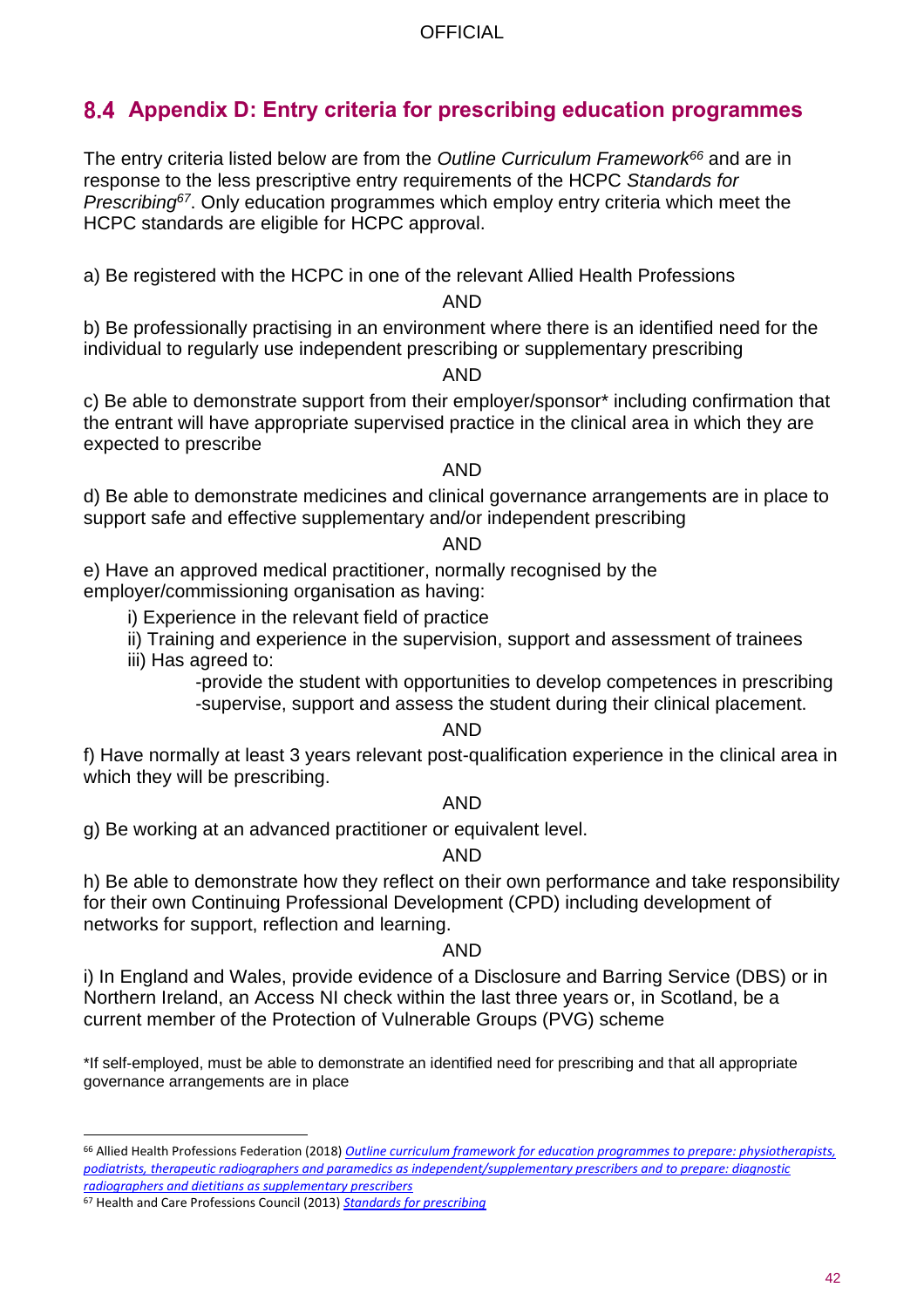### <span id="page-42-0"></span>**Appendix E: Frequently asked questions.**

#### **1) What assurances are there that it is safe to allow podiatrists a greater range of controlled drug prescribing as proposed?**

Patient safety is of paramount importance. Podiatrist independent prescribers who are currently prescribing controlled drugs from the existing list of four controlled drugs must be already compliant with the measures in place in the employing organisation as described in [section 5.](#page-26-1) Should legislation be amended, podiatrist independent prescribers will be required to continue to be compliant with the same measures when prescribing the proposed additional four controlled drugs.

Furthermore, increasing access to controlled drugs has the potential to improve patient safety by reducing the number of health professionals that patients need to see to get the medicines that they need, improving the use of medicines and creating clear lines of professional responsibility.

#### **2) Why update the limited list of controlled drugs that podiatrists can prescribe independently as proposed?**

The current list was consulted upon in 2011 and is now out of date. This is because the ways that health care is provided has changed, and some medicines have been scheduled as controlled drugs since the last list was created. It was not necessary to include them last time but scheduling does not automatically trigger an update to the lists.

There are many potential benefits for patients, commissioners and providers of updating the lists as proposed. By ensuring that podiatrist independent prescribers can prescribe the medicines their patients need, there is potential to improve quality of care-enhancing patient safety, clinical effectiveness and patient experience. This could be achieved by reducing delays in care, improving compliance in taking medicines; improving patient experience through increasing access, convenience, choice and improving productivity (see [section 4.4](#page-19-1) on benefits for further information).

### **3) Would prescribing costs increase?**

This is not anticipated. Patients may be already receiving the medicines they need but from other prescribers at additional appointments to the appointment with the podiatrist so the prescribing costs should be neutral.

### **4) Who can prescribe controlled drugs currently?**

At present, nurse and pharmacist independent prescribers can prescribe any controlled drug from schedules 2-5 with a few restrictions. Podiatrist independent prescribers can prescribe from a restricted list of four controlled drugs, physiotherapist independent prescribers from a restricted list of seven controlled drugs. Supplementary prescribers (nurse, pharmacists, optometrists, radiographers, physiotherapists, podiatrists, paramedics and dietitians) can prescribe any controlled drug from schedules 2-5 when they are working within a written clinical management plan with a doctor.

#### **5) Would podiatrists in private practice be able to prescribe the proposed additional controlled drugs?**

Yes, podiatrists in private practice are already able to prescribe controlled drugs provided certain criteria are met. They must have successfully completed a HCPC approved prescribing programme, be annotated on the HCPC register as an independent prescriber, the requirement must be within the scope of practice and they must have the required skills, knowledge and experience before prescribing any medicine. They must also be able to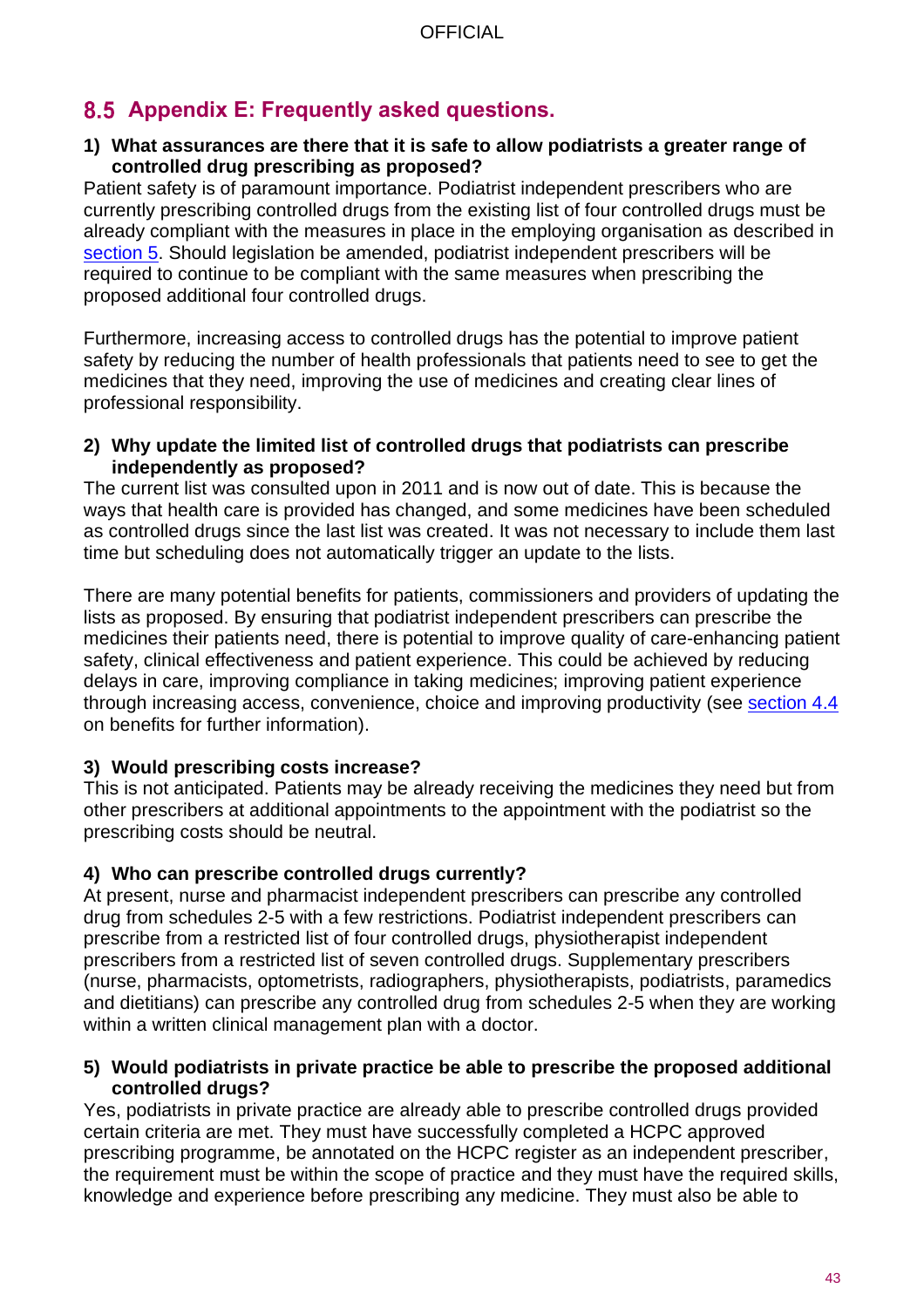demonstrate they have appropriate governance arrangements in place for their role as an independent prescriber, including the prescribing of controlled drugs. [Section 5.5](#page-30-0) of this consultation guide gives further detail about the requirements.

#### **6) Would podiatrist independent prescribers need additional training to prescribe the proposed additional controlled drugs?**

Podiatrist independent prescribers must have the relevant skills, knowledge and experience before prescribing any medicine; if their education and training did not provide this for a particular medicine, they should secure this through appropriate post-qualification learning and experience – i.e. CPD. They have been able to prescribe pregabalin and gabapentin until recently, prior to the medicines being scheduled as controlled drugs. If podiatrist independent prescribers have been prescribing pregabalin and gabapentin they would likely not need any additional training to continue prescribing these. They should be able to appropriately apply their training in controlled drugs and any guidance updates to their existing prescribing practice.

It is a HCPC regulatory requirement that, to maintain their professional registration, podiatrist independent prescribers must keep their knowledge and skills up to date and relevant to their scope of practice through CPD<sup>68</sup>. It is also an organisational governance requirement that they would declare their competence by the inclusion of the additional controlled drugs they need to prescribe in their personal formulary.

#### **7) Would podiatrists be able to prescribe the four proposed controlled drugs for children?**

Podiatrist independent prescribers are already able to prescribe controlled drugs for children if this falls within their scope of practice and competence. Podiatrists who work with children already have experience in the prescribing from the current list of controlled drugs. Governance requirements will include the addition of the proposed controlled drugs they need to prescribe to the podiatrist independent prescriber's personal formulary. In addition, local and national policies and procedures would need to be followed which address medicine management issues in paediatrics in general and specifically about the prescribing of controlled drugs.

<sup>68</sup> HCPC (2016) *[Standards of conduct, performance and ethics](http://www.hcpc-uk.org/publications/standards/index.asp?id=38)*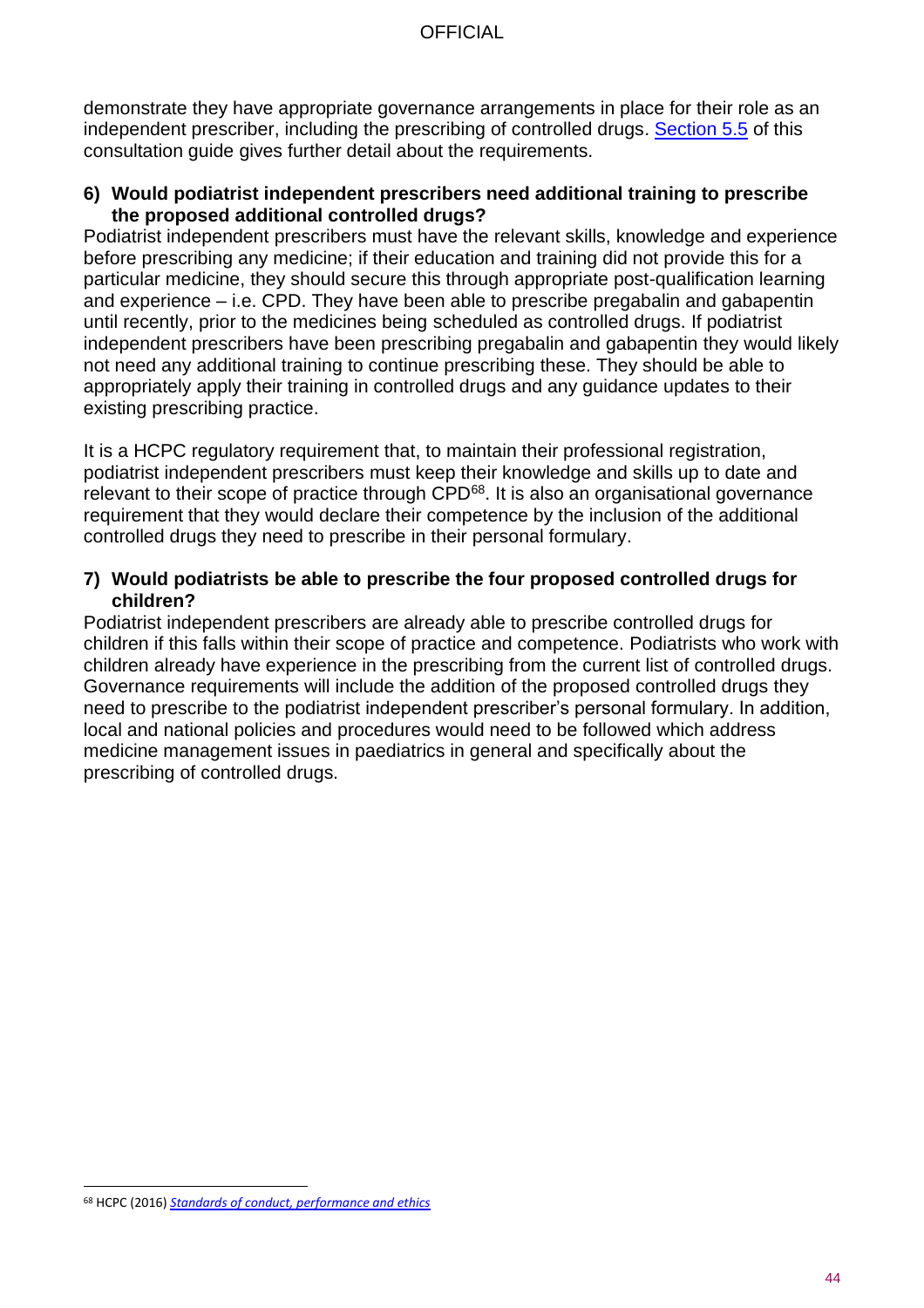### <span id="page-44-0"></span>**Glossary**

| <b>Term</b>                                                                      | <b>Explanation</b>                                                                                                                                                                                                                                                                                                                                                                                                                                                                                                                                                                                                                                                                                                                                                                                                               |
|----------------------------------------------------------------------------------|----------------------------------------------------------------------------------------------------------------------------------------------------------------------------------------------------------------------------------------------------------------------------------------------------------------------------------------------------------------------------------------------------------------------------------------------------------------------------------------------------------------------------------------------------------------------------------------------------------------------------------------------------------------------------------------------------------------------------------------------------------------------------------------------------------------------------------|
| Administration of medicines:                                                     | Process by which a medicine is introduced into, or<br>applied onto, the patient's body.                                                                                                                                                                                                                                                                                                                                                                                                                                                                                                                                                                                                                                                                                                                                          |
| <b>Chief Professions Officers'</b><br>Medicines Mechanisms (CPOMM)<br>Programme: | An NHS England and NHS Improvement<br>programme of work to extend the supply,<br>administration or prescribing responsibilities to<br>regulated health professions where there is an<br>identified need and benefit to patients. The<br>programme aims to make it easier for people to<br>get the medicines they need when they need<br>them, avoiding the need for people to see<br>additional health professionals just to receive<br>medicines.                                                                                                                                                                                                                                                                                                                                                                               |
| <b>Commission on Human Medicines:</b>                                            | Advises ministers on the safety, effectiveness and<br>quality of medicinal products and on changes to<br>medicines law.                                                                                                                                                                                                                                                                                                                                                                                                                                                                                                                                                                                                                                                                                                          |
| Continuing professional development<br>$(CPD)$ :                                 | Activities which help health professionals continue<br>to learn and develop throughout their career to<br>keep their skills and knowledge up to date so they<br>are able to practise safely and effectively.                                                                                                                                                                                                                                                                                                                                                                                                                                                                                                                                                                                                                     |
| Controlled drugs:                                                                | Controlled drugs are prescription only medicines<br>that are controlled by the UK-wide Misuse of<br>Drugs Act 1971 based on their benefit when used<br>in medical treatment and their harm if misused,<br>and placed in one of the schedules of the Misuse<br>of Drugs regulations. Strict legal controls apply to<br>controlled drugs to prevent them being misused,<br>being obtained illegally or causing harm. The<br>measures include how controlled drugs can be<br>stored, produced, supplied and prescribed.<br>The Misuse of Drugs Regulations state five<br>schedules that include all controlled drugs.<br>Schedule 1 has the highest level of control, but<br>drugs in this group are virtually never used as<br>medicines. Schedule 5 has a much lower level of<br>control. See appendix A for further information. |
| <b>Controlled Drugs Accountable</b><br>Officer (CDAO):                           | Person responsible for all aspects of controlled<br>drugs management within their organisation. The<br>roles and responsibilities of CDAOs, and the<br>requirement to appoint them, are governed by<br>legislation <sup>69</sup> 70 71.                                                                                                                                                                                                                                                                                                                                                                                                                                                                                                                                                                                          |
| Department of Health and Social<br>Care (DHSC):                                  | The central government department with<br>responsibility for leading the nation's health and                                                                                                                                                                                                                                                                                                                                                                                                                                                                                                                                                                                                                                                                                                                                     |

<sup>&</sup>lt;sup>69</sup> [The Controlled Drugs \(Supervision of Management and Use\) Regulations 2013](http://www.legislation.gov.uk/uksi/2013/373/regulation/11/made)

<sup>70</sup> The Controlled Drugs (Supervision [of Management and Use\) \(Wales\) Regulations 2008 \(No 3239\) \(W. 286\)](http://www.legislation.gov.uk/wsi/2008/3239/contents/made) 

<sup>71</sup> [The Controlled Drugs \(Supervision of Management and Use\) Regulations \(Northern Ireland\) 2009](http://www.legislation.gov.uk/nisr/2009/225/contents/made)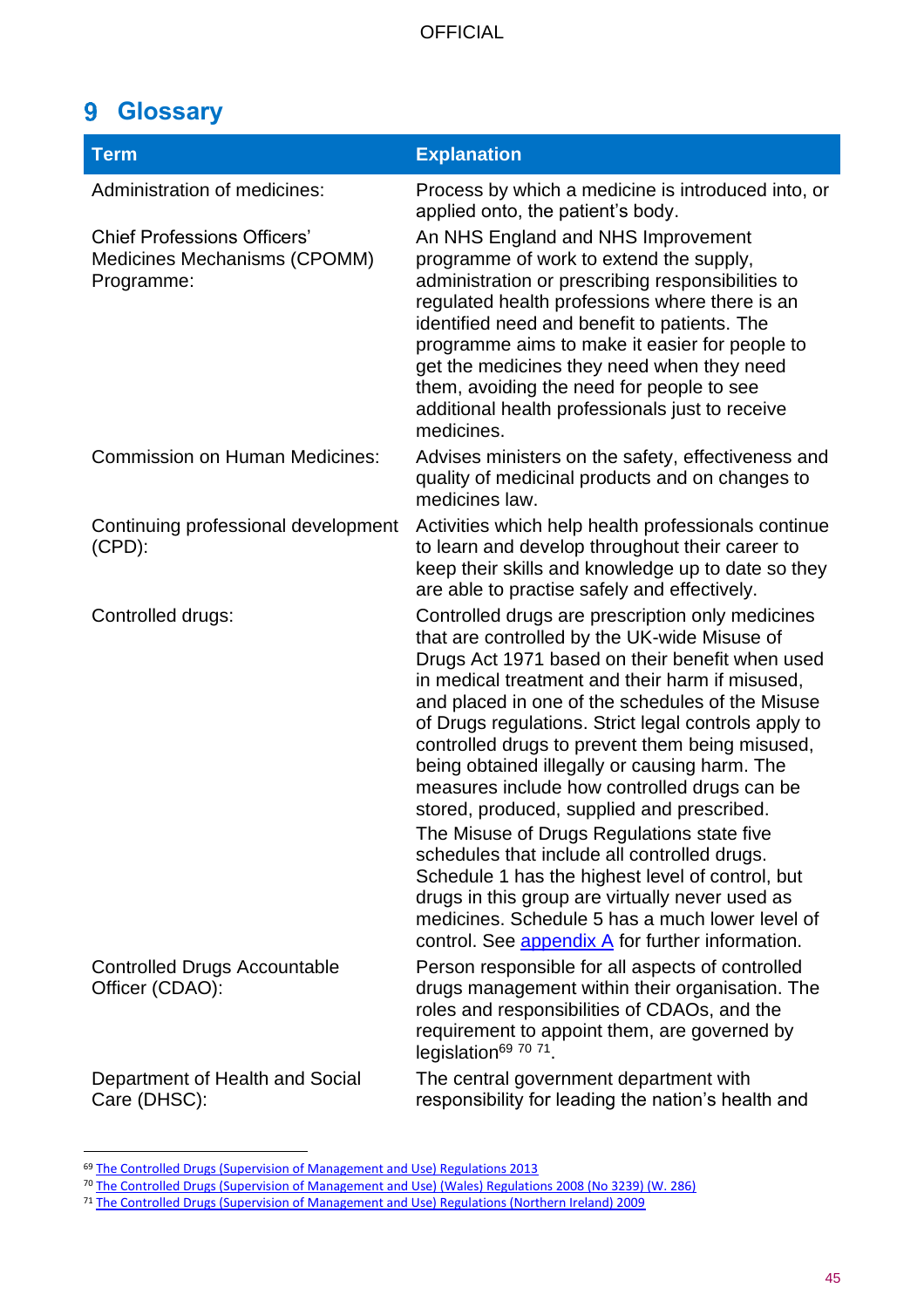| <b>Term</b>                                                    | <b>Explanation</b>                                                                                                                                                                                                                                                                                                                                                                                               |
|----------------------------------------------------------------|------------------------------------------------------------------------------------------------------------------------------------------------------------------------------------------------------------------------------------------------------------------------------------------------------------------------------------------------------------------------------------------------------------------|
|                                                                | social care system to help people live more<br>independent, healthier lives for longer.                                                                                                                                                                                                                                                                                                                          |
| Formulary:                                                     | A medicines formulary is a list of approved<br>medicines. It is used alongside other resources to<br>promote safe and appropriate prescribing of<br>medicines for patients.                                                                                                                                                                                                                                      |
| <b>Health and Care Professions Council</b><br>(HCPC):          | The regulator of 16 different health and care<br>professions including podiatrists. It maintains a<br>register of health and care professionals that are<br>fit to practice in the UK and is responsible for<br>setting the standards of education, proficiency,<br>conduct, performance, character and health for<br>these professionals.                                                                       |
| <b>Human Medicines</b><br>Regulations (2012):                  | Set out a comprehensive process for the<br>authorisation of medicinal products for human<br>use; for the manufacture, import, distribution, sale<br>and supply of those products; for their labelling<br>and advertising; and for pharmacovigilance. They<br>also set out which health professionals can<br>prescribe medicines, and which can use PGDs<br>and exemptions to supply and administer<br>medicines. |
| Licensed medicine:                                             | A medicine must be granted a licence by the<br>appropriate body before it can be widely used in<br>the UK. A licence indicates all the proper checks<br>have been carried out and the product works for<br>the purpose for which it is intended.                                                                                                                                                                 |
| Medicines and Healthcare products<br>Regulatory Agency (MHRA): | Responsible for regulating all medicines and<br>medical devices in the UK by ensuring they work<br>and are as safe as possible. They are also<br>responsible for making changes to medicines<br>legislation that have been agreed by government.<br>The MHRA is a part of the DHSC.                                                                                                                              |
| Misuse of Drugs Act 1971:                                      | The main purpose of the UK-wide Misuse of<br>Drugs Act as the primary legislation is to prevent<br>the misuse of controlled drugs and achieves this<br>by imposing a complete ban on the possession,<br>supply, manufacture, import and export of<br>controlled drugs except as allowed by regulations<br>or by license from the Secretary of State.                                                             |
| <b>Misuse of Drugs Regulations:</b>                            | The Misuse of Drugs Regulations 2001 set out<br>those exceptions to the Act in England, Scotland<br>and Wales. As this is a UK-wide consultation,<br>reference to the Misuse of Drugs Regulations 2001<br>should also be read as the Misuse of Drugs<br>Regulations (Northern Ireland) 2002.                                                                                                                     |
| Non-medical prescribing:                                       | Prescribing by specially trained healthcare<br>professionals who are not doctors or dentists.                                                                                                                                                                                                                                                                                                                    |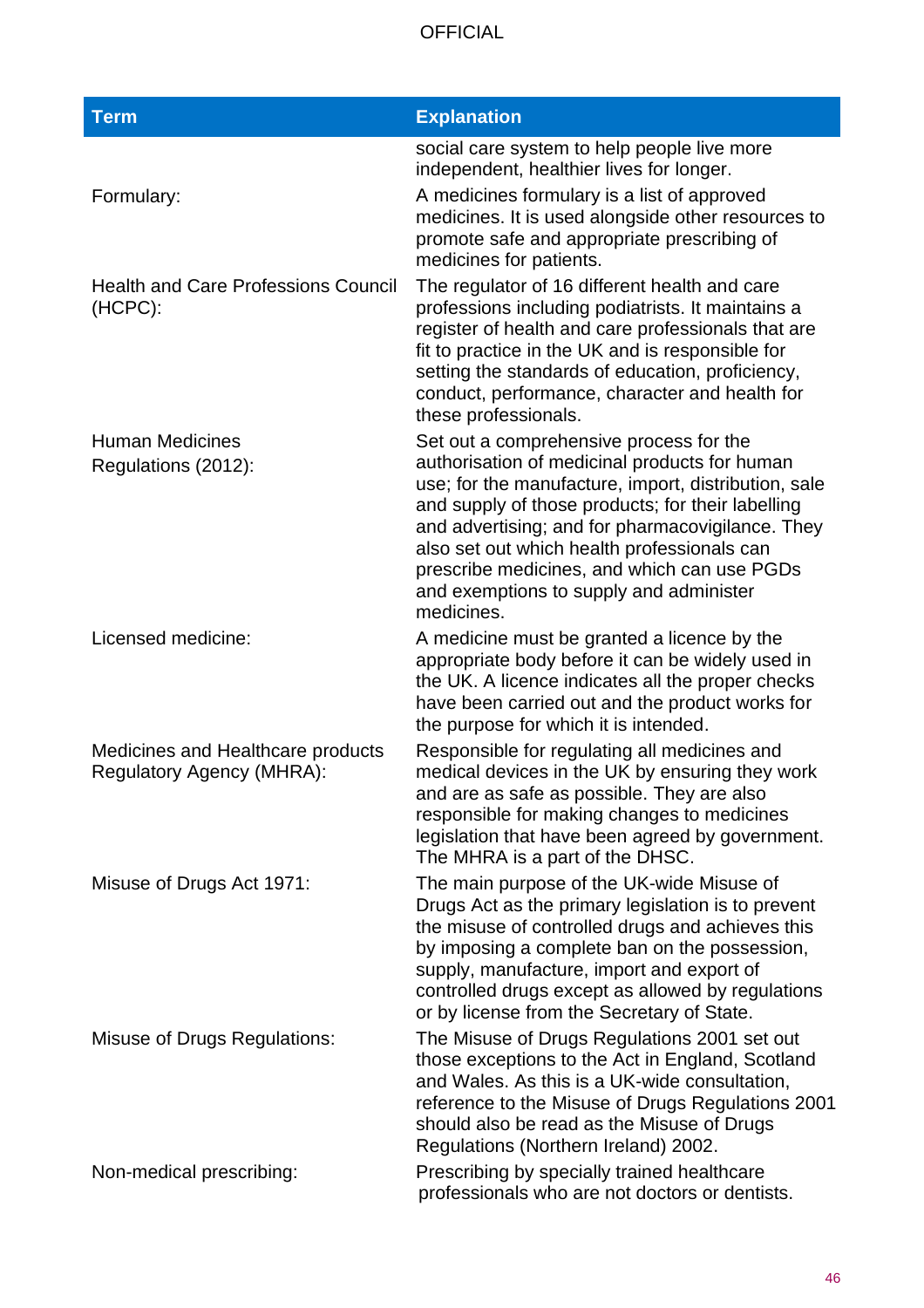| <b>Term</b>                       | <b>Explanation</b>                                                                                                                                                                                                                                                                                                                                                  |
|-----------------------------------|---------------------------------------------------------------------------------------------------------------------------------------------------------------------------------------------------------------------------------------------------------------------------------------------------------------------------------------------------------------------|
|                                   | They include nurses, pharmacists,<br>physiotherapists, podiatrists and radiographers.<br>They work within their clinical competence as<br>either independent and/or supplementary<br>prescribers.                                                                                                                                                                   |
| Prescription Only medicine (POM): | A medicine that is generally subject to the<br>requirement of a prescription written by an<br>appropriate practitioner (prescriber) before it can<br>be administered or supplied to a patient. There<br>are several exemptions that allow POMs to be<br>administered or supplied without a prescription,<br>including PGDs and exemptions listed in<br>legislation. |
| Unlicensed medicine:              | Medicines that are used outside the terms of their<br>UK licence or which have no licence for use in the<br>UK. Unlicensed medicines are commonly used in<br>some areas of medicine such as in paediatrics,<br>psychiatry and palliative care.                                                                                                                      |